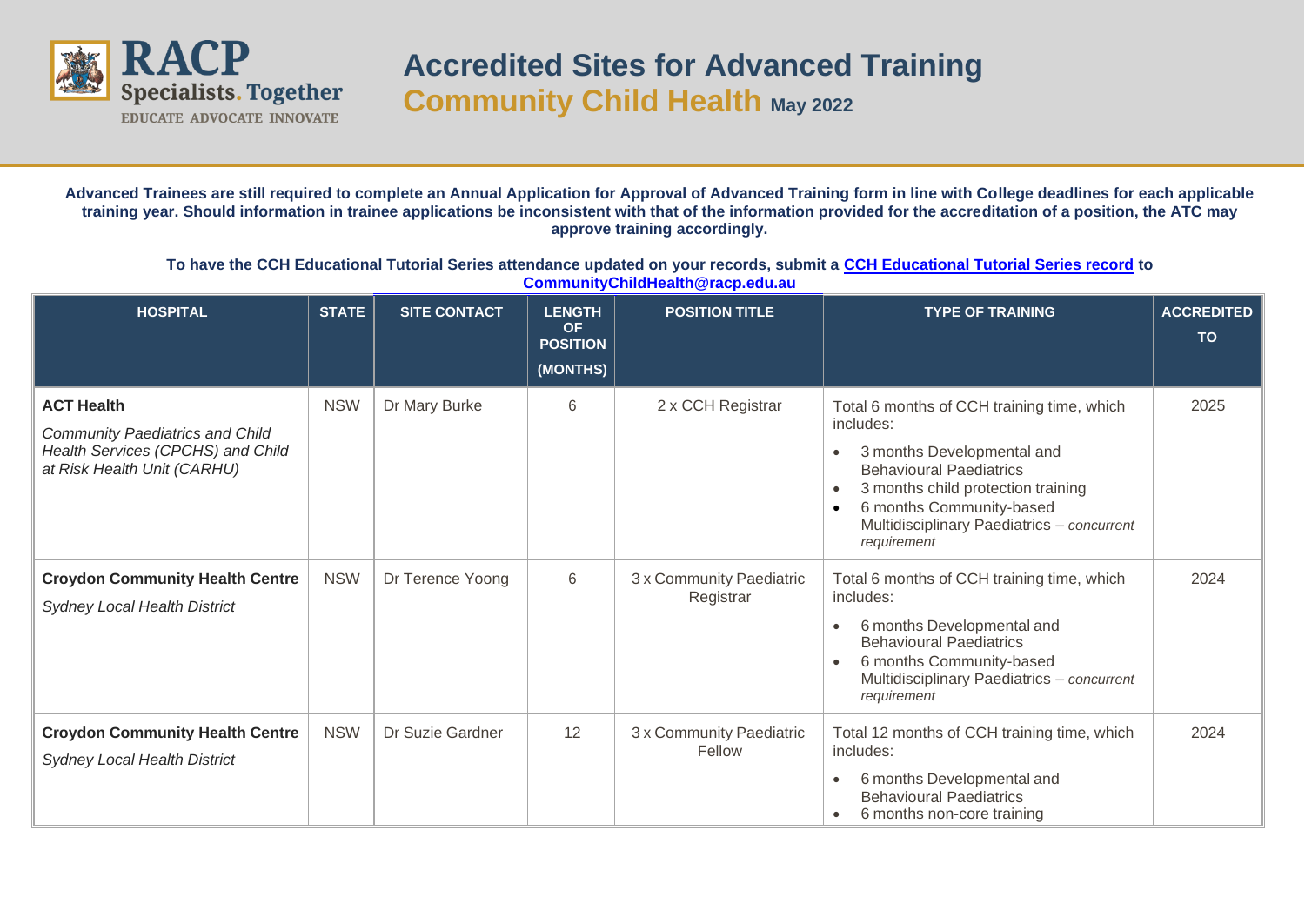|                                                                                                                                              |            |                                |                  |                                                                              | 6 months Community-based<br>Multidisciplinary Paediatrics - concurrent<br>requirement                                                                                                                                                                                       |      |
|----------------------------------------------------------------------------------------------------------------------------------------------|------------|--------------------------------|------------------|------------------------------------------------------------------------------|-----------------------------------------------------------------------------------------------------------------------------------------------------------------------------------------------------------------------------------------------------------------------------|------|
| <b>Croydon Community Health Centre</b><br><b>Sydney Local Health District</b>                                                                | <b>NSW</b> | Dr Jacqueline<br><b>Smalls</b> | 6                | 3 x Community Paediatric<br><b>Developmental Specialty</b><br>Unit Registrar | Total 6 months of CCH training time, which<br>includes:<br>6 months Developmental and<br>$\bullet$<br><b>Behavioural Paediatrics</b><br>6 months Community-based<br>$\bullet$<br>Multidisciplinary Paediatrics - concurrent<br>requirement                                  | 2024 |
| <b>Sydney Local Health District</b><br>Central Eastern Sydney Primary<br><b>Healthcare Network (CESPHN)</b>                                  | <b>NSW</b> | Dr Alicia Montgomery           | 12               | <b>Community Paediatric</b><br>Fellow                                        | Total 12 months of CCH training time, which<br>includes:<br>6 months Developmental and<br>$\bullet$<br><b>Behavioural Paediatrics</b><br>6 months Child Population Health training<br>6 months Community-based<br>Multidisciplinary Paediatrics - concurrent<br>requirement | 2026 |
| <b>South Eastern Sydney Local</b><br><b>Health District</b><br><b>Comprehensive Assessment Service</b><br>for Psychosis and At Risk (CASPAR) | <b>NSW</b> | Dr Philippa Levy               | 6                | Paediatric Fellow position                                                   | Total 6 months of CCH training time, which<br>includes:<br>Six months non-core training<br>٠<br>Six months Community-based<br>$\bullet$<br>Multidisciplinary Paediatrics -<br>concurrent requirement                                                                        | 2026 |
| <b>South West Sydney Local Health</b><br><b>District</b>                                                                                     | <b>NSW</b> | Dr Lydia So                    | 12               | <b>Community Paediatrics</b><br>Fellow                                       | Total 12 months of CCH training time, which<br>includes:<br>6 months Developmental and<br>$\bullet$<br><b>Behavioural Paediatrics</b><br>6 months non-core training<br>6 months Community-based<br>Multidisciplinary Paediatrics - concurrent<br>requirement                | 2025 |
| <b>Dalwood Children's Service</b>                                                                                                            | <b>NSW</b> | Dr Michael<br>Zilibowitz       | 6<br>$(0.6$ FTE) | <b>Community Child Health</b><br>Registrar                                   | Total 4 months of CCH training time, which<br>includes:<br>4 months Developmental and<br>$\bullet$<br><b>Behavioural Paediatrics</b>                                                                                                                                        | 2022 |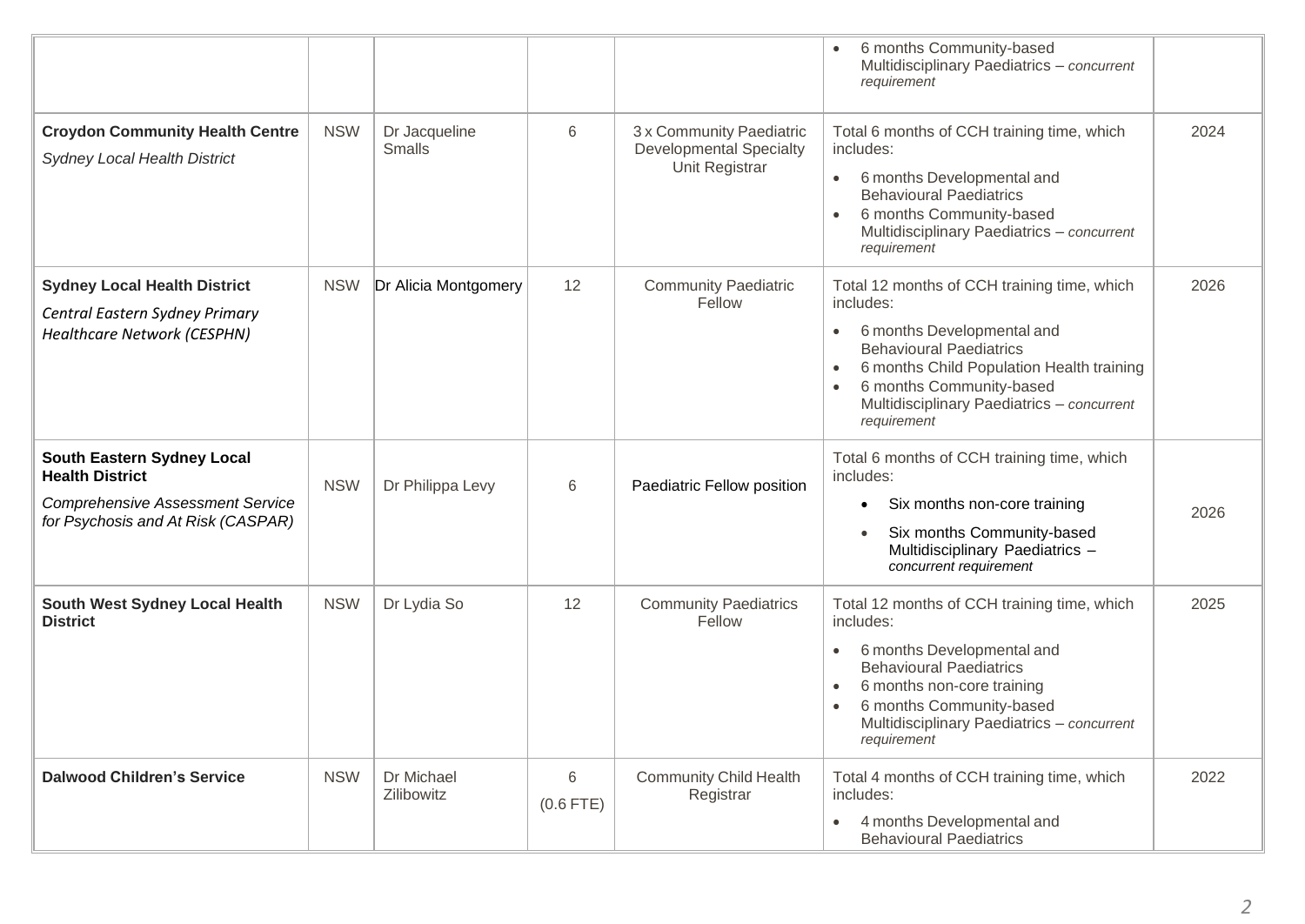|                                                                                                                                    |            |                     |                   |                                                             | 4 months Community-based<br>Multidisciplinary Paediatrics - concurrent<br>requirement                                                                                                                                                                                                |      |
|------------------------------------------------------------------------------------------------------------------------------------|------------|---------------------|-------------------|-------------------------------------------------------------|--------------------------------------------------------------------------------------------------------------------------------------------------------------------------------------------------------------------------------------------------------------------------------------|------|
| <b>Fairfield Specialist Disability Unit</b><br>South Western Sydney Local Health<br><b>District</b>                                | <b>NSW</b> | Dr Pankaj Garg      | 6<br>$(0.4$ FTE)  | Paediatric Registrar -<br><b>Specialist Disability Unit</b> | Total 2.5 months of CCH training time, which<br>includes:<br>2.5 months non-core training<br>$\bullet$<br>2.5 months Community-based<br>Multidisciplinary Paediatrics - concurrent<br>requirement                                                                                    | 2026 |
| <b>Hornsby Child Health Service</b>                                                                                                | <b>NSW</b> | Dr David Lillystone | 6                 | <b>Community Child Health</b><br>Registrar                  | Total 6 months of CCH training time, which<br>includes:<br>5 months Developmental and<br>$\bullet$<br><b>Behavioural Paediatrics</b><br>1-month non-core training<br>$\bullet$<br>6 months Community-based<br>$\bullet$<br>Multidisciplinary Paediatrics - concurrent<br>requirement | 2026 |
| John Hunter Children's Hospital<br>and Newcastle Community Health<br>Centre.<br>Hunter New England Local Health<br><b>District</b> | <b>NSW</b> | Prof Adrian Dunlop  | 6                 | <b>Adolescent Addiction</b><br><b>Medicine Fellow</b>       | Total 6 months of CCH training time, which<br>includes:<br>6 months non-core training<br>$\bullet$<br>6 months Community-based<br>Multidisciplinary Paediatrics - concurrent<br>requirement                                                                                          | 2024 |
| <b>John Hunter Hospital</b><br>Hunter New England Local Health<br><b>District</b>                                                  | <b>NSW</b> | Dr Anna Lachowicz   | 6                 | <b>Child Protection Registrar</b>                           | Total 6 months of CCH training time, which<br>includes:<br>3 months child protection training<br>$\bullet$<br>3 months non-core training<br>$\bullet$<br>6 months Community-based<br>$\bullet$<br>Multidisciplinary Paediatrics - concurrent<br>requirement                          | 2025 |
| <b>John Hunter Hospital</b><br>Hunter New England Local Health<br><b>District</b>                                                  | <b>NSW</b> | Dr Chris Vedeler    | 12<br>$(0.5$ FTE) | <b>Child Protection Registrar</b>                           | Total 6 months of CCH training time, which<br>includes:<br>3 months child protection training<br>$\bullet$<br>3 months non-core training<br>$\bullet$<br>6 months Community-based<br>$\bullet$<br>Multidisciplinary Paediatrics - concurrent<br>requirement                          | 2027 |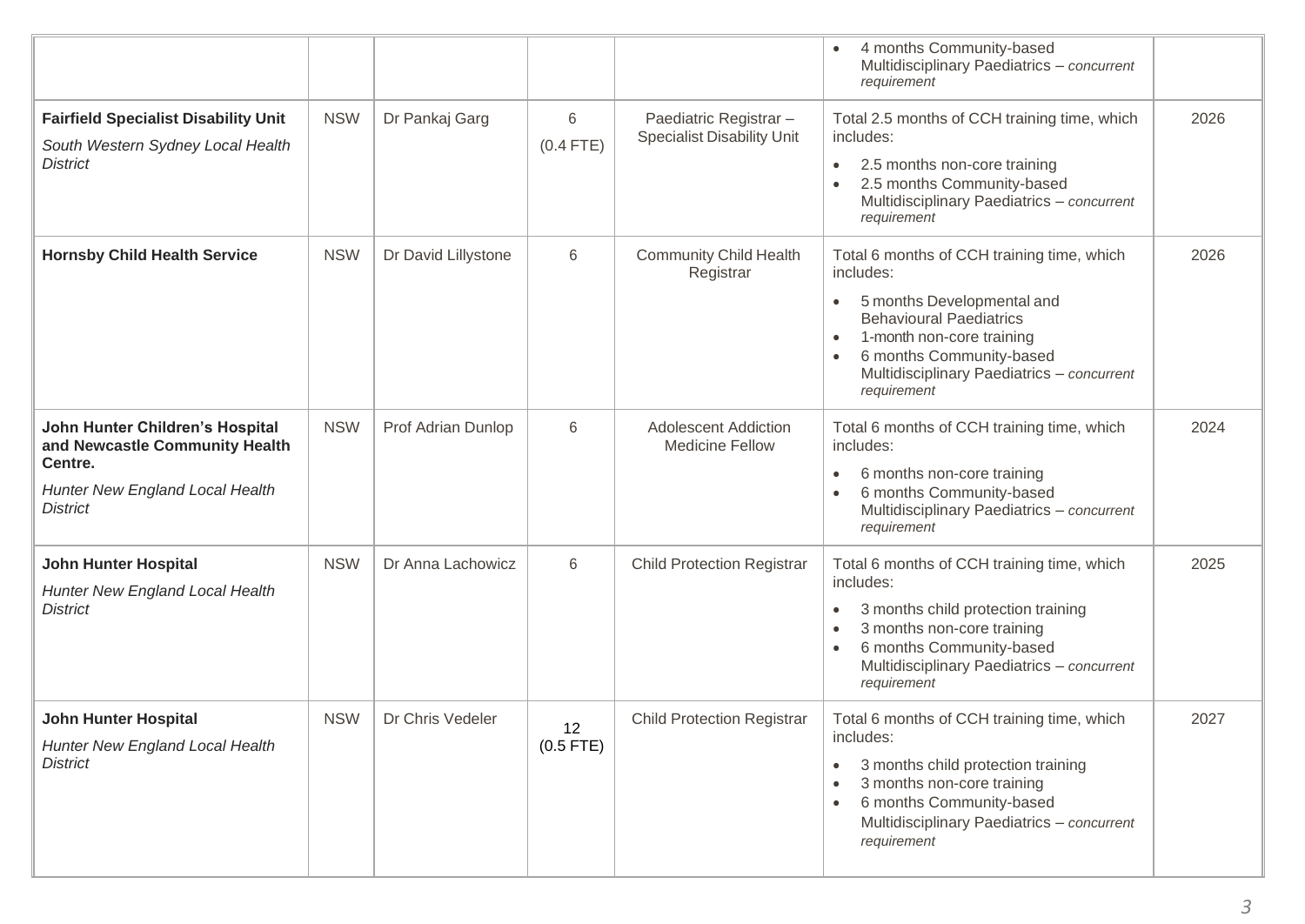| <b>Child and Family Health, Lismore</b>                                                                                       | <b>NSW</b> | Dr Jackie Andrews           | 6  | <b>Community Registrar</b>               | Total 6 months of CCH training time, which<br>includes:<br>6 months non-core training<br>$\bullet$                                                                                                                                                                        | 2023 |
|-------------------------------------------------------------------------------------------------------------------------------|------------|-----------------------------|----|------------------------------------------|---------------------------------------------------------------------------------------------------------------------------------------------------------------------------------------------------------------------------------------------------------------------------|------|
| <b>Kogarah Developmental</b><br>Assessment Service, Child, Youth<br>and Family Services                                       | <b>NSW</b> | Dr Robert Leitner           | 6  | <b>CCH Registrar</b>                     | Total 6 months of CCH training time, which<br>includes:<br>6 months Developmental and<br>$\bullet$<br><b>Behavioural Paediatrics</b>                                                                                                                                      | 2024 |
| Sydney Children's Hospital Network                                                                                            |            |                             |    |                                          | 6 months Community-based<br>Multidisciplinary Paediatrics - concurrent<br>requirement                                                                                                                                                                                     |      |
| <b>Kogarah Developmental</b><br>Assessment Service, Child, Youth<br>and Family Services<br>Sydney Children's Hospital Network | <b>NSW</b> | Dr Robert Leitner           | 12 | <b>CCH Fellow</b>                        | Total 12 months of CCH training time, which<br>includes:<br>6 months Developmental and<br>$\bullet$<br><b>Behavioural Paediatrics</b><br>6 months non-core training<br>$\bullet$<br>6 months Community-based<br>Multidisciplinary Paediatrics - concurrent<br>requirement | 2024 |
| <b>National Centre for Immunisation</b><br><b>Research and Surveillance</b><br>Sydney Children's Hospital Network             | <b>NSW</b> | Dr Kristine<br>Macartney    | 12 | <b>NSWISS Immunisation</b><br>Fellow     | Total 12 months of CCH training time, which<br>includes:<br>6 months Child Population Health<br>$\bullet$<br>activities<br>6 months non-core training<br>$\bullet$                                                                                                        | 2024 |
| <b>Nepean Hospital</b>                                                                                                        | <b>NSW</b> | Dr Basiliki<br>Lampropoulos | 6  | <b>Community Paediatric</b><br>Registrar | Total 6 months of CCH training time, which<br>includes:<br>3 months Developmental and<br>$\bullet$<br><b>Behavioural Paediatrics</b><br>3 months non-core training<br>$\bullet$<br>6 months Community-based<br>Multidisciplinary Paediatrics - concurrent<br>requirement  | 2024 |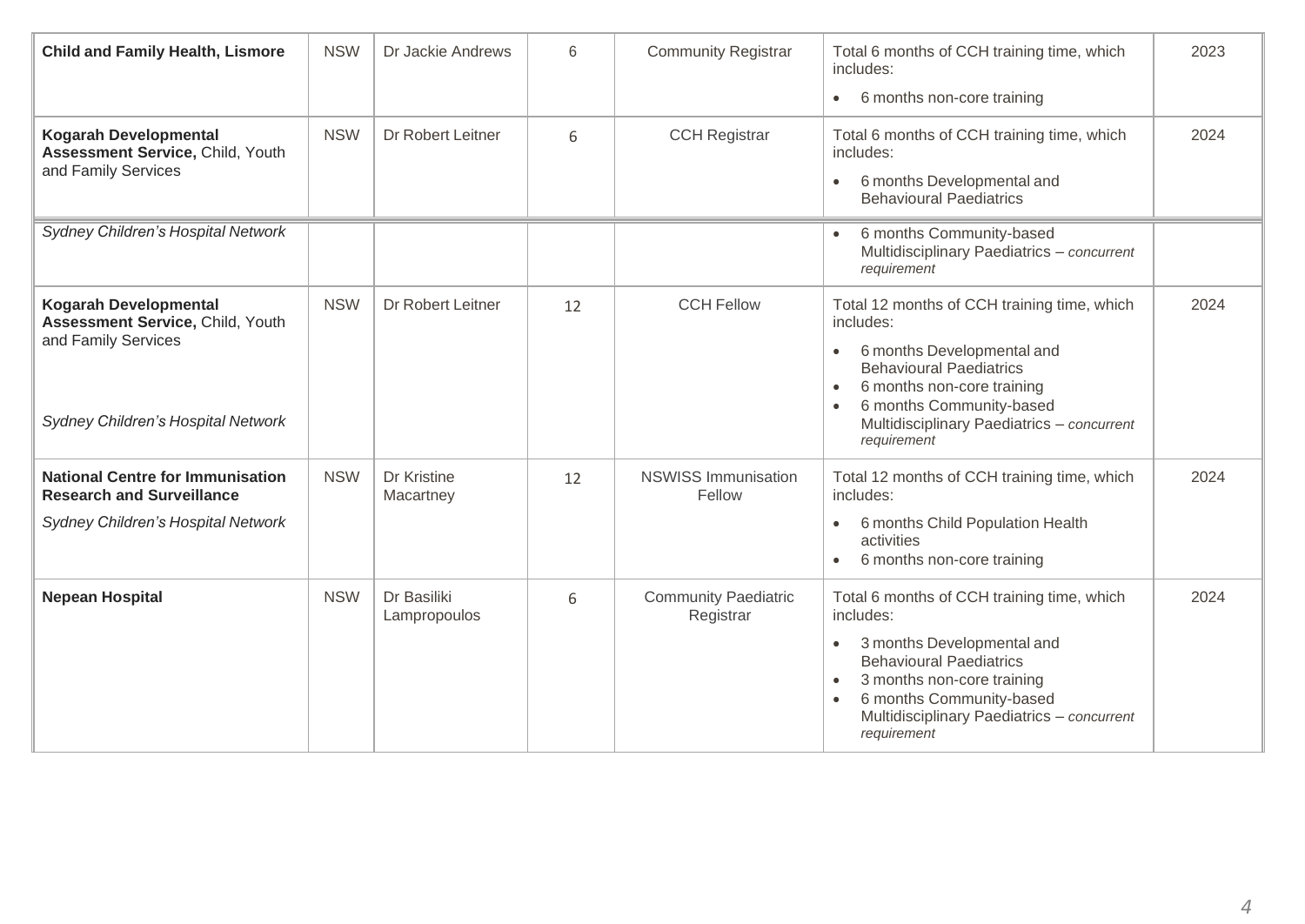| <b>Parramatta Early Childhood</b><br>Assessment (Children's Hospital at<br>Westmead)<br>Sydney Children's Hospital Network | <b>NSW</b> | Dr Gillian Brooks                       | 6                 | <b>CCH Advanced Trainee</b>                                | Total 6 months of CCH training time, which<br>includes:<br>3 months Developmental and<br>$\bullet$<br><b>Behavioural Paediatrics</b><br>3 months non-core training<br>$\bullet$<br>6 months Community-based<br>Multidisciplinary Paediatrics - concurrent<br>requirement | 2024 |
|----------------------------------------------------------------------------------------------------------------------------|------------|-----------------------------------------|-------------------|------------------------------------------------------------|--------------------------------------------------------------------------------------------------------------------------------------------------------------------------------------------------------------------------------------------------------------------------|------|
| <b>Royal Far West</b>                                                                                                      | <b>NSW</b> | Dr Berlinda Yeoh/<br>Dr Caroline Harris | 6                 | Community Registrar &<br><b>Disability Specialist unit</b> | Total 6 months of CCH training time, which<br>includes:<br>6 months Developmental and<br>$\bullet$<br><b>Behavioural Paediatrics</b>                                                                                                                                     | 2022 |
|                                                                                                                            |            |                                         |                   |                                                            | 6 months Community-based<br>Multidisciplinary Paediatrics - concurrent<br>requirement                                                                                                                                                                                    |      |
| <b>Royal North Shore Hospital</b>                                                                                          | <b>NSW</b> | Dr Con<br>Papadopoulos                  | 6                 | <b>Community Child Health</b><br>Registrar                 | Total 6 months of CCH training time, which<br>includes:<br>6 months Developmental and<br><b>Behavioural Paediatrics</b><br>6 months Community-based<br>Multidisciplinary Paediatrics - concurrent<br>requirement                                                         | 2024 |
| <b>Royal North Shore Hospital</b>                                                                                          | <b>NSW</b> | Dr Con<br>Papadopoulos                  | 12<br>$(0.6$ FTE) | <b>Community Child Health</b><br>Fellow                    | Total 7 months of CCH training time, which<br>includes:<br>6 months Developmental and<br>$\bullet$<br><b>Behavioural Paediatrics</b><br>1-month non-core training<br>$\bullet$<br>6 months Community-based<br>Multidisciplinary Paediatrics - concurrent<br>requirement  | 2024 |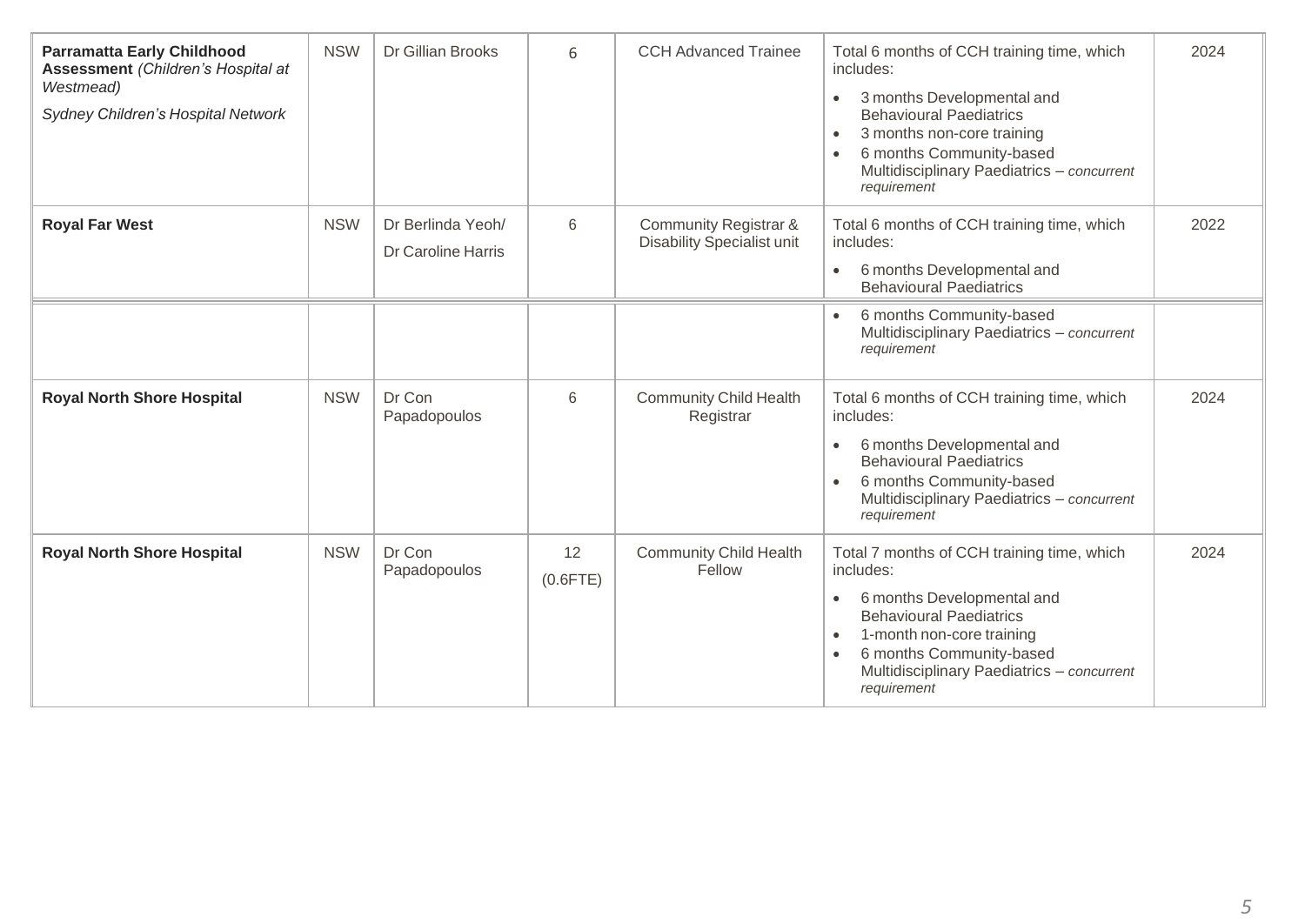| South Western Sydney Local<br><b>Health District</b> | <b>NSW</b> | Dr Shanti Raman | 12 | Child Protection /<br><b>Vulnerable Child Fellow</b> | Total 12 months of CCH training time, which<br>includes:<br>1 months Developmental and<br><b>Behavioural Paediatrics</b><br>3 months child protection training<br>8 months non-core training<br>6 months Community-based<br>Multidisciplinary Paediatrics - concurrent<br>requirement | 2023 |
|------------------------------------------------------|------------|-----------------|----|------------------------------------------------------|---------------------------------------------------------------------------------------------------------------------------------------------------------------------------------------------------------------------------------------------------------------------------------------|------|
| South Western Sydney Local<br><b>Health District</b> | <b>NSW</b> | Dr Shanti Raman | 12 | Developmental and<br><b>Behavioural Fellow</b>       | Total 12 months of CCH training time, which<br>includes:<br>6 months Developmental and<br><b>Behavioural Paediatrics</b><br>6 months non-core training<br>$\bullet$<br>6 months Community-based<br>Multidisciplinary Paediatrics - concurrent<br>requirement                          | 2023 |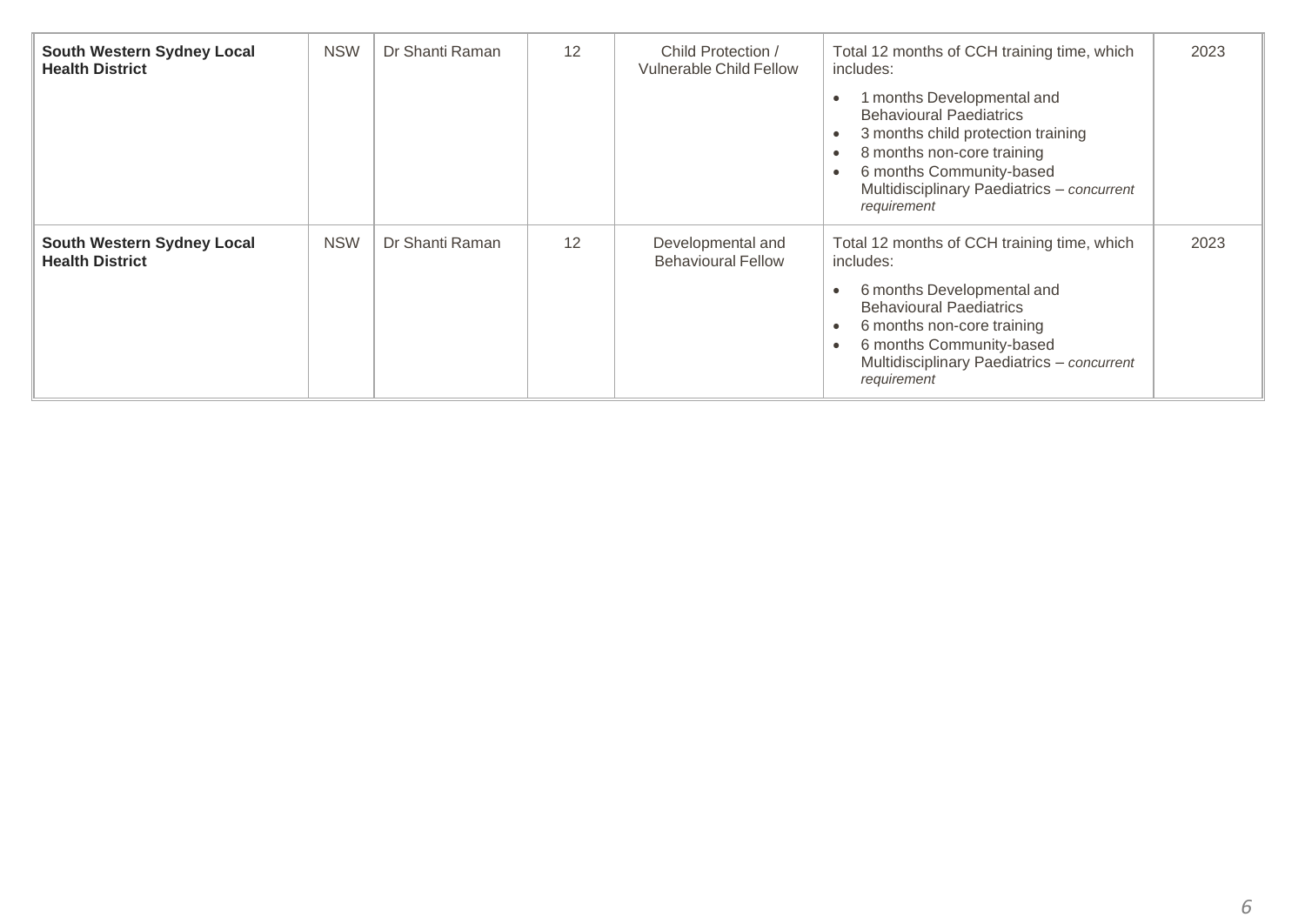| South Western Sydney Local<br><b>Health District</b>                    | <b>NSW</b> | Dr Shanti Raman                          | 12 | Vulnerable Child and Youth<br><b>Health Fellow</b> | Total 12 months of CCH training time, which<br>includes:<br>12 months non-core training<br>$\bullet$<br>6 months Community-based<br>Multidisciplinary Paediatrics - concurrent<br>requirement                                 | 2023 |
|-------------------------------------------------------------------------|------------|------------------------------------------|----|----------------------------------------------------|-------------------------------------------------------------------------------------------------------------------------------------------------------------------------------------------------------------------------------|------|
| South Western Sydney Local<br><b>Health District</b>                    | <b>NSW</b> | Dr Shanti Raman                          | 12 | Paediatrics in Community<br>Fellow                 | Total 12 months of CCH training time, which<br>includes:<br>12 months non-core training<br>6 months Community-based<br>Multidisciplinary Paediatrics - concurrent<br>requirement                                              | 2023 |
| South Western Sydney Local<br><b>Health District</b>                    | <b>NSW</b> | Dr Shanti Raman                          | 6  | <b>Liverpool Community</b><br>Paediatric Registrar | Total 6 months of CCH training time, which<br>includes:<br>6 months Developmental and<br>$\bullet$<br><b>Behavioural Paediatrics</b><br>6 months Community-based<br>Multidisciplinary Paediatrics - concurrent<br>requirement | 2023 |
| South Western Sydney Local<br><b>Health District</b>                    | <b>NSW</b> | Dr Shanti Raman                          | 6  | <b>Fairfield Community</b><br>Paediatric Registrar | Total 6 months of CCH training time, which<br>includes:<br>6 months Developmental and<br>$\bullet$<br><b>Behavioural Paediatrics</b><br>6 months Community-based<br>Multidisciplinary Paediatrics - concurrent<br>requirement | 2023 |
| <b>Sydney Children's Hospital</b><br>Sydney Children's Hospital Network | <b>NSW</b> | Dr Bronwyn Milnes                        | 6  | <b>Youth Addiction Medicine</b><br>Fellow          | Total 6 months of CCH training time, which<br>includes:<br>6 months non-core training<br>$\bullet$                                                                                                                            | 2023 |
| <b>Sydney Children's Hospital</b><br>Sydney Children's Hospital Network | <b>NSW</b> | Dr Dimitra Tzioumi<br>and Dr Paul Hotton | 6  | <b>CCH and Child Protection</b><br>Registrar       | Total 6 months of CCH training time, which<br>includes:<br>1 month Developmental and Behavioural<br>$\bullet$<br>Paediatrics<br>3 months child protection training<br>2 months non-core training                              | 2024 |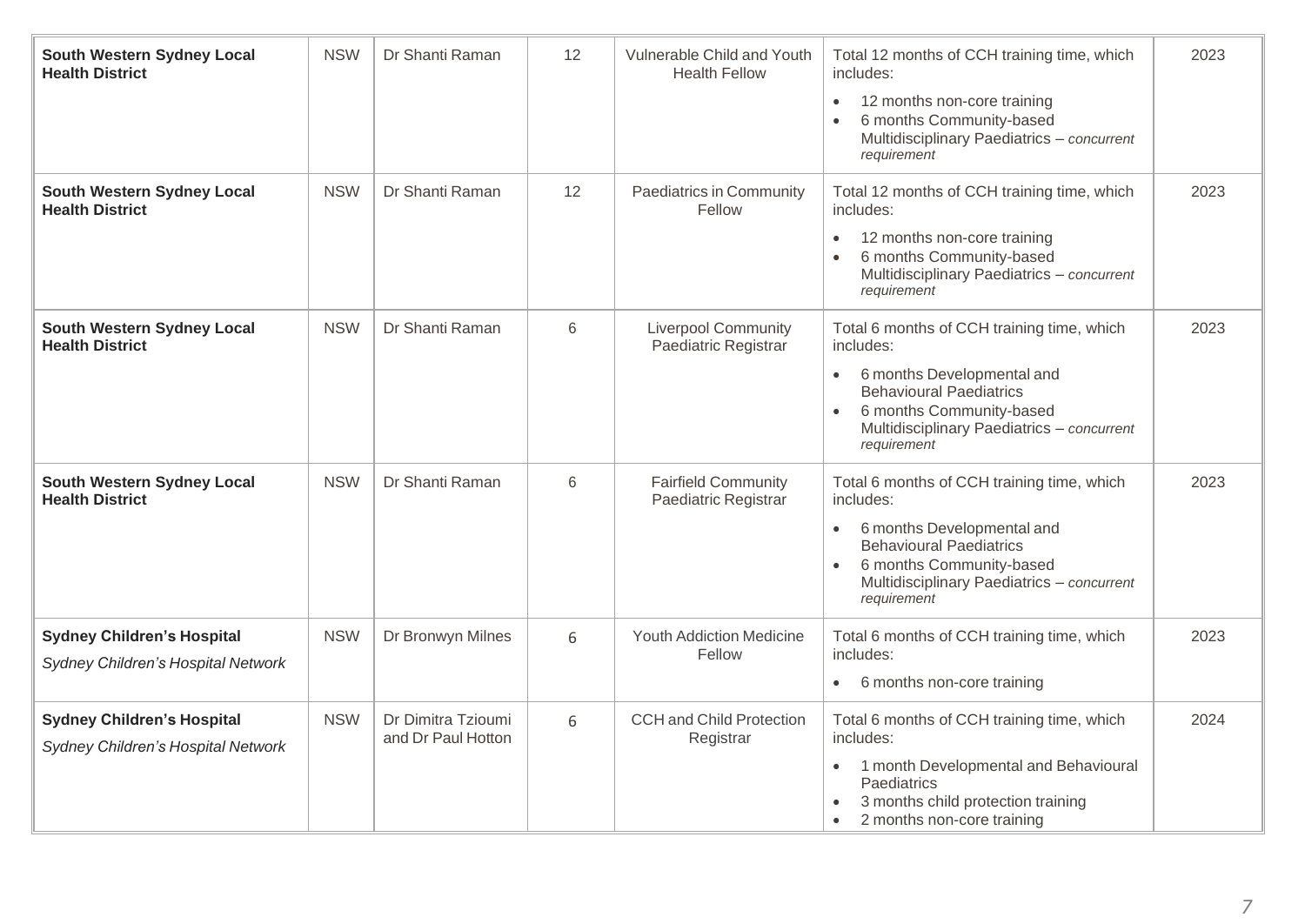|                                                                         |            |                    |                   |                                | 6 months Community-based<br>Multidisciplinary Paediatrics - concurrent<br>requirement                                                                                                                                                                                                                                                        |      |
|-------------------------------------------------------------------------|------------|--------------------|-------------------|--------------------------------|----------------------------------------------------------------------------------------------------------------------------------------------------------------------------------------------------------------------------------------------------------------------------------------------------------------------------------------------|------|
| <b>Sydney Children's Hospital</b><br>Sydney Children's Hospital Network | <b>NSW</b> | Dr Paul Hotton     | 12<br>$(0.6$ FTE) | CCH Fellow (ND)                | Total 7 months of CCH training time, which<br>includes:<br>2 months Developmental and<br>$\bullet$<br><b>Behavioural Paediatrics</b><br>5 months non-core training<br>4 months Community-based<br>Multidisciplinary Paediatrics - concurrent<br>requirement                                                                                  | 2024 |
| <b>Sydney Children's Hospital</b><br>Sydney Children's Hospital Network | <b>NSW</b> | Dr Paul Hotton     | 12                | CCH Fellow (STP 023)           | Total 12 months of CCH training time, which<br>includes:<br>1 month Developmental and Behavioural<br>$\bullet$<br>Paediatrics<br>2.5 months child population health<br>$\bullet$<br>activities<br>8.5 months non-core training<br>$\bullet$<br>6 months Community-based<br>Multidisciplinary Paediatrics - concurrent<br>requirement         | 2024 |
| Sydney Children's Hospital\<br>Sydney Children's Hospital Network       | <b>NSW</b> | Dr Paul Hotton     | 12                | CCH Fellow (STP 976)           | Total 12 months of CCH training time, which<br>includes:<br>6 months Developmental and<br>$\bullet$<br><b>Behavioural Paediatrics</b><br>2.5 months child population health<br>$\bullet$<br>activities<br>3.5 months non-core training<br>$\bullet$<br>6 months Community-based<br>Multidisciplinary Paediatrics - concurrent<br>requirement | 2024 |
| <b>Sydney Children's Hospital</b><br>Sydney Children's Hospital Network | <b>NSW</b> | Dr Dimitra Tzioumi | 12                | <b>Child Protection Fellow</b> | Total 12 months of CCH training time, which<br>includes:<br>3 months child protection training<br>٠<br>9 months non-core training<br>٠<br>6 months Community-based<br>Multidisciplinary Paediatrics - concurrent<br>requirement                                                                                                              | 2024 |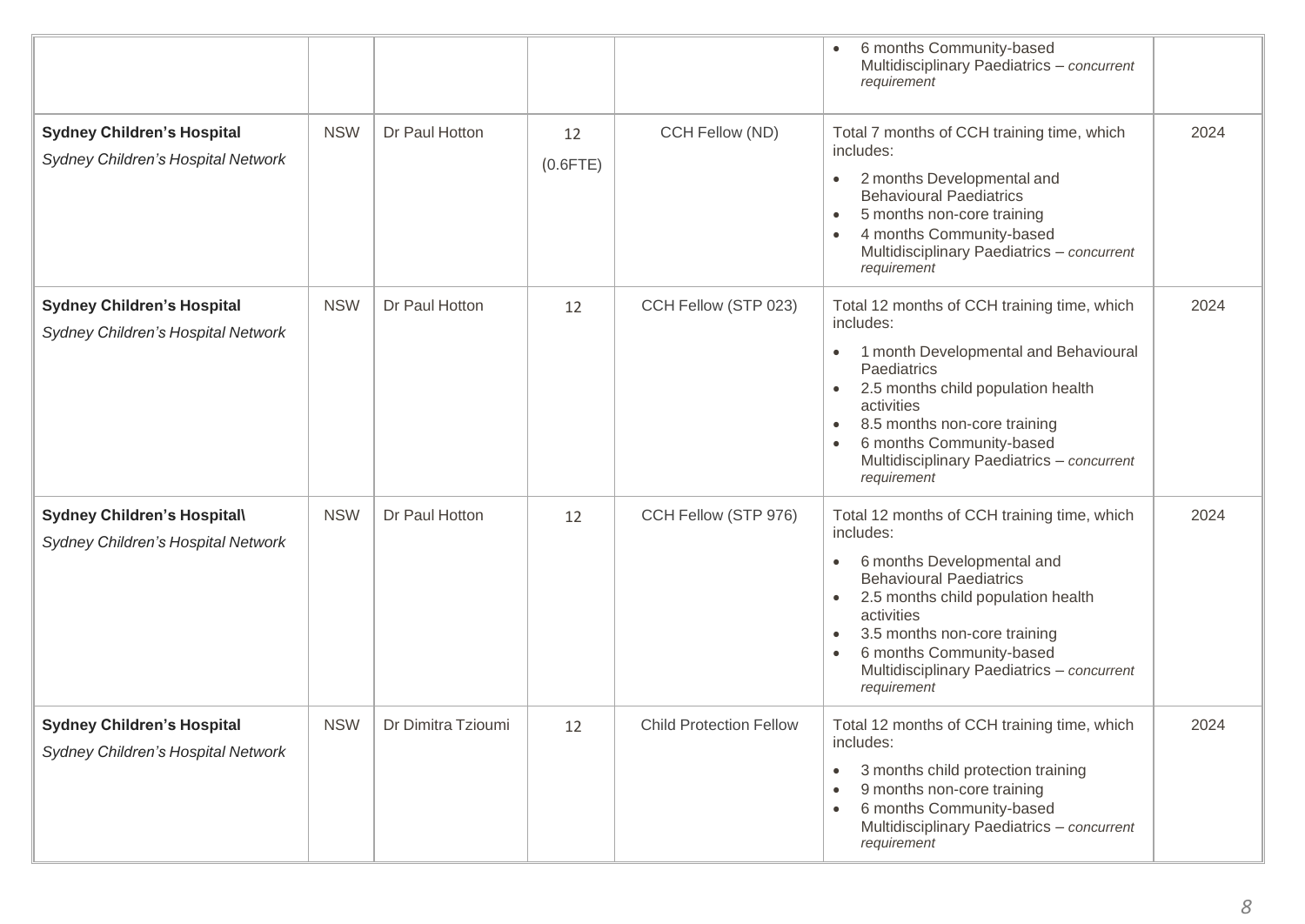| <b>Sydney Children's Hospital</b><br><b>Tumbatin Development Service</b><br>Sydney Children's Hospital Network | <b>NSW</b> | Dr Vanessa<br>Sarkozy | 6  | <b>Tumbatin Registrar</b>                                 | Total 6 months of CCH training time, which<br>includes:<br>6 months Developmental and<br><b>Behavioural Paediatrics</b><br>6 months Community-based<br>Multidisciplinary Paediatrics - concurrent<br>requirement                                    | 2024 |
|----------------------------------------------------------------------------------------------------------------|------------|-----------------------|----|-----------------------------------------------------------|-----------------------------------------------------------------------------------------------------------------------------------------------------------------------------------------------------------------------------------------------------|------|
| The Child Development Unit, The<br><b>Children's Hospital at Westmead</b>                                      | <b>NSW</b> | Dr Natalie<br>Ong     | 6  | Registrar in Developmental<br>and Behavioural Paediatrics | Total 6 months of CCH training time, which<br>includes:<br>6 months Developmental and<br>$\bullet$<br><b>Behavioural Paediatrics</b><br>6 months Community-based<br>$\bullet$<br><b>Multidisciplinary Paediatrics</b><br>$-$ concurrent requirement | 2027 |
| The Children's Hospital at<br>Westmead<br>Sydney Children's Hospital Network                                   | <b>NSW</b> | Dr Susan Marks        | 12 | <b>Child Protection Fellow</b>                            | Total 12 months of CCH training time, which<br>includes:<br>3 months child protection training<br>$\bullet$<br>9 months non-core training<br>6 months Community-based<br>Multidisciplinary Paediatrics - concurrent<br>requirement                  | 2024 |
| The Children's Hospital at<br>Westmead<br>Sydney Children's Hospital Network                                   | <b>NSW</b> | Dr Susan Marks        | 6  | 4 x Child Protection<br>Registrar                         | Total 6 months of CCH training time, which<br>includes:<br>3 months child protection training<br>$\bullet$<br>3 months non-core training<br>6 months Community-based<br>Multidisciplinary Paediatrics - concurrent<br>requirement                   | 2024 |
| The Children's Hospital at<br>Westmead<br>Sydney Children's Hospital Network                                   | <b>NSW</b> | Dr Bronwyn Milnes     | 6  | <b>Youth Addiction Medicine</b><br>Fellow                 | Total 6 months of CCH training time, which<br>includes:<br>6 months non-core training<br>$\bullet$                                                                                                                                                  | 2023 |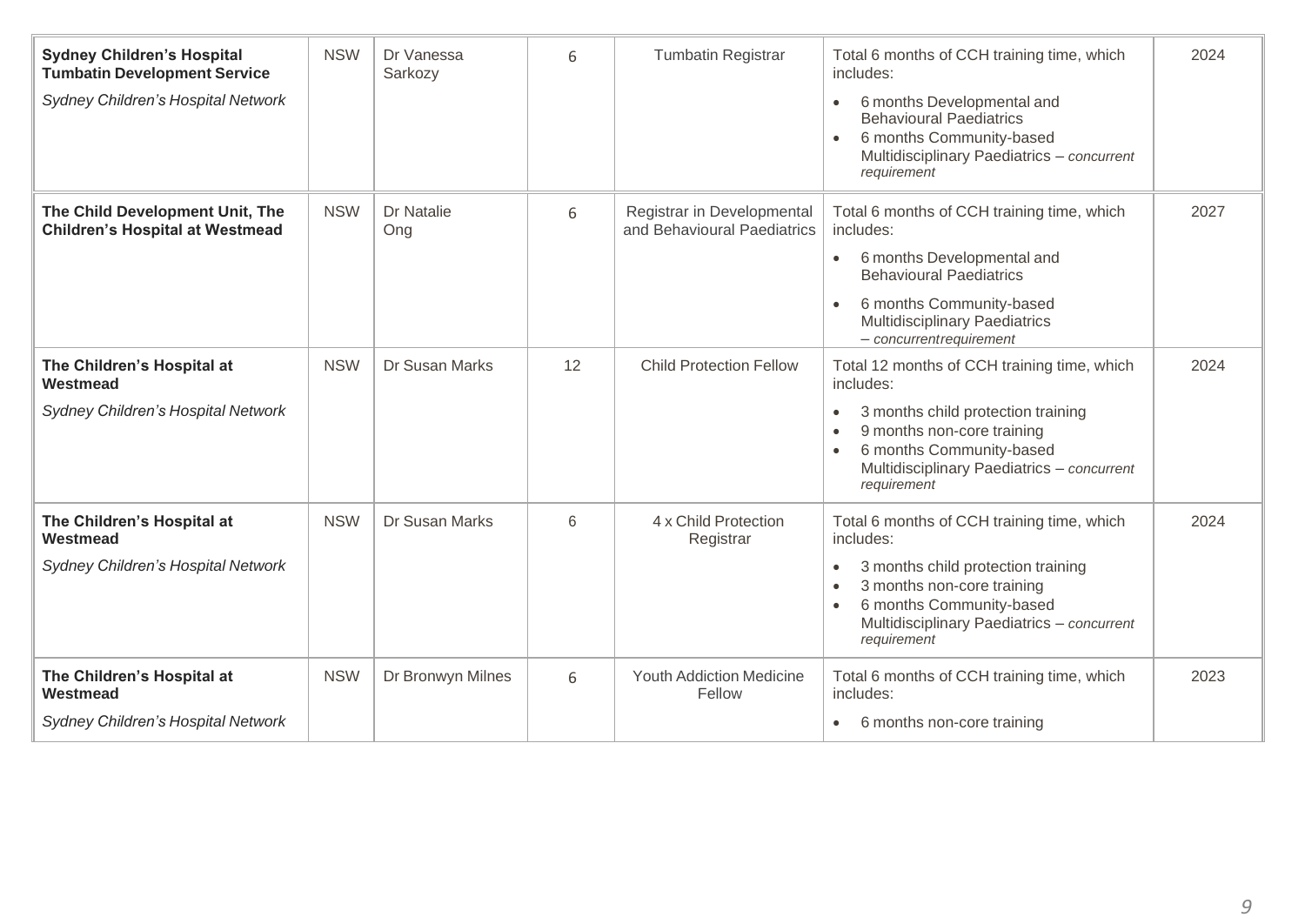| Child and Family Health Team -<br><b>Wallsend Health Campus</b><br>Hunter New England Local Health<br><b>District</b> | <b>NSW</b> | Dr Murray Webber         | 12 | <b>Community Child Health</b><br>Fellow                        | Total 12 months of CCH training time, which<br>includes:<br>6 months Developmental and<br>$\bullet$<br><b>Behavioural Paediatrics</b><br>6 months non-core training<br>$\bullet$<br>6 months Community-based<br>Multidisciplinary Paediatrics - concurrent<br>requirement              | 2024 |
|-----------------------------------------------------------------------------------------------------------------------|------------|--------------------------|----|----------------------------------------------------------------|----------------------------------------------------------------------------------------------------------------------------------------------------------------------------------------------------------------------------------------------------------------------------------------|------|
| <b>Tweed Hospital</b>                                                                                                 | <b>NSW</b> | Dr David McMaster        | 6  | Behavioural and<br>Developmental Registrar                     | Total 6 months of CCH training time, which<br>includes:<br>3 months Developmental and<br>$\bullet$<br><b>Behavioural Paediatrics</b><br>3 months non-core training<br>$\bullet$                                                                                                        | 2025 |
|                                                                                                                       |            |                          |    |                                                                | 6 months Community-based<br>Multidisciplinary Paediatrics - concurrent<br>requirement                                                                                                                                                                                                  |      |
| <b>Wollongong Community</b><br><b>Paediatrics</b><br>Illawarra Shoalhaven Local Health<br><b>District</b>             | <b>NSW</b> | Dr Moe Moe Thinn         | 6  | Developmental and<br><b>Community Paediatrics</b><br>Registrar | Total 6 months of CCH training time, which<br>includes:<br>4 months Developmental and<br>$\bullet$<br><b>Behavioural Paediatrics</b><br>2 months non-core training<br>$\bullet$<br>6 months Community-based<br>Multidisciplinary Paediatrics - concurrent<br>requirement               | 2027 |
| <b>Queensland Children's Health</b><br>(QCH)<br>Child Development Service (CDS)                                       | QLD        | A/Prof Helen<br>Heussler | 12 | <b>CDS Central Fellow</b>                                      | Total 12 months of CCH training time, which<br>includes:<br>6 months Developmental and<br>$\bullet$<br><b>Behavioural Paediatrics</b><br>6 months non-core training<br>$\bullet$<br>6 months Community-based<br>$\bullet$<br>Multidisciplinary Paediatrics - concurrent<br>requirement | 2027 |
| <b>Queensland Children's Health</b><br>(QCH)<br>Child Development Service (CDS)                                       | QLD        | A/Prof Helen<br>Heussler | 12 | <b>CDS North Fellow</b>                                        | Total 12 months of CCH training time, which<br>includes:<br>6 months Developmental and<br>$\bullet$<br><b>Behavioural Paediatrics</b><br>6 months non-core training<br>$\bullet$<br>6 months Community-based<br>Multidisciplinary Paediatrics - concurrent<br>requirement              | 2027 |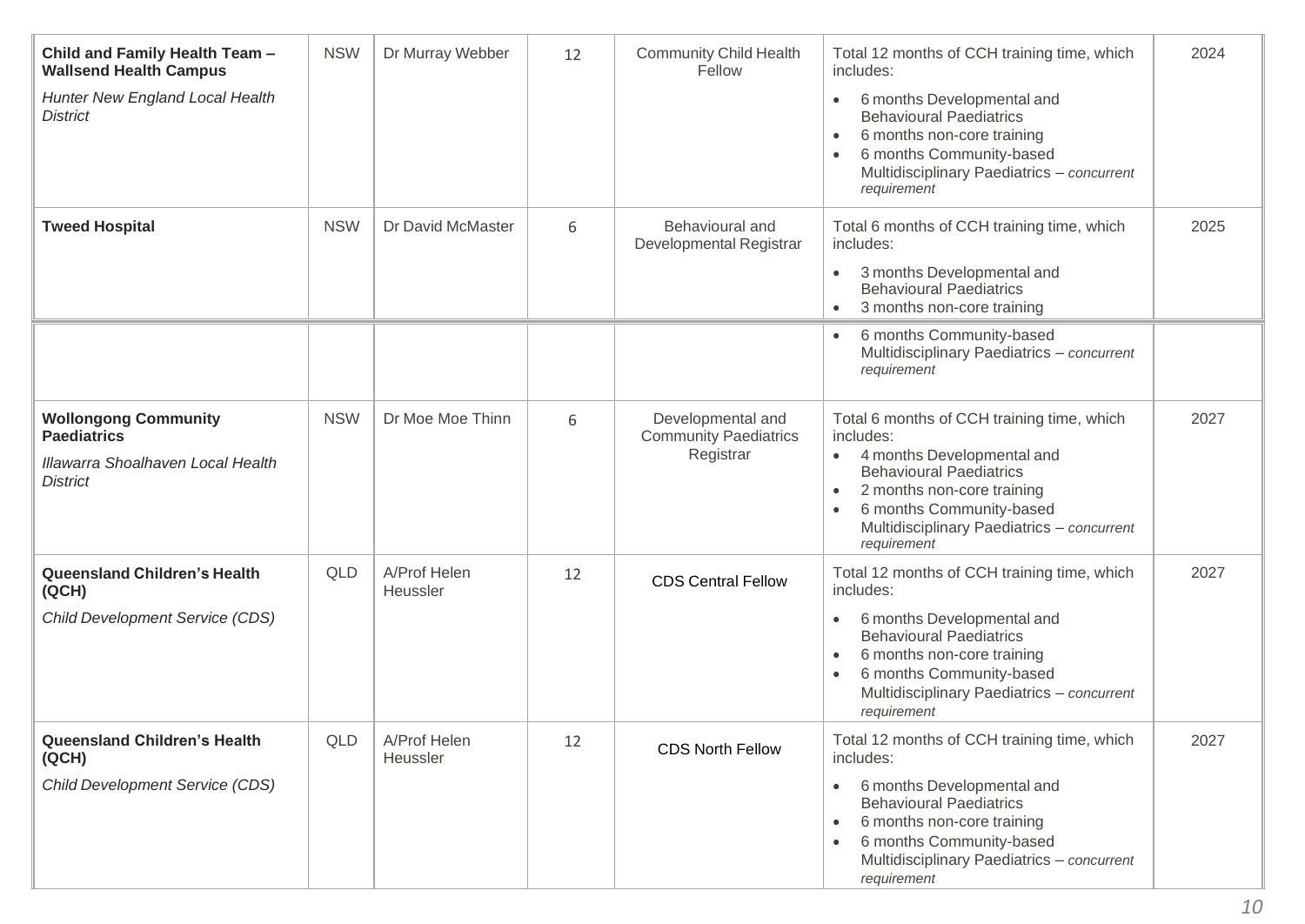| <b>Queensland Children's Health</b><br>QLD<br>(QCH)<br><b>Child Development Service (CDS)</b> | A/Prof Helen<br>Heussler | 12 (0.5 or<br>$0.6$ FTE) | <b>QCH CDS Fellow (Post-</b><br>FRACP) | Total 6 or 7 months of CCH training time,<br>depending on FTE (0.5 or 0.6) of position,<br>which includes:<br>6 months Developmental and<br>Behavioural<br>1-month non-core training<br>6 months Community-based<br><b>Multidisciplinary Paediatrics -</b><br>concurrent requirement | 2027 |
|-----------------------------------------------------------------------------------------------|--------------------------|--------------------------|----------------------------------------|--------------------------------------------------------------------------------------------------------------------------------------------------------------------------------------------------------------------------------------------------------------------------------------|------|
|-----------------------------------------------------------------------------------------------|--------------------------|--------------------------|----------------------------------------|--------------------------------------------------------------------------------------------------------------------------------------------------------------------------------------------------------------------------------------------------------------------------------------|------|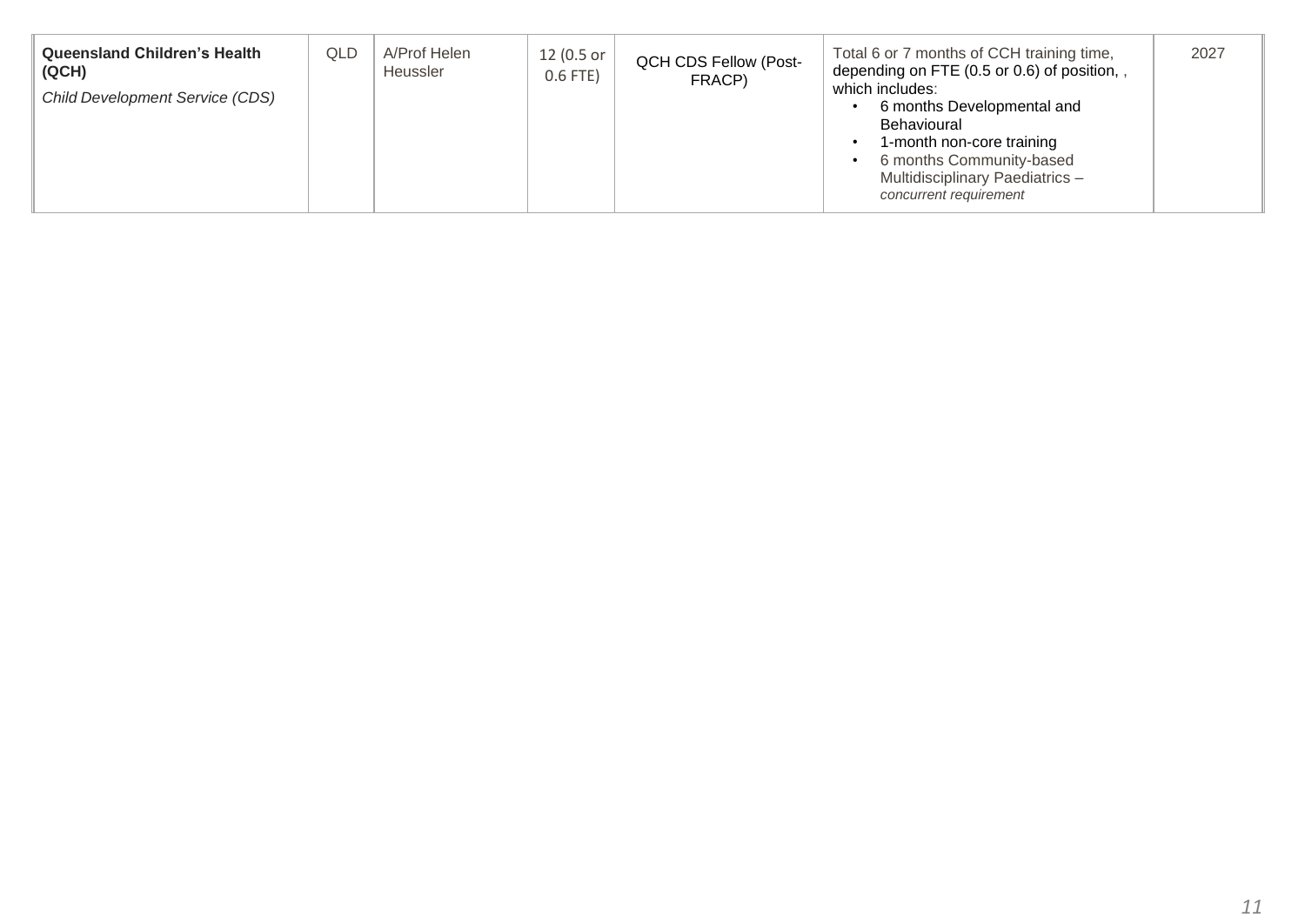| <b>Queensland Children's Health</b><br>(QCH)<br><b>Child Development Service (CDS)</b>             | <b>QLD</b> | A/Prof Helen<br>Heussler | 12              | <b>QCH CDS Fellow</b>          | Total 12 months of CCH training time, which<br>includes:<br>6 months Developmental and<br>$\bullet$<br><b>Behavioural Paediatrics</b><br>6 months non-core training<br>$\bullet$<br>6 months Community-based<br>$\bullet$<br>Multidisciplinary Paediatrics - concurrent<br>requirement | 2027 |
|----------------------------------------------------------------------------------------------------|------------|--------------------------|-----------------|--------------------------------|----------------------------------------------------------------------------------------------------------------------------------------------------------------------------------------------------------------------------------------------------------------------------------------|------|
| <b>Queensland Children's Health</b><br>(QCH)<br><b>Child Development Service (CDS)</b>             | <b>QLD</b> | A/Prof Helen<br>Heussler | 12(0.5)<br>FTE) | <b>QCH CDS Research Fellow</b> | Total 6 months of CCH training time, which<br>includes:<br>6 months non-core training<br>$\bullet$                                                                                                                                                                                     | 2027 |
| <b>Queensland Children's Health</b><br>(QCH)<br>Child Development Program (CDS)                    | QLD        | A/Prof Helen<br>Heussler | 12              | <b>CDS South Fellow</b>        | Total 12 months of CCH training time, which<br>includes:<br>6 months Developmental and<br>$\bullet$<br><b>Behavioural Paediatrics</b><br>6 months non-core training<br>$\bullet$<br>6 months Community-based<br>$\bullet$<br>Multidisciplinary Paediatrics - concurrent<br>requirement | 2027 |
| Queensland Children's Hospital<br><b>Child Protection and Forensic</b><br><b>Medical Service</b>   | <b>QLD</b> | Dr Otilie Tork           | 12              | 1 x Child Protection Fellow    | Total 12 months CCH training time which<br>includes:<br>3 months Child Protection Training<br>$\bullet$<br>9 months non-core training<br>6 months Community-based<br>Multidisciplinary Paediatrics - concurrent<br>requirement                                                         | 2027 |
| Queensland Children's Hospital -<br><b>Child Protection and Forensic</b><br><b>Medical Service</b> | <b>QLD</b> | Dr Otilie Tork           | 6               | 2 x Child Protection Fellow    | Total 6 months CCH training time which<br>includes:<br>3 months Child Protection Training<br>3 months non-core training<br>6 months Community-based<br>Multidisciplinary Paediatrics - concurrent<br>requirement                                                                       | 2027 |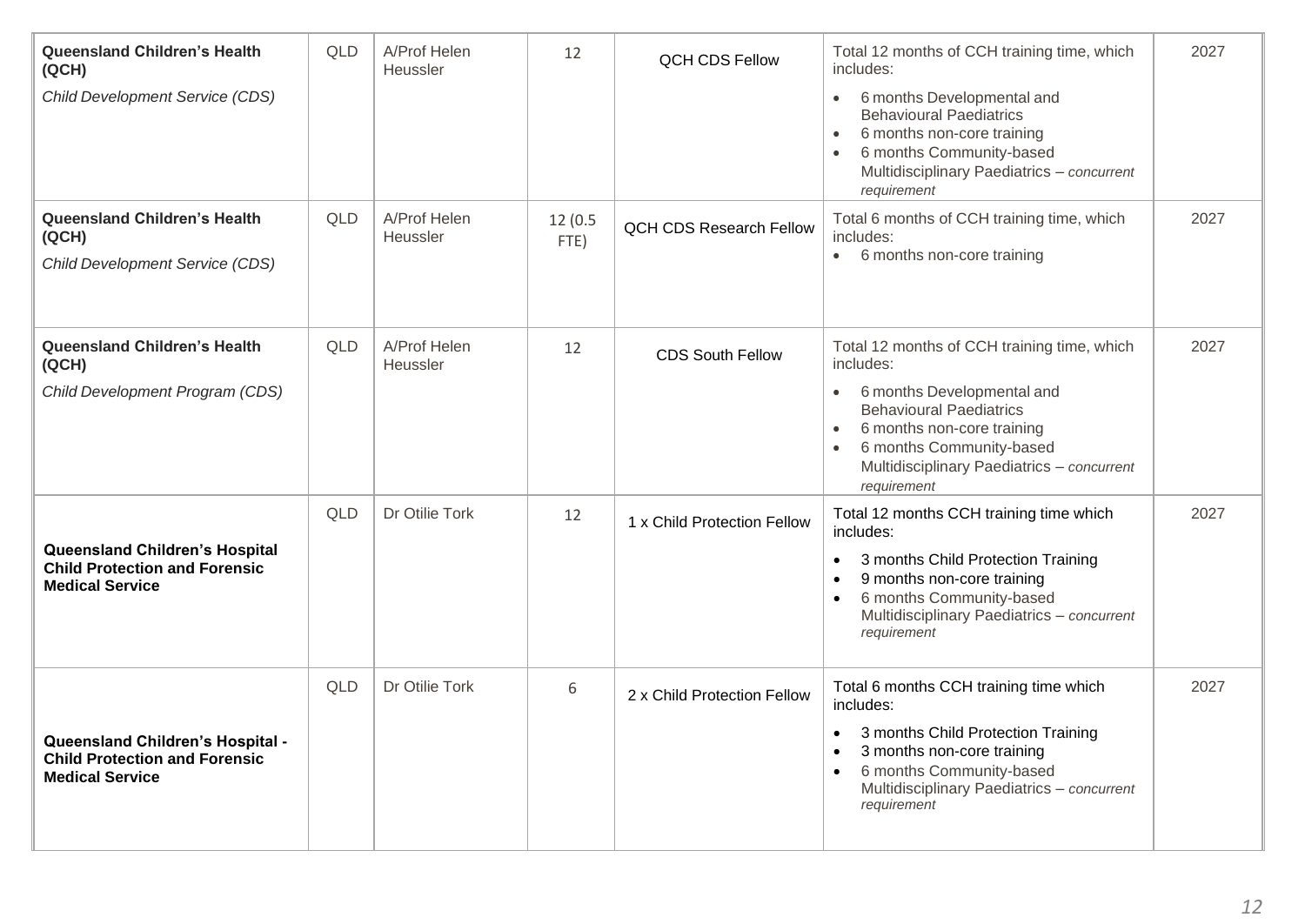| <b>Coastal Developmental Paediatrics</b>                                                      | QLD | Dr Heidi Webster          | $12$ (at<br>$0.4$ FTE) | <b>Developmental Fellow</b>           | Total 5 months of CCH training time, which<br>includes:<br>5 months Developmental-Behavioural<br>Training                                                                                                                                       | 2022 |
|-----------------------------------------------------------------------------------------------|-----|---------------------------|------------------------|---------------------------------------|-------------------------------------------------------------------------------------------------------------------------------------------------------------------------------------------------------------------------------------------------|------|
| <b>Gold Coast Child Development</b><br><b>Centre</b><br><b>Gold Coast University Hospital</b> | QLD | <b>Dr Francoise Butel</b> | 6                      | 1 x Community Paediatric<br>Registrar | Total 6 months of CCH training time, which<br>includes:<br>6 months Developmental and<br><b>Behavioural Paediatrics</b><br>6 months Community-based<br>Multidisciplinary Paediatrics - concurrent<br>requirement                                | 2027 |
| <b>Gold Coast Child Development</b><br><b>Centre</b><br><b>Gold Coast University Hospital</b> | QLD | Dr Francoise Butel        | 12                     | 1 x Community Paediatric<br>Registrar | Total 12 months of CCH training time, which<br>includes:<br>6 months Developmental and<br><b>Behavioural Paediatrics</b><br>6 months non-core training<br>6 months Community-based<br>Multidisciplinary Paediatrics - concurrent<br>requirement | 2027 |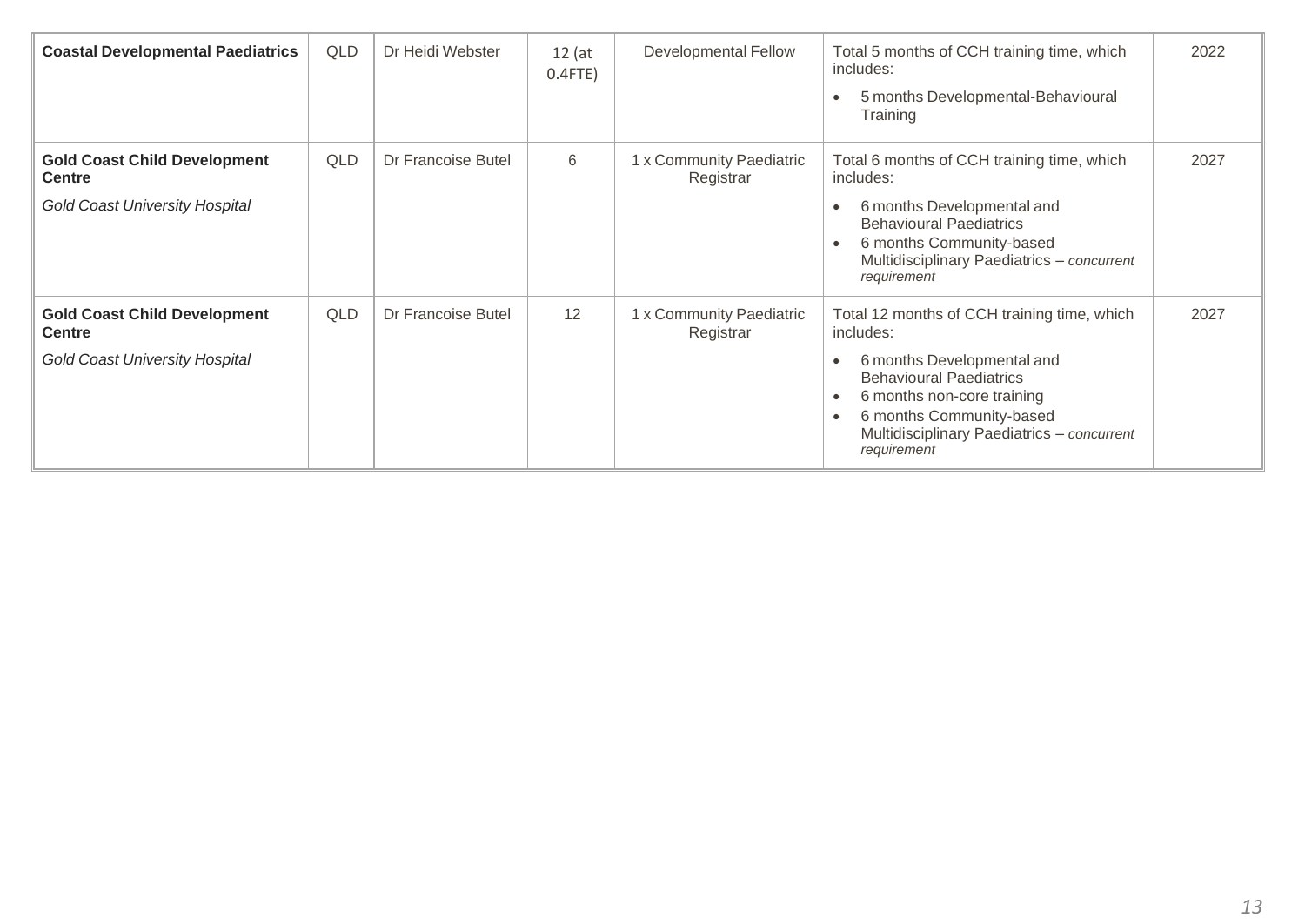| <b>Gold Coast Hospital and Health</b><br><b>Service - Child Protection Unit</b><br><b>Gold Coast University Hospital</b> | <b>QLD</b> | Dr Priyaneela<br>Kamalanathan | 3                  | 1 x Child Protection<br>Registrar                                       | Total 3 months CCH training time, which<br>includes:<br>3 months Child Protection training<br>$\bullet$                                                                                                                                                                   | 2027 |
|--------------------------------------------------------------------------------------------------------------------------|------------|-------------------------------|--------------------|-------------------------------------------------------------------------|---------------------------------------------------------------------------------------------------------------------------------------------------------------------------------------------------------------------------------------------------------------------------|------|
| Inala Indigenous Health<br>Institute of Urban Indigenous Health                                                          | <b>QLD</b> | Dr Mark Moore                 | 12                 | <b>Community Registrar</b>                                              | Total 12 months of CCH training time, which<br>includes:<br>6 months Developmental and<br>$\bullet$<br><b>Behavioural Paediatrics</b><br>6 months non-core training<br>6 months Community-based<br>$\bullet$<br>Multidisciplinary Paediatrics - concurrent<br>requirement | 2024 |
| <b>Mackay Base Hospital</b>                                                                                              | <b>QLD</b> | Dr Jacinta Tobin              | 12                 | <b>CCH Registrar</b>                                                    | Total 12 months of CCH training time, which<br>includes:<br>6 months Developmental and<br><b>Behavioural Paediatrics</b><br>6 months non-core training<br>6 months Community-based<br>Multidisciplinary Paediatrics - concurrent<br>requirement                           | 2026 |
| <b>Mackay Base Hospital</b>                                                                                              | <b>QLD</b> | Dr Jacinta Tobin              | 6                  | Leadership in<br>Community/Complex<br>Paediatrics Registrar<br>position | Total 6 months of CCH training time, which<br>includes:<br>6 months non-core training<br>$\bullet$                                                                                                                                                                        | 2026 |
| Paeds in a Pod                                                                                                           | QLD        | Dr Megan Yap                  | 12 (at 0.5<br>FTE) | <b>Developmental Fellow</b>                                             | Total 6 months of CCH training time, which<br>includes:<br>6 months Developmental and<br>$\bullet$<br><b>Behavioural Paediatrics</b>                                                                                                                                      | 2022 |
| <b>Sunshine Coast Child</b><br><b>Development Service</b>                                                                | <b>QLD</b> | Dr Toni Redman                | 6                  | <b>Child Development Senior</b><br>Registrar                            | Total 6 months of CCH training time, which<br>includes:<br>6 months Developmental and<br>$\bullet$<br><b>Behavioural Paediatrics</b>                                                                                                                                      | 2026 |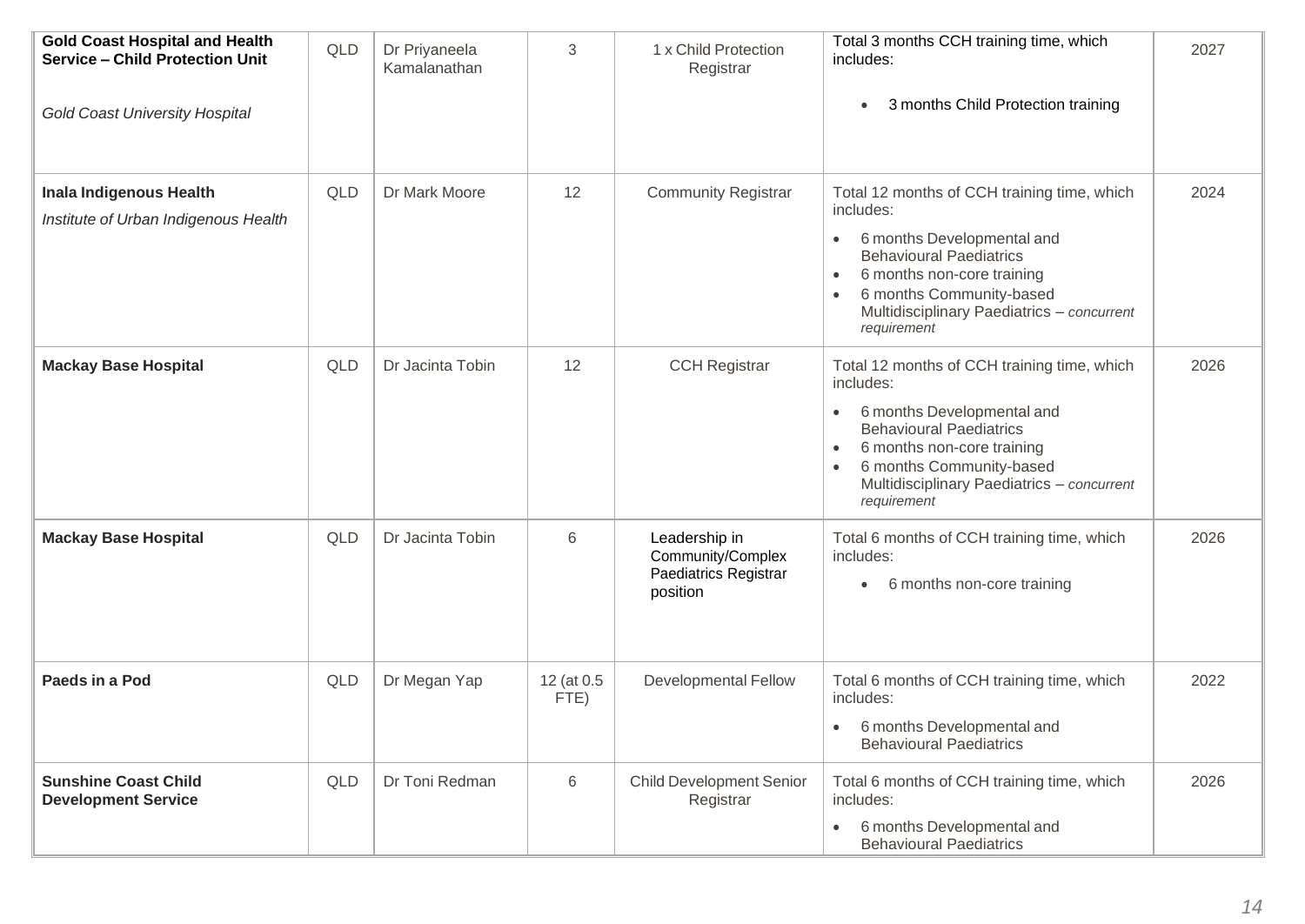|                                                           |            |                                      |                        |                                                                         | 6 months Community-based<br>Multidisciplinary Paediatrics - concurrent<br>requirement                                                                                                                                                                                                      |      |
|-----------------------------------------------------------|------------|--------------------------------------|------------------------|-------------------------------------------------------------------------|--------------------------------------------------------------------------------------------------------------------------------------------------------------------------------------------------------------------------------------------------------------------------------------------|------|
| <b>Sunshine Coast Child</b><br><b>Development Service</b> | <b>QLD</b> | Dr Toni Redman                       | 12                     | <b>Child Development Senior</b><br>Registrar                            | Total 12 months of CCH training time, which<br>includes:                                                                                                                                                                                                                                   | 2026 |
|                                                           |            |                                      |                        |                                                                         | 6 months Developmental and<br>$\bullet$<br><b>Behavioural Paediatrics</b><br>6 months non-core training<br>$\bullet$<br>6 months Community-based<br>Multidisciplinary Paediatrics - concurrent<br>requirement                                                                              |      |
| <b>Townsville Hospital and Health</b><br><b>Service</b>   | QLD        | Dr Donna Dowling/<br>Dr Andrew White | $12$ (at<br>$0.5$ FTE) | <b>Adolescent Fellow</b>                                                | Total 6 months of CCH training time, which<br>includes:                                                                                                                                                                                                                                    | 2023 |
|                                                           |            |                                      |                        |                                                                         | 6 months non-core training<br>$\bullet$<br>6 months Community-based<br>$\bullet$<br>Multidisciplinary Paediatrics - concurrent<br>requirement                                                                                                                                              |      |
| <b>Townsville University Hospital</b>                     | <b>QLD</b> | Dr Andrew White                      | $6\phantom{1}6$        | Child and Youth Mental<br>Health Service (CYMHS)<br>Registrar           | Total 6 months of CCH training time, which<br>includes:<br>1 months Developmental and<br>$\bullet$<br><b>Behavioural Paediatrics</b><br>5 months non-core training<br>$\bullet$<br>6 months Community-based<br>$\bullet$<br>Multidisciplinary Paediatrics - concurrent<br>requirement      | 2026 |
| <b>Townsville University Hospital</b>                     | <b>QLD</b> | Dr Andrew White                      | 12                     | <b>CYMHS Registrar</b>                                                  | Total 12 months of CCH training time, which<br>includes:<br>2.5 months Developmental and<br>$\bullet$<br><b>Behavioural Paediatrics</b><br>9.5 months non-core training<br>$\bullet$<br>6 months Community-based<br>$\bullet$<br>Multidisciplinary Paediatrics - concurrent<br>requirement | 2026 |
| <b>Townsville University Hospital</b>                     | QLD        | Dr Andrew White                      | 6                      | <b>Rheumatic Heart Disease</b><br>and Community Paediatric<br>Registrar | Total 6 months of CCH training time, which<br>includes:<br>• 6 months non-core training                                                                                                                                                                                                    | 2026 |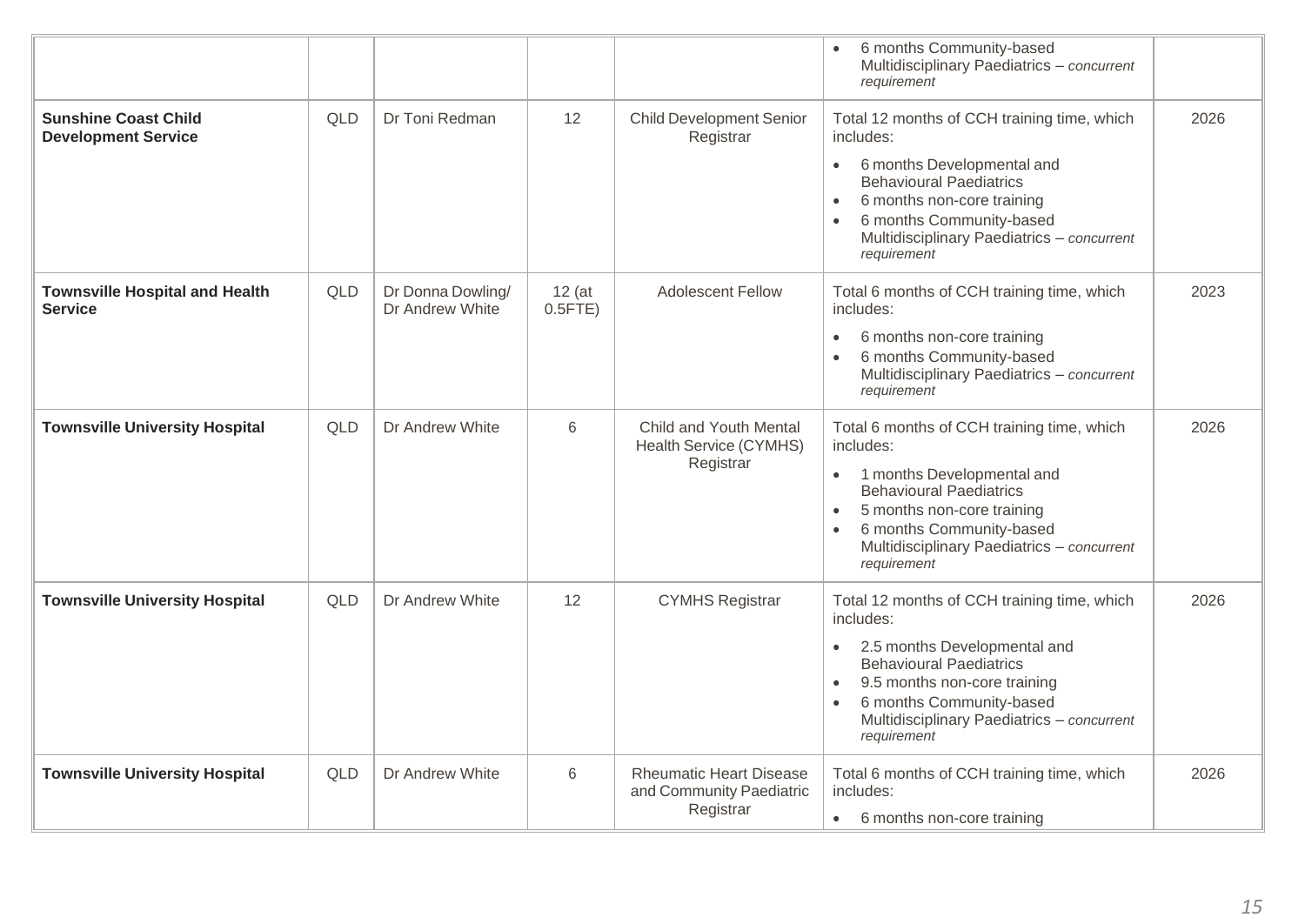|                                                                              |           |                        |                        |                                                                         | 6 months Community-based<br>Multidisciplinary Paediatrics - concurrent<br>requirement                                                                                                                                                                                                 |      |
|------------------------------------------------------------------------------|-----------|------------------------|------------------------|-------------------------------------------------------------------------|---------------------------------------------------------------------------------------------------------------------------------------------------------------------------------------------------------------------------------------------------------------------------------------|------|
| <b>Townsville University Hospital</b>                                        | QLD       | Dr Andrew White        | 12                     | <b>Rheumatic Heart Disease</b><br>and Community Paediatric<br>Registrar | Total 12 months of CCH training time, which<br>includes:<br>12 months non-core training<br>$\bullet$<br>6 months Community-based<br>$\bullet$<br>Multidisciplinary Paediatrics - concurrent<br>requirement                                                                            | 2026 |
| <b>Townsville University Hospital</b>                                        | QLD       | Dr Andrew White        | $12$ (at<br>$0.5$ FTE) | Adolescent and Community<br>Paediatric Registrar                        | Total 6 months of CCH training time, which<br>includes:<br>3 months Developmental and<br>$\bullet$<br><b>Behavioural Paediatrics</b><br>3 months non-core training<br>$\bullet$                                                                                                       | 2024 |
| <b>Flinders Medical Centre, Women's</b><br>Children's Health Network         | <b>SA</b> | Dr Deepa<br>Jeyaseelan | 12                     | Southern Community<br>Registrar                                         | Total 12 months of CCH training time,<br>whichincludes:<br>6 months Developmental and<br>$\bullet$<br><b>Behavioural Paediatrics</b><br>6 months non-core training<br>$\bullet$<br>6 months Community-based<br>$\bullet$<br>Multidisciplinary Paediatrics - concurrent<br>requirement | 2027 |
| Flinders Medical Centre, Women's<br><b>Children's Health Network</b>         | <b>SA</b> | Dr Deepa<br>Jeyaseelan | 6                      | Southern Community<br>Registrar                                         | Total 6 months of CCH training time, which<br>includes:<br>4 months Developmental and<br>$\bullet$<br><b>Behavioural Paediatrics</b><br>2 months non-core training<br>$\bullet$<br>4 months Community-based<br>Multidisciplinary Paediatrics - concurrent<br>requirement              | 2022 |
| <b>Port Augusta Hospital</b>                                                 | <b>SA</b> | Dr Thomas Han          | 6                      | Advanced Trainee in<br>Paediatrics                                      | Total 5 months of CCH training time, which<br>includes:<br>5 months non-core training<br>$\bullet$                                                                                                                                                                                    | 2026 |
| Women's and Children's Hospital,<br><b>Women's Children's Health Network</b> | <b>SA</b> | Dr Deepa<br>Jeyaseelan | 6                      | Northern Community<br>Registrar                                         | Total 6 months of CCH training time, which<br>includes:<br>6 months Developmental and<br>$\bullet$<br><b>Behavioural Paediatrics</b>                                                                                                                                                  | 2027 |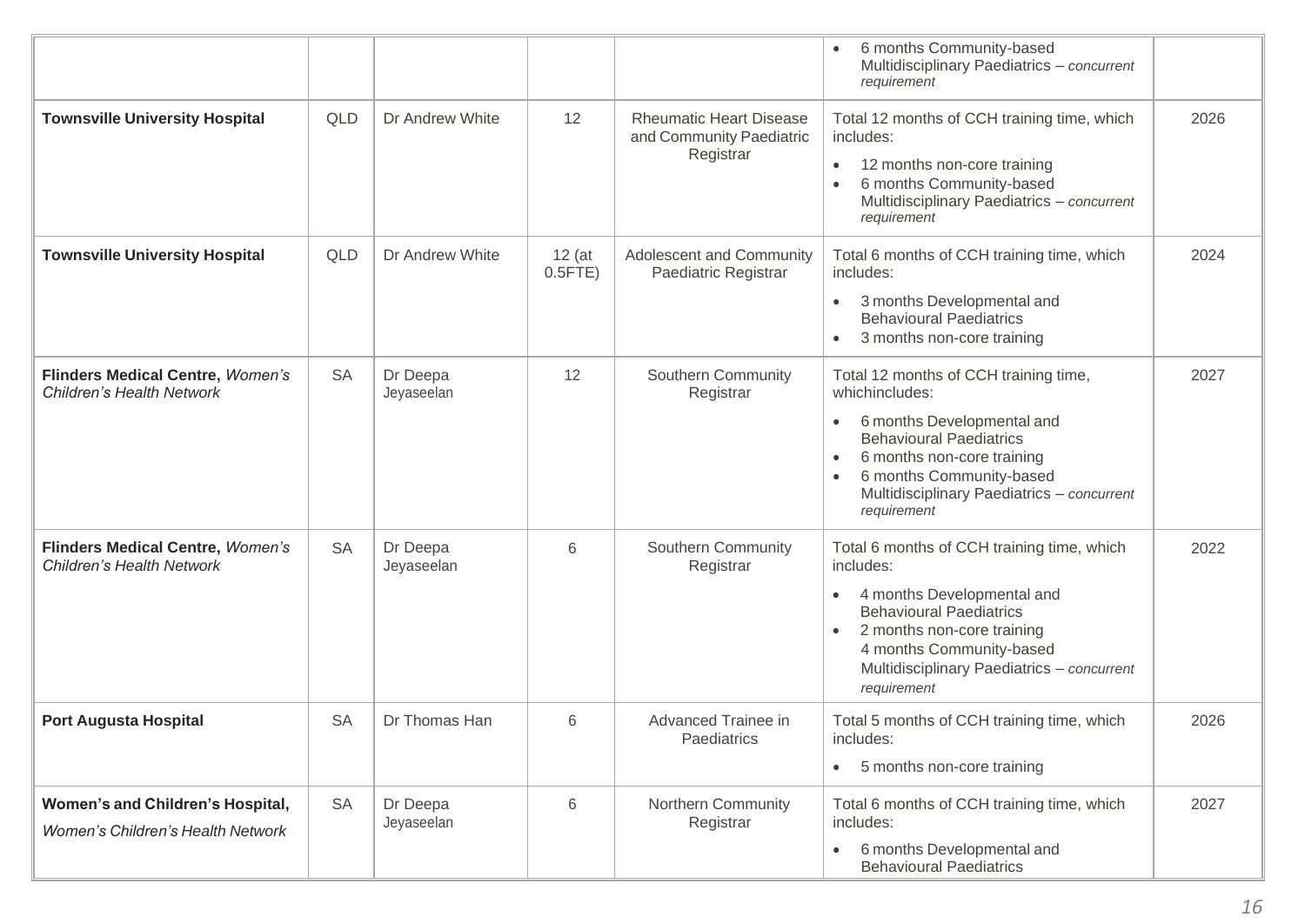|                                                                              |            |                          |    |                                             | 6 months Community-based<br>Multidisciplinary Paediatrics - concurrent<br>requirement                                                                                                                                                         |      |
|------------------------------------------------------------------------------|------------|--------------------------|----|---------------------------------------------|-----------------------------------------------------------------------------------------------------------------------------------------------------------------------------------------------------------------------------------------------|------|
| Women's and Children's Hospital,                                             | <b>SA</b>  | Dr Deepa<br>Jeyaseelan   | 6  | <b>Rehabilitation Medicine</b><br>Registrar | Total 6 months of CCH training time, which<br>includes:                                                                                                                                                                                       | 2023 |
| Women's Children's Health Network                                            |            |                          |    |                                             | 6 months non-core training<br>$\bullet$                                                                                                                                                                                                       |      |
| Women's and Children's Hospital,                                             | <b>SA</b>  | Dr Chris Pearson         | 6  | <b>Central Community</b><br>Registrar       | Total 6 months of CCH training time, which<br>includes:                                                                                                                                                                                       | 2027 |
| Women's Children's Health Network                                            |            |                          |    |                                             | 3 months Developmental and<br>$\bullet$<br><b>Behavioural Paediatrics</b><br>3 months non-core training<br>$\bullet$<br>6 months Community-based<br>$\bullet$<br>Multidisciplinary Paediatrics - concurrent<br>requirement                    |      |
| Women's and Children's Hospital,                                             | <b>SA</b>  | Dr David<br>Baulderstone | 6  | <b>Adolescent Fellow</b>                    | Total 6 months of CCH training time, which<br>includes:                                                                                                                                                                                       | 2026 |
| <b>Women's Children's Health Network</b>                                     |            |                          |    |                                             | 6 months non-core training<br>$\bullet$                                                                                                                                                                                                       |      |
| Women's and Children's Hospital,<br><b>Women's Children's Health Network</b> | <b>SA</b>  | Dr Jane Edwards          | 12 | <b>Child Protection Fellow</b>              | Total 12 months of CCH training time, which<br>includes:<br>3 months child protection training<br>$\bullet$<br>9 months non-core training<br>$\bullet$<br>6 months Community-based<br>$\bullet$                                               | 2024 |
|                                                                              |            |                          |    |                                             | Multidisciplinary Paediatrics - concurrent<br>requirement                                                                                                                                                                                     |      |
| Women's and Children's Hospital,<br><b>Women's Children's Health Network</b> | <b>SA</b>  | Dr Deepa<br>Jeyaseelan   | 6  | <b>Community Adolescent</b><br>Registrar    | Total 6 months of CCH training time, which<br>includes:<br>6 months non-core training<br>$\bullet$                                                                                                                                            | 2025 |
| <b>Launceston General Hospital</b>                                           | <b>TAS</b> | Dr Chris Bailey          | 12 | <b>Community Paediatric</b><br>registrar    | Total 12 months CCH training time, which<br>includes:<br>• 6 months Developmental and<br><b>Behavioural Paediatrics</b><br>6 months non-core training<br>6 months Community-based<br>Multidisciplinary Paediatrics-<br>concurrent requirement | 2026 |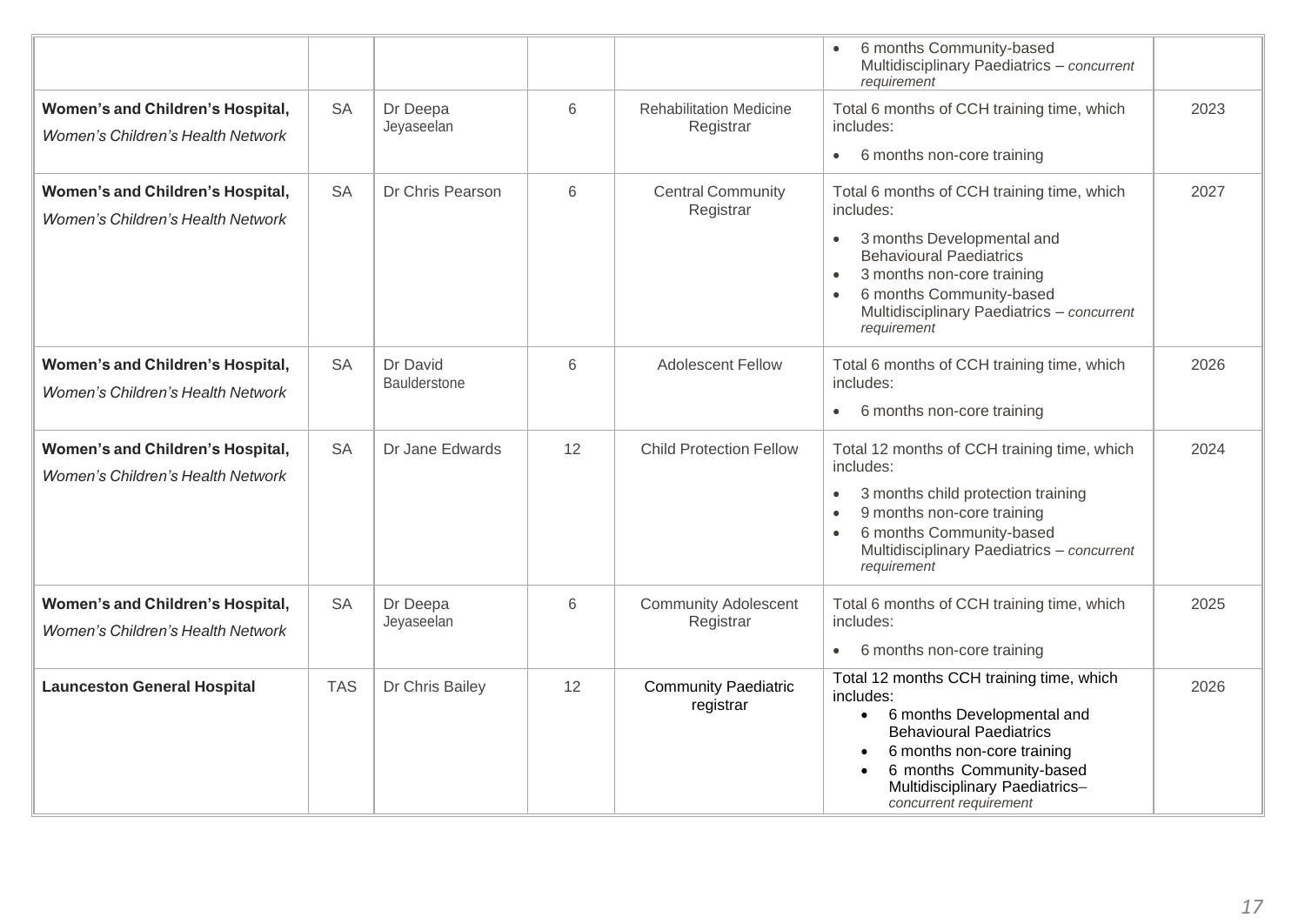| <b>Royal Hobart Hospital</b> | <b>TAS</b> | Dr Anagha Jayakar | 12 | Developmental and Child<br><b>Protection Registrar</b>        | Total 12 months of CCH training time, which<br>includes:<br>4 months Developmental and<br>$\bullet$<br><b>Behavioural Paediatrics</b><br>8 months non-core training<br>$\bullet$<br>6 months Community-based<br>$\bullet$<br>Multidisciplinary Paediatrics - concurrent<br>requirement | 2024 |
|------------------------------|------------|-------------------|----|---------------------------------------------------------------|----------------------------------------------------------------------------------------------------------------------------------------------------------------------------------------------------------------------------------------------------------------------------------------|------|
| <b>Royal Hobart Hospital</b> | <b>TAS</b> | Dr Anagha Jayakar | 12 | Developmental and<br>Refugee Continence<br>Registrar          | Total 12 months of CCH training time, which<br>includes:<br>3 months Developmental and<br>$\bullet$<br><b>Behavioural Paediatrics</b><br>7 months non-core training<br>$\bullet$<br>6 months Community-based<br>$\bullet$<br>Multidisciplinary Paediatrics - concurrent<br>requirement | 2024 |
| <b>Royal Hobart Hospital</b> | <b>TAS</b> | Dr Anagha Jayakar | 12 | Developmental behaviour<br>and Aboriginal Health<br>registrar | Total 12 months of CCH training time, which<br>includes:<br>6 months Developmental and<br>$\bullet$<br><b>Behavioural Paediatrics</b><br>6 months non-core training<br>$\bullet$<br>6 months Community-based<br>$\bullet$<br>Multidisciplinary Paediatrics - concurrent<br>requirement | 2026 |
| <b>Royal Hobart Hospital</b> | <b>TAS</b> | Dr Anagha Jayakar | 6  | Developmental behaviour<br>and Aboriginal Health<br>registrar | Total 6 months of CCH training time, which<br>includes:<br>3 months Developmental and<br>$\bullet$<br><b>Behavioural Paediatrics</b><br>3 months non-core training<br>$\bullet$<br>6 months Community-based<br>$\bullet$<br>Multidisciplinary Paediatrics - concurrent<br>requirement  | 2026 |
| <b>Albury Wodonga Health</b> | <b>VIC</b> | Dr Karina Chaves  | 12 | <b>Community Paediatric</b><br>Fellow                         | Total 12 months of CCH training time, which<br>includes:<br>6 months Developmental and<br>$\bullet$<br><b>Behavioural Paediatrics</b><br>6 months non-core training<br>$\bullet$                                                                                                       | 2024 |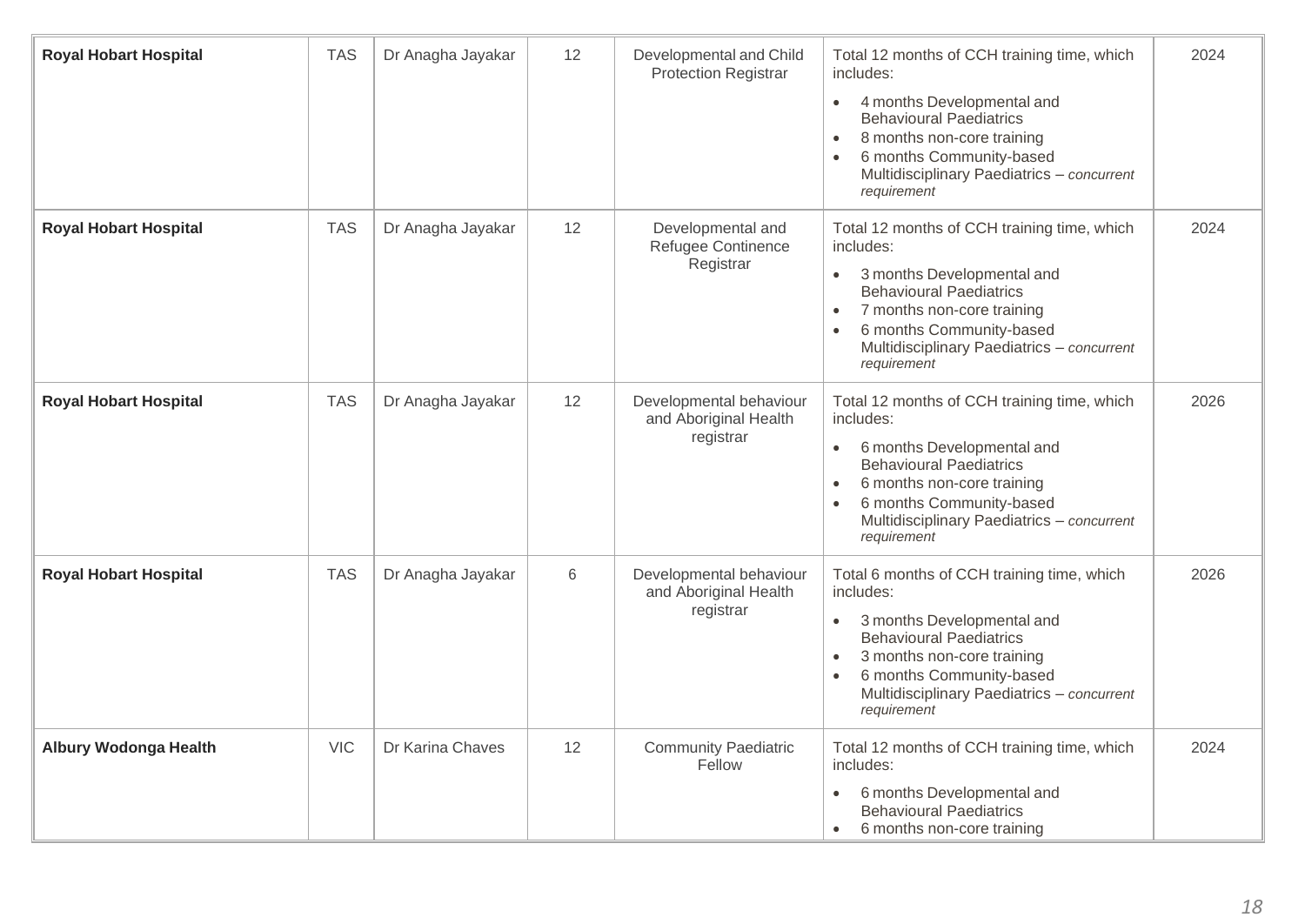|                                                        |            |                   |                    |                                                   | 6 months Community-based<br>$\bullet$<br>Multidisciplinary Paediatrics - concurrent<br>requirement                                                                                                                                                                                     |      |
|--------------------------------------------------------|------------|-------------------|--------------------|---------------------------------------------------|----------------------------------------------------------------------------------------------------------------------------------------------------------------------------------------------------------------------------------------------------------------------------------------|------|
| <b>Barwon Health</b>                                   | <b>VIC</b> | Dr Isaac Marshall | 12 (at 0.5<br>FTE) | <b>Paediatric Fellow</b>                          | Total 6 months of CCH training time, which<br>includes:<br>6 months non-core training<br>$\bullet$                                                                                                                                                                                     | 2024 |
| <b>Barwon Health</b>                                   | <b>VIC</b> | Dr Isaac Marshall | 12 (at 0.5<br>FTE) | <b>Community Child Health</b><br>Fellow           | Total 6 months of CCH training time, which<br>includes:<br>6 months non-core training<br>$\bullet$                                                                                                                                                                                     | 2027 |
| <b>Bendigo Community Health</b><br><b>Service</b>      | <b>VIC</b> | Karli Russell     | 12                 | <b>Paediatric Fellow</b>                          | Total 12 months of CCH training time, which<br>includes:<br>6 months Developmental and<br>$\bullet$<br><b>Behavioural Paediatrics</b><br>6 months non-core training<br>$\bullet$<br>6 months Community-based<br>$\bullet$<br>Multidisciplinary Paediatrics - concurrent<br>requirement | 2026 |
| <b>Cobaw Community Health Service</b><br><b>Centre</b> | <b>VIC</b> | Dr Tristan Pawsey | 12                 | <b>Community Child Health</b><br>Fellow           | Total 12 months of CCH training time, which<br>includes:<br>6 months Developmental and<br>$\bullet$<br><b>Behavioural Paediatrics</b><br>6 months non-core training<br>$\bullet$<br>6 months Community-based<br>$\bullet$<br>Multidisciplinary Paediatrics - concurrent<br>requirement | 2022 |
| <b>Craigieburn Health Service</b>                      | <b>VIC</b> | Dr David Tran     | 6                  | Craigieburn Service<br><b>Community Registrar</b> | Total 6 months of CCH training time, which<br>includes:<br>6 months Developmental and<br>$\bullet$<br><b>Behavioural Paediatrics</b><br>6 months Community-based<br>$\bullet$<br>Multidisciplinary Paediatrics - concurrent<br>requirement                                             | 2023 |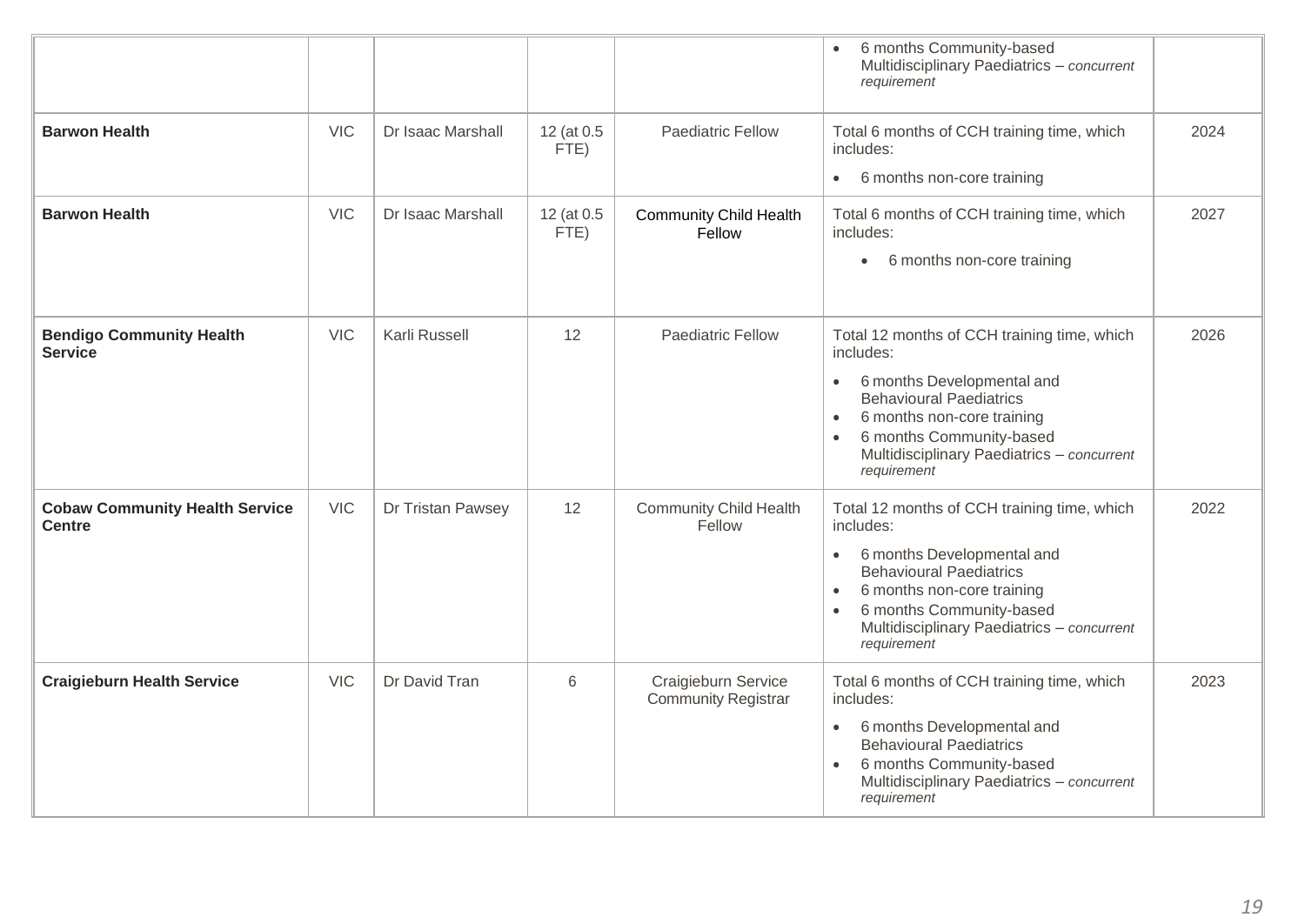| <b>Craigieburn Health Service</b> | <b>VIC</b> | Dr David Tran    | 12              | Craigieburn Service<br><b>Community Fellow</b>           | Total 12 months of CCH training time, which<br>includes:<br>6 months Developmental and<br>$\bullet$<br><b>Behavioural Paediatrics</b><br>6 months non-core training<br>$\bullet$<br>6 months Community-based<br>Multidisciplinary Paediatrics - concurrent<br>requirement | 2026 |
|-----------------------------------|------------|------------------|-----------------|----------------------------------------------------------|---------------------------------------------------------------------------------------------------------------------------------------------------------------------------------------------------------------------------------------------------------------------------|------|
| <b>Djerriwarrh Health Service</b> | <b>VIC</b> | Dr Nigel Hocking | $6\phantom{1}6$ | <b>Melton Community Child</b><br><b>Health Registrar</b> | Total 6 months of CCH training time, which<br>includes:<br>6 months Developmental and<br>$\bullet$<br><b>Behavioural Paediatrics</b><br>6 months Community-based<br>$\bullet$<br>Multidisciplinary Paediatrics - concurrent<br>requirement                                | 2023 |
| <b>Djerriwarrh Health Service</b> | <b>VIC</b> | Dr Nigel Hocking | 12              | <b>Melton Community Child</b><br><b>Health Fellow</b>    | Total 12 months of CCH training time, which<br>includes:<br>6 months Developmental and<br>$\bullet$<br><b>Behavioural Paediatrics</b><br>6 months non-core training<br>$\bullet$<br>6 months Community-based<br>Multidisciplinary Paediatrics - concurrent<br>requirement | 2023 |
| <b>Djerriwarrh Health Service</b> | <b>VIC</b> | Dr Nigel Hocking | 6               | <b>Bacchus Marsh Community</b><br>Child Health Registrar | Total 5.5 months of CCH training time, which<br>includes:<br>5.5 months Developmental and<br>$\bullet$<br><b>Behavioural Paediatrics</b><br>5.5 months Community-based<br>Multidisciplinary Paediatrics - concurrent<br>requirement                                       | 2023 |
| <b>Djerriwarrh Health Service</b> | <b>VIC</b> | Dr Nigel Hocking | 12              | <b>Bacchus Marsh Community</b><br>Child Health Fellow    | Total 11 months of CCH training time, which<br>includes:<br>6 months Developmental and<br>$\bullet$<br><b>Behavioural Paediatrics</b><br>5 months non-core training<br>$\bullet$<br>6 months Community-based<br>Multidisciplinary Paediatrics - concurrent<br>requirement | 2023 |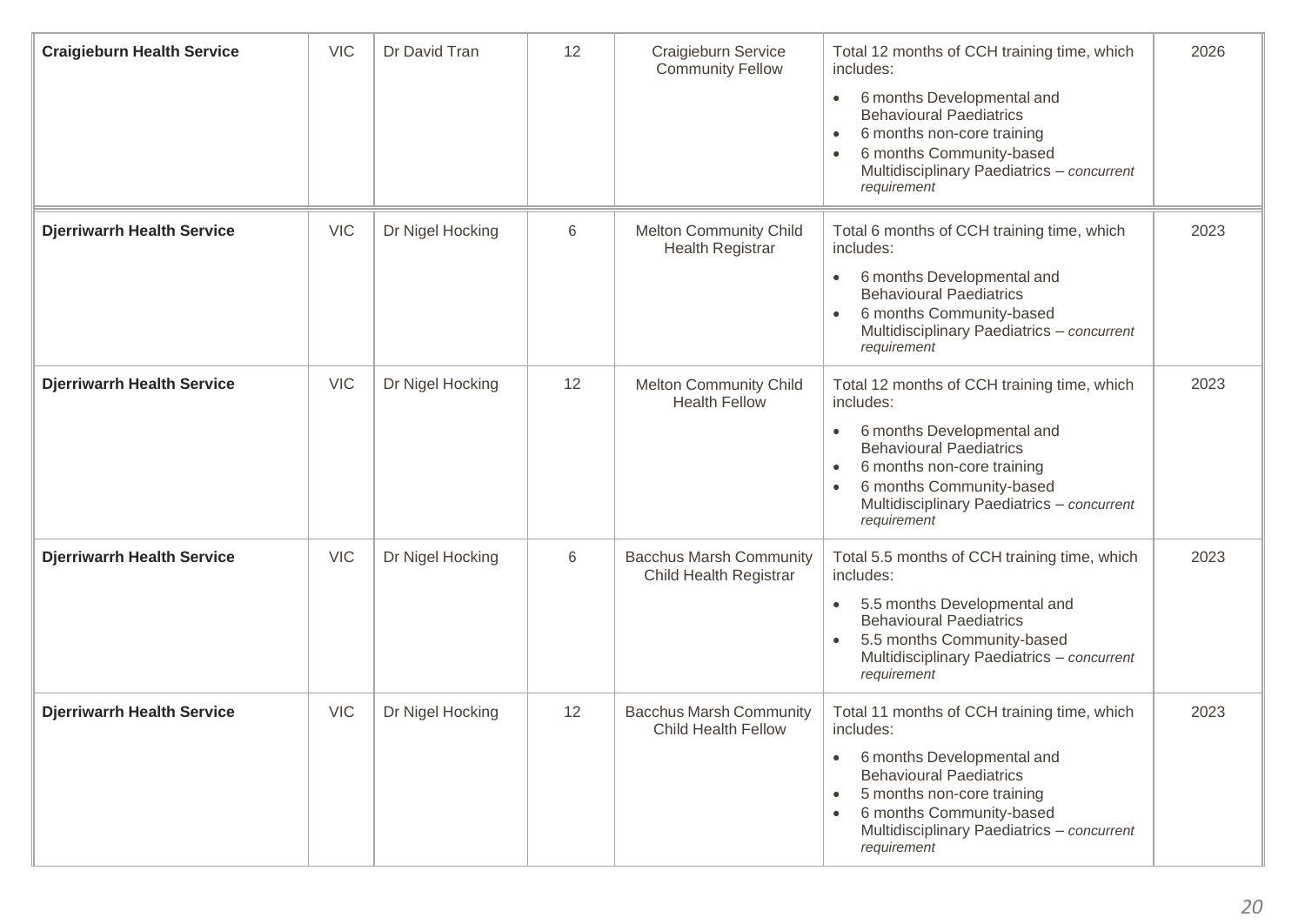| <b>Echuca Regional Hospital</b>                             | <b>VIC</b> | Dr Glenn Howlett    | 6  | Advanced Trainee in<br>Paediatrics         | Total six months CCH training time, which<br>includes:<br>6 months non-core training<br>$\bullet$                                                                                                                                                                                      | 2027 |
|-------------------------------------------------------------|------------|---------------------|----|--------------------------------------------|----------------------------------------------------------------------------------------------------------------------------------------------------------------------------------------------------------------------------------------------------------------------------------------|------|
| <b>Goulburn Valley Health</b><br><b>Shepparton Hospital</b> | <b>VIC</b> | Dr Joseph Tam       | 12 | <b>Community Child Health</b><br>Fellow    | Total 9 months of CCH training time, which<br>includes:<br>9 months non-core training<br>$\bullet$                                                                                                                                                                                     | 2022 |
| Joan Kirner Women's and<br><b>Children's Hospital</b>       | <b>VIC</b> | Dr Martin Wright    | 6  | <b>CCH Registrar</b>                       | Total 6 months of CCH training time, which<br>includes:<br>3 months Developmental and<br>$\bullet$<br><b>Behavioural Paediatrics</b><br>3 months non-core training<br>$\bullet$<br>6 months Community-based<br>$\bullet$<br>Multidisciplinary Paediatrics - concurrent<br>requirement  | 2027 |
| <b>Monash Children's Hospital</b>                           | <b>VIC</b> | Dr Annette Connelly | 6  | <b>Community Paediatric</b><br>Registrar 1 | Total 6 months of CCH training time, which<br>includes:<br>6 months Developmental and<br>$\bullet$<br><b>Behavioural Paediatrics</b><br>6 months Community-based<br>$\bullet$<br>Multidisciplinary Paediatrics - concurrent<br>requirement                                             | 2027 |
| <b>Monash Children's Hospital</b>                           | <b>VIC</b> | Dr Annette Connelly | 12 | <b>Community Paediatric</b><br>Registrar 2 | Total 12 months of CCH training time,<br>which includes:<br>6 months Developmental and<br>$\bullet$<br><b>Behavioural Paediatrics</b><br>6 months non-core training<br>$\bullet$<br>6 months Community-based<br>$\bullet$<br>Multidisciplinary Paediatrics - concurrent<br>requirement | 2027 |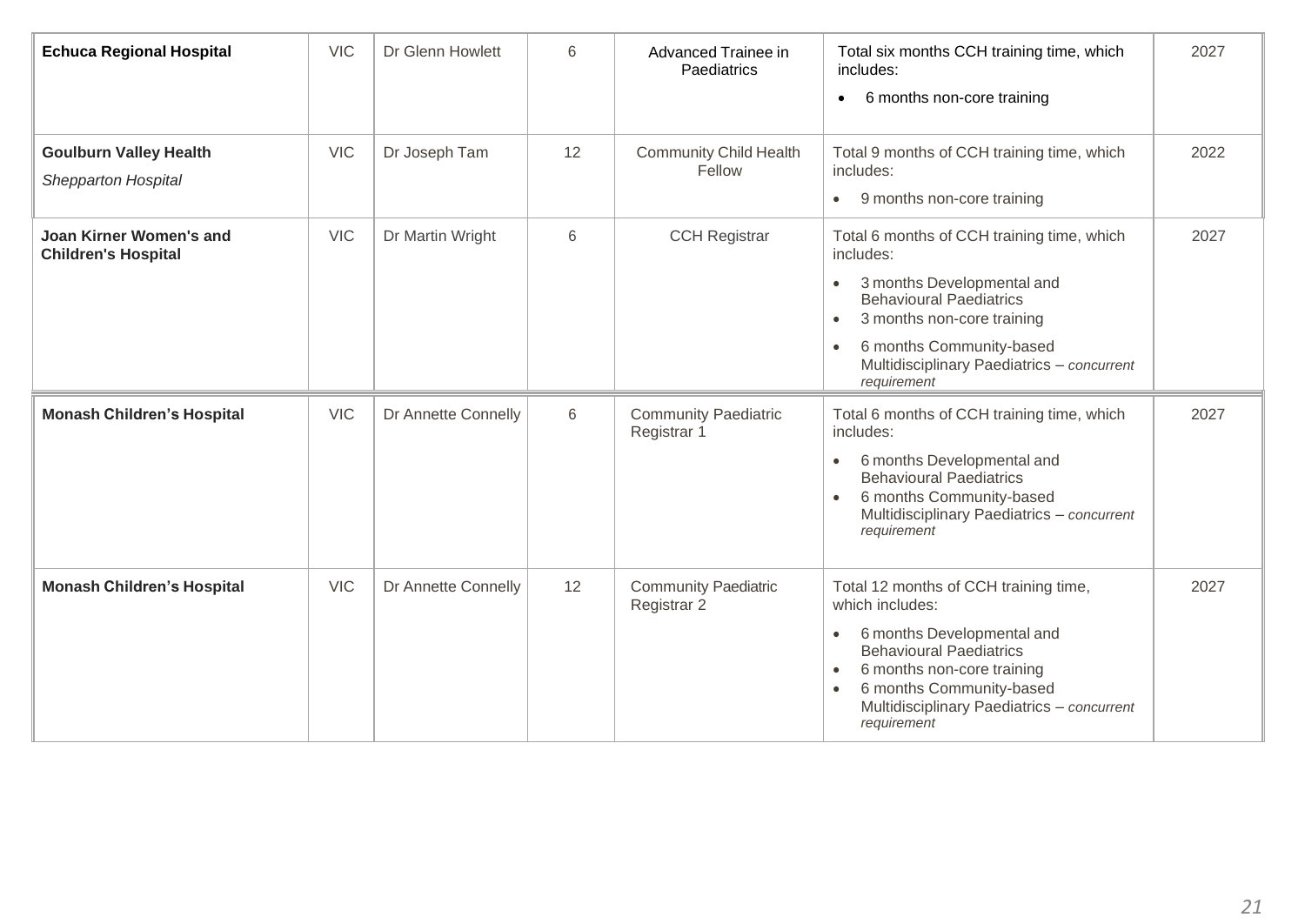| <b>Monash Children's Hospital</b> | <b>VIC</b> | Dr Annette Connelly | 12 (at 0.5<br>FTE) | 2 x Community Paediatric<br>Registrar 3a and 3b | Total 6 months of CCH training time,<br>which includes:                                                                                                                             | 2027 |
|-----------------------------------|------------|---------------------|--------------------|-------------------------------------------------|-------------------------------------------------------------------------------------------------------------------------------------------------------------------------------------|------|
|                                   |            |                     |                    |                                                 | 3 months Developmental and<br><b>Behavioural Paediatrics</b><br>3 months non-core training<br>3 months Community-based<br>Multidisciplinary Paediatrics - concurrent<br>requirement |      |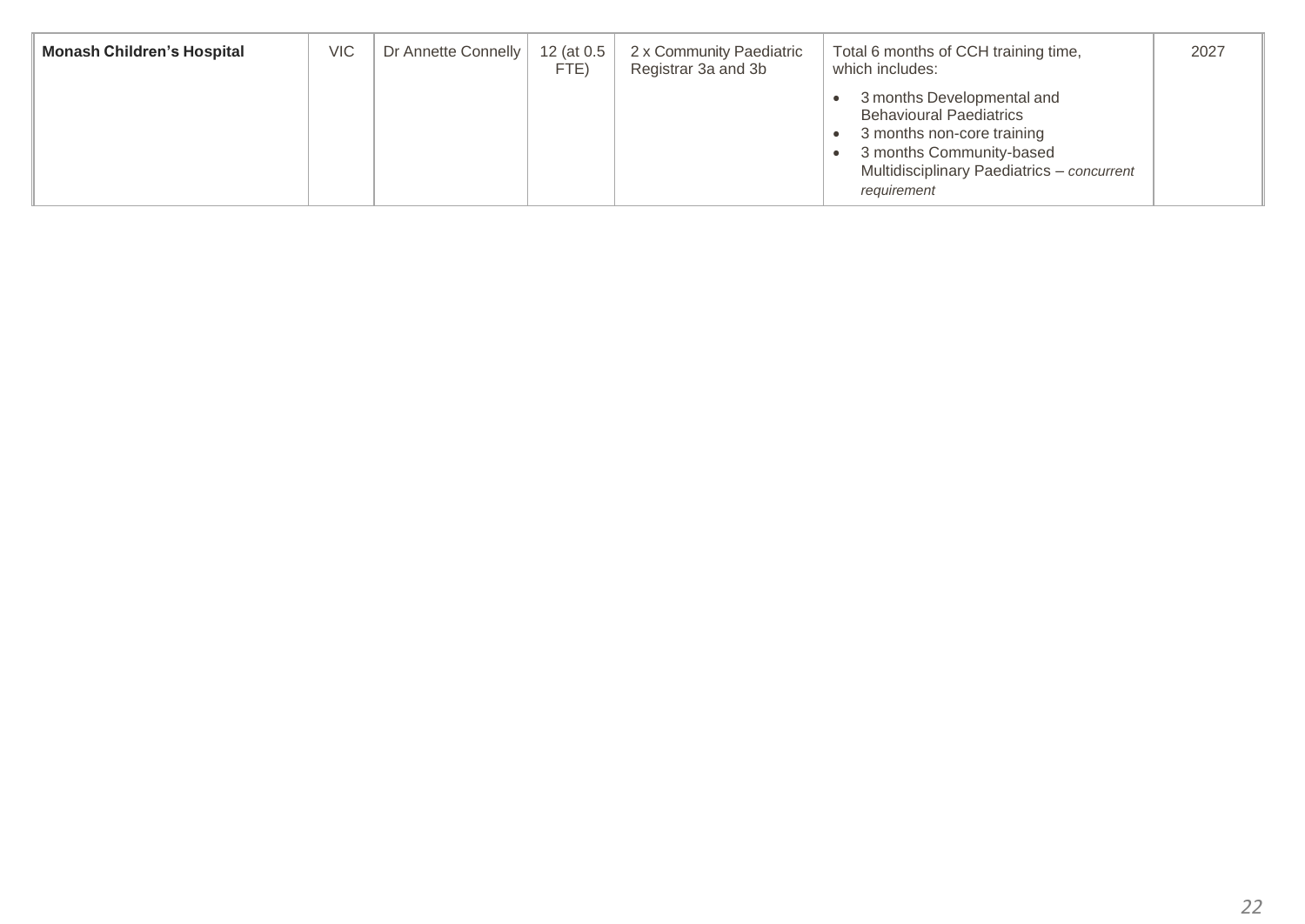| <b>Peninsula Health</b><br>Frankston Hospital                      | <b>VIC</b> | Dr Kathy McMahon         | 6                      | 2 x Community Paediatric<br>Fellow                       | Total 6 months of CCH training time, which<br>includes:<br>6 months Developmental and<br>$\bullet$<br><b>Behavioural Paediatrics</b><br>6 months Community-based<br>$\bullet$<br>Multidisciplinary Paediatrics - concurrent<br>requirement                                             | 2024 |
|--------------------------------------------------------------------|------------|--------------------------|------------------------|----------------------------------------------------------|----------------------------------------------------------------------------------------------------------------------------------------------------------------------------------------------------------------------------------------------------------------------------------------|------|
| <b>Royal Children's Hospital</b>                                   | <b>VIC</b> | Dr Gehan Roberts         | $12$ (at<br>$0.5$ FTE) | <b>Wimmera Fellow</b>                                    | Total 6 months of CCH training time, which<br>includes:<br>6 months non-core training<br>$\bullet$<br>6 months Community-based<br>Multidisciplinary Paediatrics - concurrent<br>requirement                                                                                            | 2026 |
| <b>Royal Children's Hospital</b>                                   | <b>VIC</b> | Dr Catherine<br>Marraffa | 12                     | Neurodevelopment and<br><b>Disability Service Fellow</b> | Total 12 months of CCH training time, which<br>includes:<br>6 months Developmental and<br>$\bullet$<br><b>Behavioural Paediatrics</b><br>6 months non-core training<br>$\bullet$<br>6 months Community-based<br>$\bullet$<br>Multidisciplinary Paediatrics - concurrent<br>requirement | 2024 |
| Royal Children's Hospital                                          | <b>VIC</b> | A/Prof Jillian Sewel     | 12                     | <b>Community Child Health</b><br>Fellow                  | Total 12 months of CCH training time, which<br>includes:<br>6 months Developmental and<br>$\bullet$<br><b>Behavioural Paediatrics</b><br>6 months non-core training<br>$\bullet$<br>6 months Community-based<br>$\bullet$<br>Multidisciplinary Paediatrics - concurrent<br>requirement | 2022 |
| <b>Royal Children's Hospital</b><br><b>Immigrant Health Clinic</b> | <b>VIC</b> | Dr Georgia Paxton        | 12                     | Immigrant Health Fellow                                  | Total 12 months of CCH training time, which<br>includes:<br>12 months non-core training<br>$\bullet$<br>6 months Community-based<br>Multidisciplinary Paediatrics - concurrent<br>requirement                                                                                          | 2025 |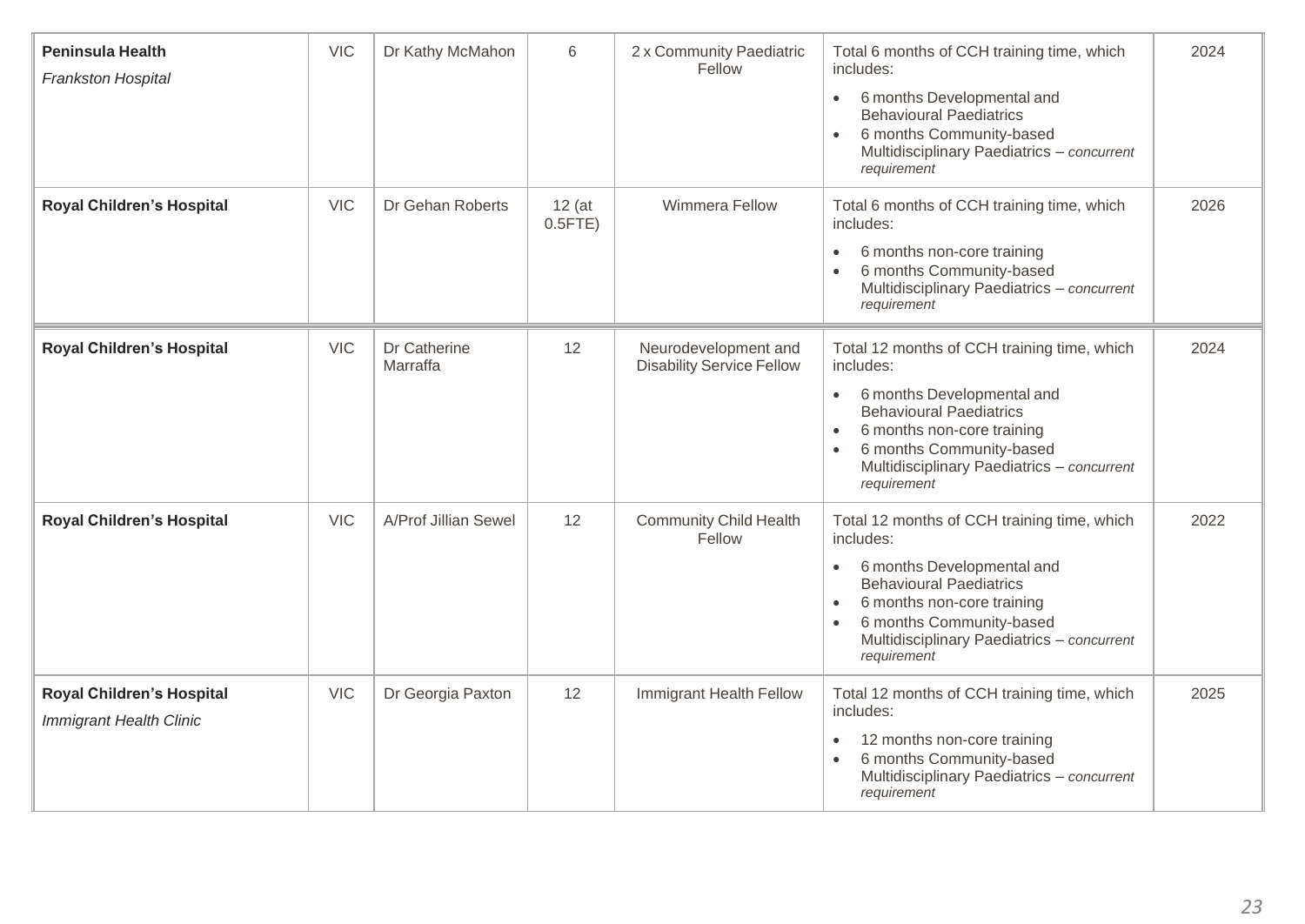| <b>Royal Children's Hospital, Centre</b><br>for Community Child Health           | <b>VIC</b> | Dr Susan Gibb                                | 12 | <b>Complex Care Fellow</b>              | Total 12 months of CCH training time, which<br>includes:<br>12 months non-core training                                                                                                                                                         | 2027 |
|----------------------------------------------------------------------------------|------------|----------------------------------------------|----|-----------------------------------------|-------------------------------------------------------------------------------------------------------------------------------------------------------------------------------------------------------------------------------------------------|------|
| <b>Cohealth Community Health</b><br>Service, Braybook<br>Royal Children Hospital | <b>VIC</b> | A/P Jill Sewell / Dr<br><b>Gehan Roberts</b> | 12 | <b>Community Child Health</b><br>Fellow | Total 12 months of CCH training time, which<br>includes:<br>6 months Developmental and<br><b>Behavioural Paediatrics</b><br>6 months non-core training<br>6 months Community-based<br>Multidisciplinary Paediatrics - concurrent<br>requirement | 2022 |
| <b>Cohealth Community Health</b><br>Service, Braybook<br>Royal Children Hospital | <b>VIC</b> | A/P Jill Sewell / Dr<br>Gehan Roberts        | 12 | Mental Health registrar                 | Total 12 months of CCH training time, which<br>includes:<br>6 months non-core training                                                                                                                                                          | 2022 |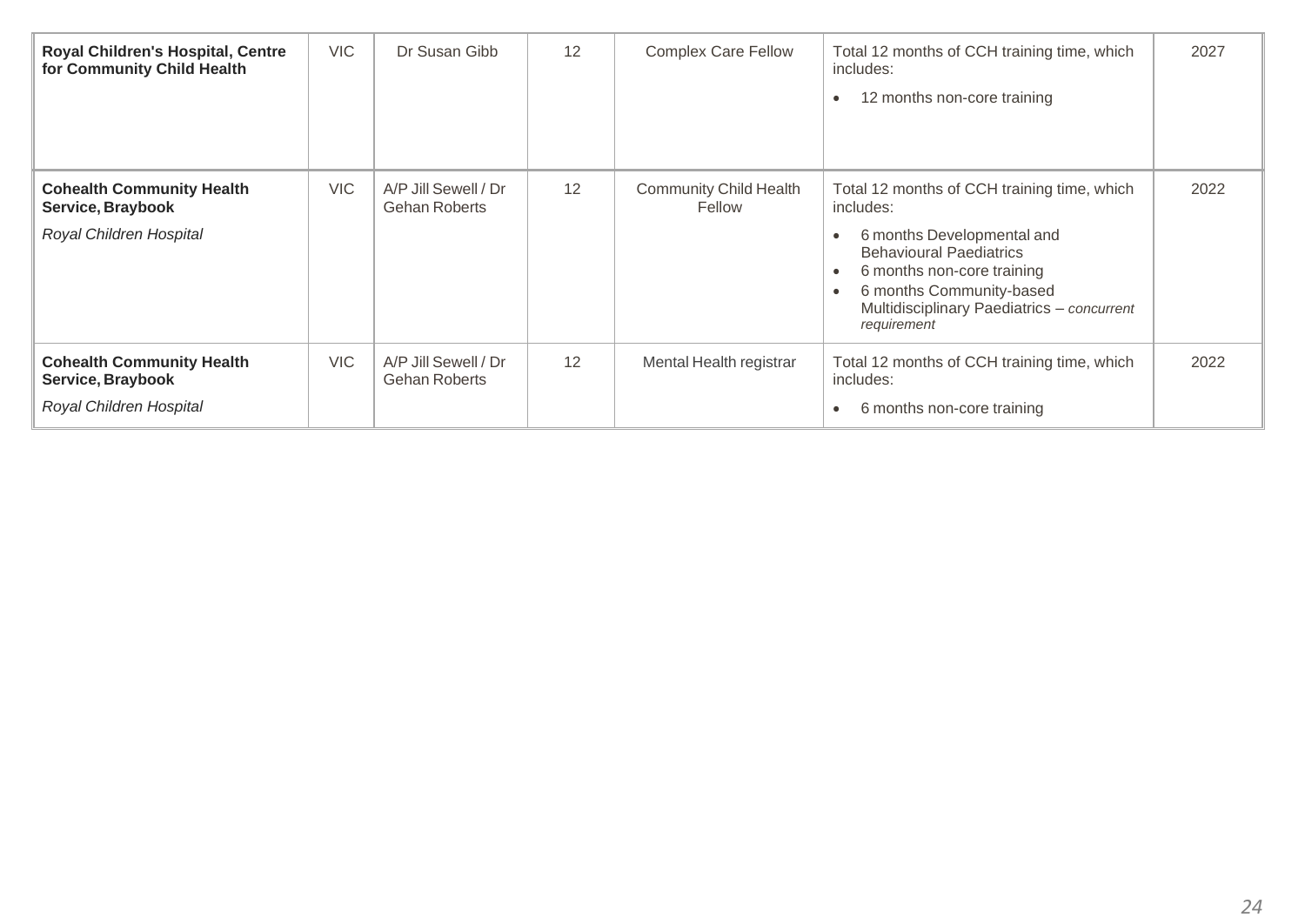| <b>Cohealth Community Health</b><br><b>Service, North Melbourne</b><br>Royal Children Hospital | <b>VIC</b> | A/P Jill Sewell / Dr<br><b>Gehan Roberts</b> | 12 | <b>Community Child Health</b><br>Fellow | Total 12 months of CCH training time, which<br>includes:<br>6 months Developmental and<br>$\bullet$<br><b>Behavioural Paediatrics</b><br>6 months non-core training<br>6 months Community-based<br>Multidisciplinary Paediatrics - concurrent<br>requirement              | 2022 |
|------------------------------------------------------------------------------------------------|------------|----------------------------------------------|----|-----------------------------------------|---------------------------------------------------------------------------------------------------------------------------------------------------------------------------------------------------------------------------------------------------------------------------|------|
| <b>Darebin Community Health</b><br>Royal Children Hospital                                     | <b>VIC</b> | A/P Jill Sewell / Dr<br><b>Gehan Roberts</b> | 12 | <b>Community Child Health</b><br>Fellow | Total 12 months of CCH training time, which<br>includes:<br>6 months Developmental and<br><b>Behavioural Paediatrics</b><br>6 months non-core training<br>6 months Community-based<br>Multidisciplinary Paediatrics - concurrent<br>requirement                           | 2022 |
| <b>Dianella Community Health</b><br>Royal Children Hospital                                    | <b>VIC</b> | A/P Jill Sewell / Dr<br><b>Gehan Roberts</b> | 12 | <b>Community Child Health</b><br>Fellow | Total 12 months of CCH training time, which<br>includes:<br>6 months Developmental and<br>$\bullet$<br><b>Behavioural Paediatrics</b><br>6 months non-core training<br>6 months Community-based<br>Multidisciplinary Paediatrics - concurrent<br>requirement              | 2022 |
| <b>Merri Community Health Service</b><br>Royal Children Hospital                               | <b>VIC</b> | A/P Jill Sewell / Dr<br><b>Gehan Roberts</b> | 12 | <b>Community Child Health</b><br>Fellow | Total 12 months of CCH training time, which<br>includes:<br>6 months Developmental and<br>$\bullet$<br><b>Behavioural Paediatrics</b><br>6 months non-core training<br>6 months Community-based<br>$\bullet$<br>Multidisciplinary Paediatrics - concurrent<br>requirement | 2022 |
| <b>North Richmond Community</b><br><b>Health</b><br>Royal Children Hospital                    | <b>VIC</b> | A/P Jill Sewell / Dr<br><b>Gehan Roberts</b> | 12 | <b>Community Child Health</b><br>Fellow | Total 12 months of CCH training time, which<br>includes:<br>6 months Developmental and<br>$\bullet$<br><b>Behavioural Paediatrics</b><br>6 months non-core training<br>$\bullet$                                                                                          | 2022 |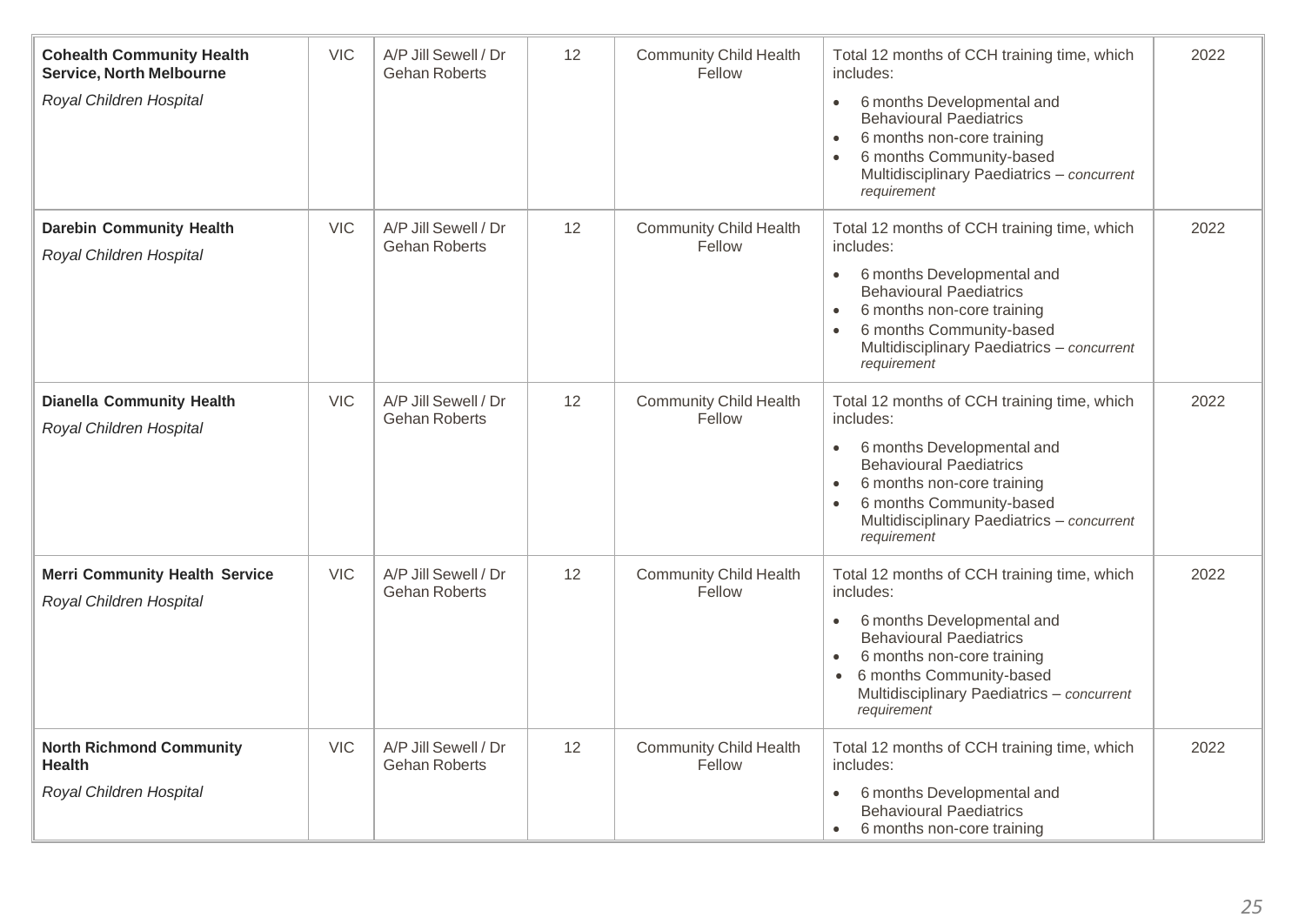|                                                                                                         |            |                                              |                   |                                            | • 6 months Community-based<br>Multidisciplinary Paediatrics - concurrent<br>requirement                                                                                                                       |      |
|---------------------------------------------------------------------------------------------------------|------------|----------------------------------------------|-------------------|--------------------------------------------|---------------------------------------------------------------------------------------------------------------------------------------------------------------------------------------------------------------|------|
| <b>Western Region (IPC Hoppers)</b><br><b>Crossing, Hopetoun MCH Centre)</b><br>Royal Children Hospital | <b>VIC</b> | A/P Jill Sewell / Dr<br><b>Gehan Roberts</b> | 12                | <b>Community Child Health</b><br>Fellow    | Total 12 months of CCH training time, which<br>includes:<br>6 months Developmental and<br>$\bullet$                                                                                                           | 2022 |
|                                                                                                         |            |                                              |                   |                                            | <b>Behavioural Paediatrics</b><br>6 months non-core training<br>$\bullet$<br>6 months Community-based<br>Multidisciplinary Paediatrics - concurrent<br>requirement                                            |      |
| <b>Victorian Aboriginal Health Service</b>                                                              | <b>VIC</b> | Dr Niroshini<br>Kennedy                      | 12                | Indigenous Child Health<br>Registrar       | Total 12 months of CCH training time, which<br>includes:                                                                                                                                                      | 2025 |
|                                                                                                         |            |                                              |                   |                                            | 12 months non-core training<br>$\bullet$<br>6 months Community-based<br>$\bullet$<br>Multidisciplinary Paediatrics - concurrent<br>requirement                                                                |      |
| <b>Victorian Forensic Paediatric</b><br><b>Medical Service</b>                                          | <b>VIC</b> | Dr Jennifer Anne<br>Smith                    | 12<br>$(0.5$ FTE) | <b>Community Child Health</b><br>Fellow    | Total 6 months of CCH training time, which<br>includes:                                                                                                                                                       | 2024 |
| Royal Children's Hospital                                                                               |            |                                              |                   |                                            | 3 months child protection training<br>$\bullet$<br>3 months non-core training<br>$\bullet$<br>6 months Community-based<br>$\bullet$<br>Multidisciplinary Paediatrics - concurrent<br>requirement              |      |
| <b>Sunshine Hospital</b>                                                                                | <b>VIC</b> | Dr Martin Wright                             | 6                 | <b>Community Child Health</b><br>Registrar | Total 6 months of CCH training time, which<br>includes:                                                                                                                                                       | 2024 |
|                                                                                                         |            |                                              |                   |                                            | 6 months Developmental and<br><b>Behavioural Paediatrics</b><br>6 months non-core training<br>$\bullet$<br>6 months Community-based<br>$\bullet$<br>Multidisciplinary Paediatrics - concurrent<br>requirement |      |
| <b>Sunshine Hospital</b>                                                                                | <b>VIC</b> | Dr Martin Wright                             | 12                | <b>Community Child Health</b><br>Fellow    | Total 12 months of CCH training time, which<br>includes:                                                                                                                                                      | 2024 |
|                                                                                                         |            |                                              |                   |                                            | 6 months Developmental and<br>$\bullet$<br><b>Behavioural Paediatrics</b><br>6 months non-core training<br>$\bullet$                                                                                          |      |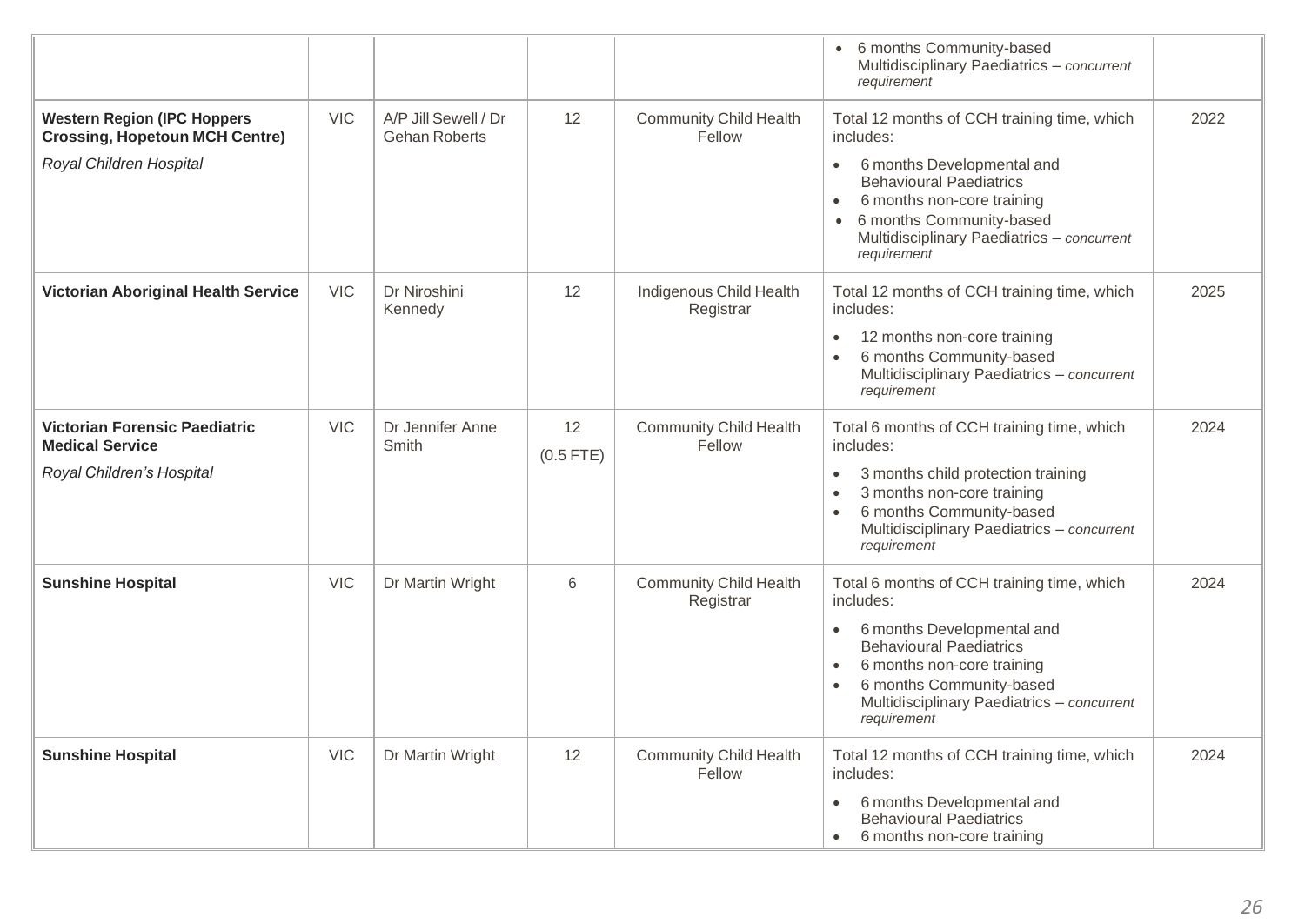|                                                       |           |                         |                              |                                            | 6 months Community-based<br>Multidisciplinary Paediatrics - concurrent<br>requirement                                                                                                                                                                       |      |
|-------------------------------------------------------|-----------|-------------------------|------------------------------|--------------------------------------------|-------------------------------------------------------------------------------------------------------------------------------------------------------------------------------------------------------------------------------------------------------------|------|
| <b>Broome Hospital</b><br><b>Kimberly Paediatrics</b> | <b>WA</b> | Dr Gavin Cleland        | 6                            | Paediatric registrar                       | Total 6 months of CCH training time, which<br>includes:<br>6 months non-core training<br>$\bullet$<br>6 months Community-based<br>$\bullet$<br>Multidisciplinary Paediatrics - concurrent<br>requirement                                                    | 2025 |
| <b>Bunbury Hospital</b><br>South West Health Campus   | <b>WA</b> | Dr Lila Stephens        | $6\,$                        | <b>Community Child Health</b><br>Registrar | Total 6 months of CCH training time, which<br>includes:<br>6 months Developmental and<br>$\bullet$<br><b>Behavioural Paediatrics</b><br>6 months Community-based<br>Multidisciplinary Paediatrics - concurrent<br>requirement                               | 2022 |
| <b>PATCHES Paediatrics</b>                            | <b>WA</b> | Dr James<br>Fitzpatrick | 6                            | <b>PATCHES Paediatrics</b><br>Registrar    | Total 6 months of CCH training time, which<br>includes:<br>6 months Developmental and<br>$\bullet$<br><b>Behavioural Paediatrics</b><br>6 months Community-based<br>$\bullet$<br>Multidisciplinary Paediatrics - concurrent<br>requirement                  | 2023 |
| <b>Perth Children's Hospital</b>                      | <b>WA</b> | Dr Alice Johnson        | $3$ or $6$ (at<br>$0.5$ FTE) | <b>Child Protection Registrar</b>          | Total 3 months of CCH training time, which<br>includes:<br>3 months child protection training<br>$\bullet$<br>3 months Community-based<br>Multidisciplinary Paediatrics - concurrent<br>requirement                                                         | 2026 |
| <b>Perth Children's Hospital</b>                      | <b>WA</b> | Dr Alice Johnson        | 6                            | <b>Child Protection Registrar</b>          | Total 6 months of CCH training time, which<br>includes:<br>3 months child protection training<br>$\bullet$<br>3 months non-core training<br>$\bullet$<br>6 months Community-based<br>$\bullet$<br>Multidisciplinary Paediatrics - concurrent<br>requirement | 2027 |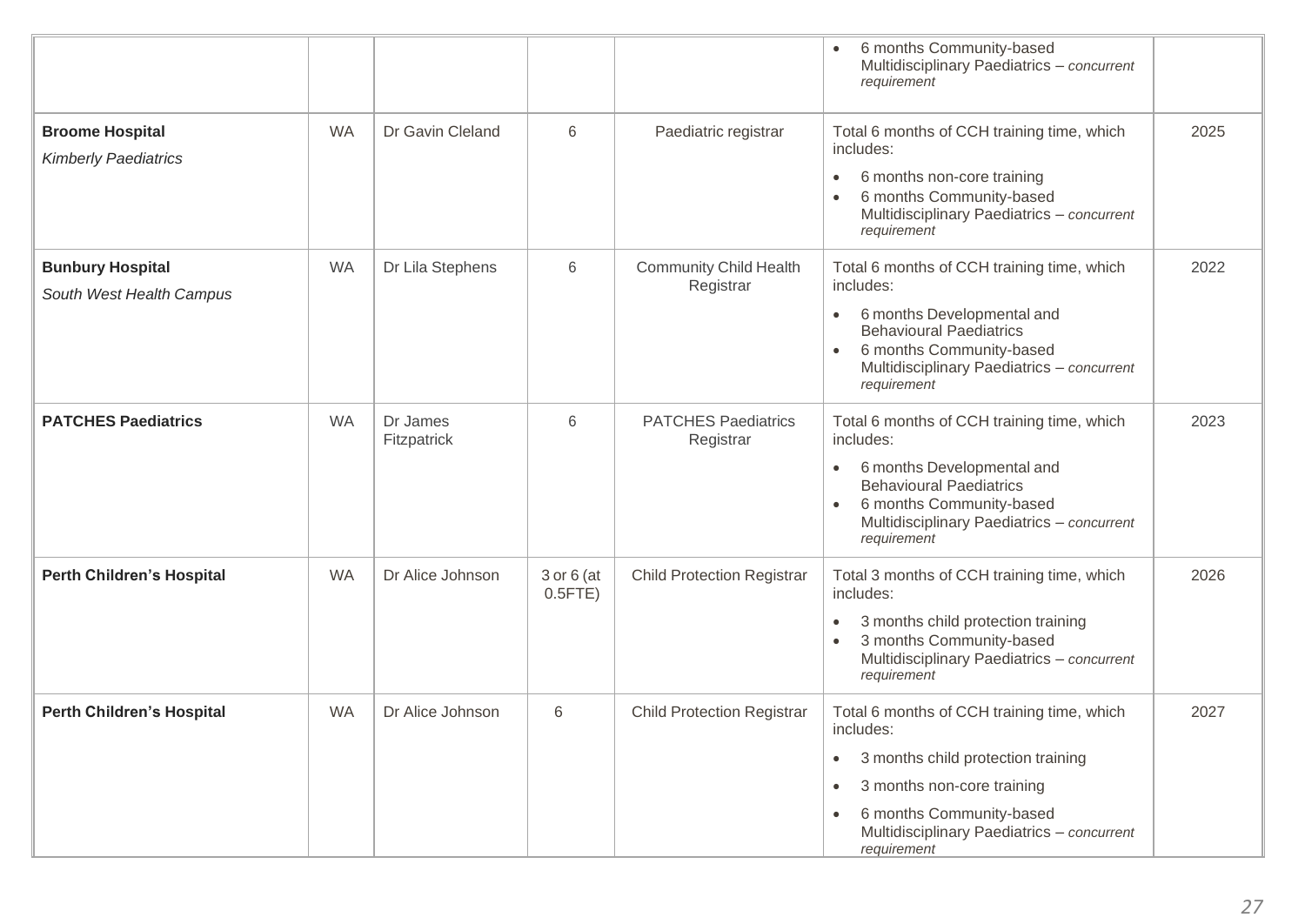| <b>Perth Children's Hospital</b> | <b>WA</b> | Dr Samantha<br>Kaiser                | 12 | Koorliny Moort Fellow                   | Total 12 months of CCH training time, which<br>includes:<br>6 months Developmental and<br>$\bullet$<br><b>Behavioural Paediatrics</b><br>6 months non-core training<br>$\bullet$                         | 2026 |
|----------------------------------|-----------|--------------------------------------|----|-----------------------------------------|----------------------------------------------------------------------------------------------------------------------------------------------------------------------------------------------------------|------|
| <b>Perth Children's Hospital</b> | <b>WA</b> | Dr Samantha<br>Kaiser                | 6  | Koorliny Moort Registrar                | Total 6 months of CCH training time, which<br>includes:<br>6 months Developmental and<br>$\bullet$<br><b>Behavioural Paediatrics</b>                                                                     | 2026 |
| <b>Perth Children's Hospital</b> | <b>WA</b> | Dr Sarah Cherian                     | 6  | 2 x Refugee Health Fellow               | Total 6 months of CCH training time, which<br>includes:<br>6 months non-core training<br>$\bullet$<br>6 months Community-based<br>Multidisciplinary Paediatrics - concurrent<br>requirement              | 2024 |
| <b>Perth Children's Hospital</b> | <b>WA</b> | Dr Anna Gubbay/<br>Dr Jane Valentine | 6  | Paediatric Rehabilitation<br>Registrar  | Total 6 months of CCH training time, which<br>includes:<br>6 months non-core training<br>$\bullet$<br>6 months Community-based<br>Multidisciplinary Paediatrics - concurrent<br>requirement              | 2025 |
| <b>Perth Children's Hospital</b> | <b>WA</b> | Dr Veronika Kretzer                  | 6  | <b>Adolescent Medicine</b><br>Registrar | Total 6 months of CCH training time, which<br>includes:<br>6 months non-core training<br>٠<br>6 months Community-based<br>Multidisciplinary Paediatrics - concurrent<br>requirement                      | 2025 |
| <b>Perth Children's Hospital</b> | <b>WA</b> | Dr Veronika Kretzer                  | 6  | <b>Adolescent Medicine</b><br>Fellow    | Total 6 months of CCH training time, which<br>includes:<br>6 months non-core training<br>$\bullet$<br>6 months Community-based<br>$\bullet$<br>Multidisciplinary Paediatrics - concurrent<br>requirement | 2025 |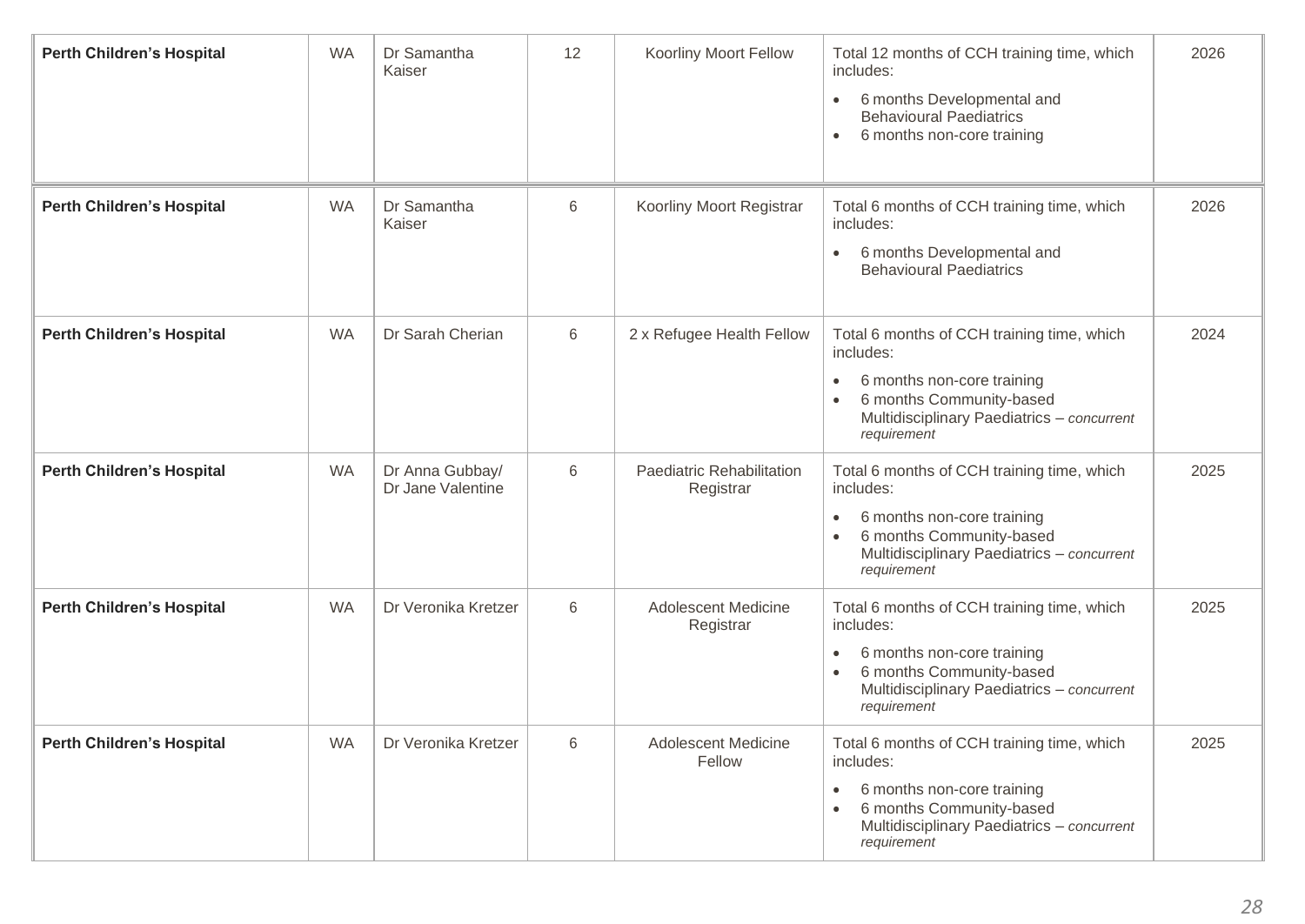| <b>Perth Children's Hospital</b>                       | <b>WA</b> | Dr Pradeep Rao    | 6  | 2 x Psychiatry Registrar                 | Total 6 months of CCH training time, which<br>includes:<br>6 months non-core training<br>$\bullet$<br>6 months Community-based<br>$\bullet$<br>Multidisciplinary Paediatrics - concurrent<br>requirement                                                                               | 2025 |
|--------------------------------------------------------|-----------|-------------------|----|------------------------------------------|----------------------------------------------------------------------------------------------------------------------------------------------------------------------------------------------------------------------------------------------------------------------------------------|------|
| <b>Perth Children's Hospital</b>                       | <b>WA</b> | Dr Simon Williams | 6  | Neurology Registrar                      | Total 6 months of CCH training time, which<br>includes:<br>6 months non-core training<br>$\bullet$                                                                                                                                                                                     | 2026 |
| <b>Perth Children's Hospital</b>                       | <b>WA</b> | Dr Simon Williams | 12 | <b>Neurology Fellow</b>                  | Total 6 months of CCH training time, which<br>includes:<br>6 months non-core training<br>$\bullet$                                                                                                                                                                                     | 2026 |
| <b>Child Development Services -</b><br><b>Armadale</b> | <b>WA</b> | Dr Rajiv Shah     | 6  | <b>Community Paediatric</b><br>Registrar | Total 6 months of CCH training time, which<br>includes:<br>6 months Developmental and<br>$\bullet$<br><b>Behavioural Paediatrics</b><br>6 months Community-based<br>Multidisciplinary Paediatrics - concurrent<br>requirement                                                          | 2024 |
| <b>Child Development Services -</b><br><b>Armadale</b> | <b>WA</b> | Dr Rajiv Shah     | 12 | <b>Community Paediatric</b><br>Fellow    | Total 12 months of CCH training time, which<br>includes:<br>6 months Developmental and<br>$\bullet$<br><b>Behavioural Paediatrics</b><br>6 months non-core training<br>$\bullet$<br>6 months Community-based<br>$\bullet$<br>Multidisciplinary Paediatrics - concurrent<br>requirement | 2024 |
| <b>Child Development Services -</b><br>Joondalup       | <b>WA</b> | Dr Brad Jongeling | 6  | <b>Community Paediatric</b><br>Registrar | Total 6 months of CCH training time, which<br>includes:<br>6 months Developmental and<br>$\bullet$<br><b>Behavioural Paediatrics</b><br>6 months Community-based<br>Multidisciplinary Paediatrics - concurrent<br>requirement                                                          | 2024 |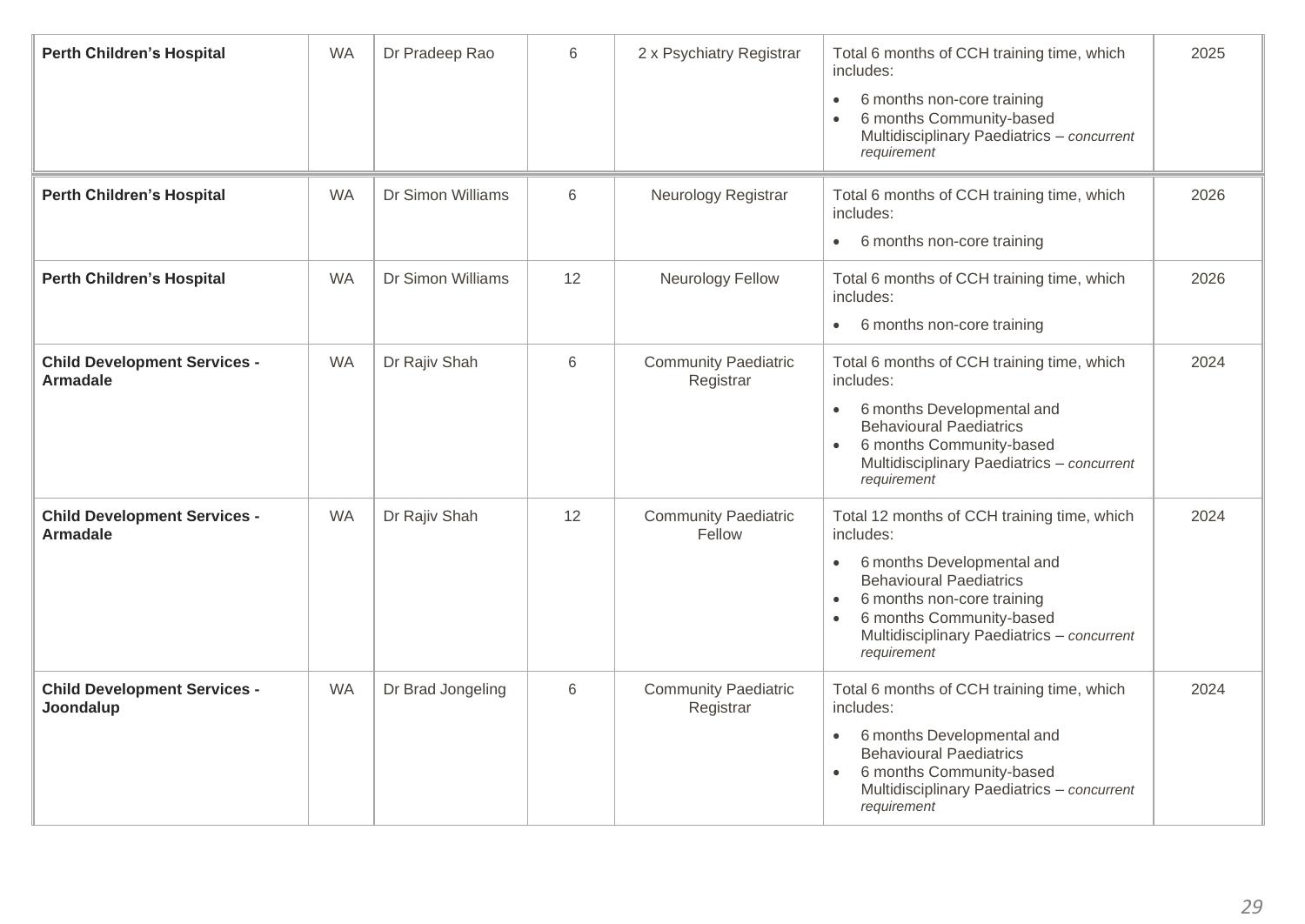| <b>Child Development Services -</b><br>Joondalup                      | <b>WA</b> | Dr Brad Jongeling | 12 | <b>Community Paediatric</b><br>Fellow     | Total 12 months of CCH training time, which<br>includes:<br>6 months Developmental and<br>$\bullet$<br><b>Behavioural Paediatrics</b><br>6 months non-core training<br>$\bullet$<br>6 months Community-based<br>$\bullet$<br>Multidisciplinary Paediatrics - concurrent<br>requirement | 2024 |
|-----------------------------------------------------------------------|-----------|-------------------|----|-------------------------------------------|----------------------------------------------------------------------------------------------------------------------------------------------------------------------------------------------------------------------------------------------------------------------------------------|------|
| <b>Child Development Services -</b><br><b>Rockingham and Mandurah</b> | <b>WA</b> | Dr Steve Bilkey   | 6  | <b>Community Paediatric</b><br>Registrar  | Total 6 months of CCH training time, which<br>includes:<br>6 months Developmental and<br>$\bullet$<br><b>Behavioural Paediatrics</b><br>6 months Community-based<br>$\bullet$<br>Multidisciplinary Paediatrics - concurrent<br>requirement                                             | 2024 |
| <b>Child Development Services -</b><br><b>Rockingham and Mandurah</b> | <b>WA</b> | Dr Steve Bilkey   | 12 | <b>Community Paediatric</b><br>Fellow     | Total 12 months of CCH training time, which<br>includes:<br>6 months Developmental and<br>$\bullet$<br><b>Behavioural Paediatrics</b><br>6 months non-core training<br>$\bullet$<br>6 months Community-based<br>$\bullet$<br>Multidisciplinary Paediatrics - concurrent<br>requirement | 2024 |
| <b>Child Development Services -</b><br><b>West Perth</b>              | <b>WA</b> | Dr John Wray      | 6  | 2 x Community Paediatric<br>Registrar     | Total 6 months of CCH training time, which<br>includes:<br>6 months Developmental and<br>$\bullet$<br><b>Behavioural Paediatrics</b><br>6 months Community-based<br>$\bullet$<br>Multidisciplinary Paediatrics - concurrent<br>requirement                                             | 2024 |
| <b>Child Development Services -</b><br>West Perth                     | <b>WA</b> | Dr John Wray      | 12 | 2 x Community Paediatric<br><b>Fellow</b> | Total 12 months of CCH training time, which<br>includes:<br>6 months Developmental and<br>$\bullet$<br><b>Behavioural Paediatrics</b><br>6 months non-core training<br>$\bullet$<br>6 months Community-based<br>$\bullet$<br>Multidisciplinary Paediatrics - concurrent<br>requirement | 2024 |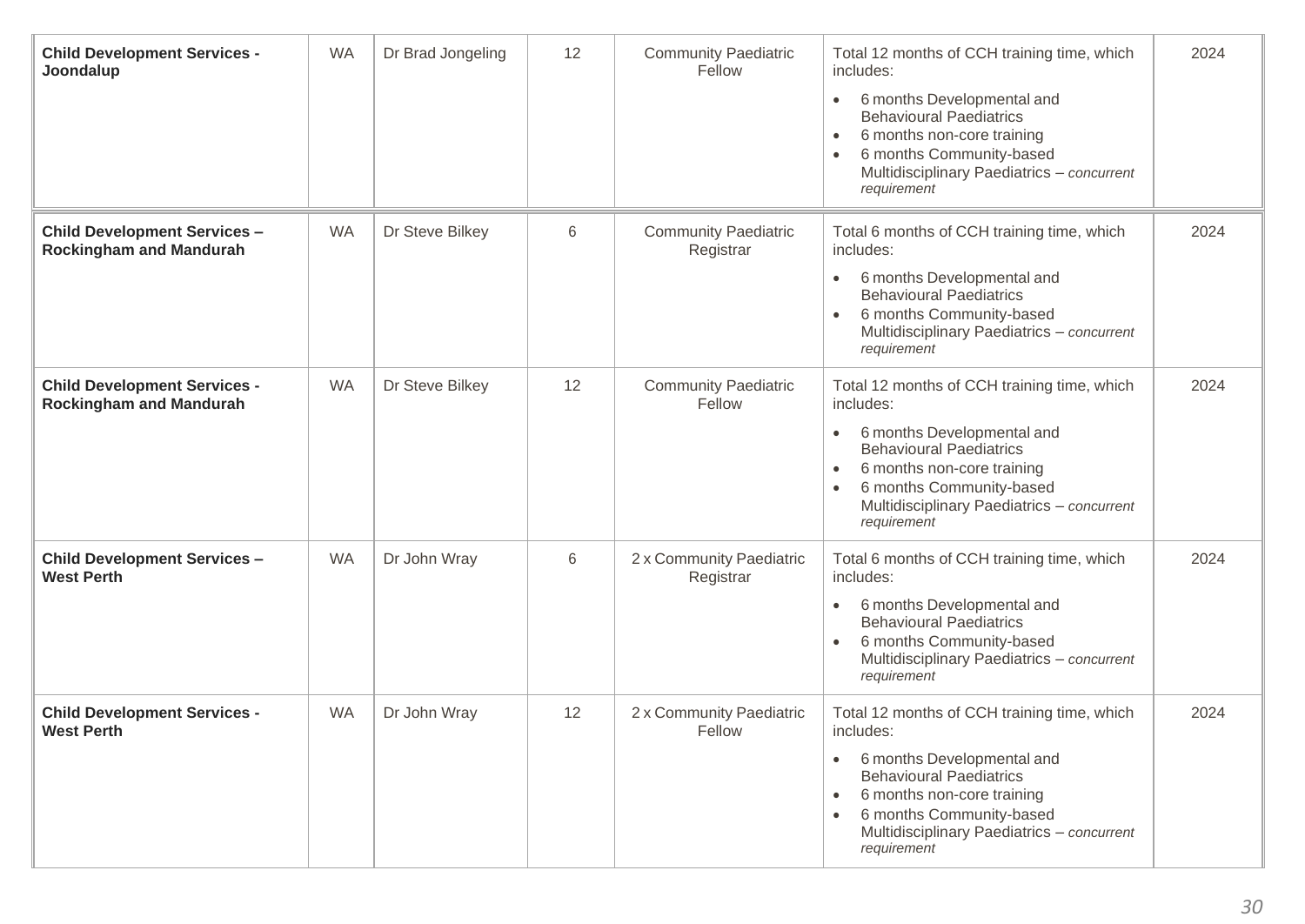| <b>Child Development Services -</b><br><b>Fremantle</b> | <b>WA</b> | Dr Brad Jongeling | 6     | <b>Community Paediatric</b><br>Registrar | Total 6 months of CCH training time, which<br>includes:<br>6 months Developmental and<br>$\bullet$<br><b>Behavioural Paediatrics</b><br>6 months Community-based<br>Multidisciplinary Paediatrics - concurrent<br>requirement                                             | 2026 |
|---------------------------------------------------------|-----------|-------------------|-------|------------------------------------------|---------------------------------------------------------------------------------------------------------------------------------------------------------------------------------------------------------------------------------------------------------------------------|------|
| <b>Child Development Services -</b><br><b>Fremantle</b> | <b>WA</b> | Dr Brad Jongeling | 12    | <b>Community Paediatric</b><br>Registrar | Total 12 months of CCH training time, which<br>includes:<br>6 months Developmental and<br>$\bullet$<br><b>Behavioural Paediatrics</b><br>6 months non-core training<br>$\bullet$<br>6 months Community-based<br>Multidisciplinary Paediatrics - concurrent<br>requirement | 2026 |
| <b>Child Development Services -</b><br><b>Bentley</b>   | <b>WA</b> | Dr Brad Jongeling | $6\,$ | <b>Community Paediatric</b><br>Registrar | Total 6 months of CCH training time, which<br>includes:<br>6 months Developmental and<br>$\bullet$<br><b>Behavioural Paediatrics</b><br>6 months Community-based<br>$\bullet$<br>Multidisciplinary Paediatrics - concurrent<br>requirement                                | 2026 |
| <b>Child Development Services -</b><br><b>Bentley</b>   | <b>WA</b> | Dr Brad Jongeling | 12    | <b>Community Paediatric</b><br>Registrar | Total 12 months of CCH training time, which<br>includes:<br>6 months Developmental and<br>$\bullet$<br><b>Behavioural Paediatrics</b><br>6 months non-core training<br>$\bullet$<br>6 months Community-based<br>Multidisciplinary Paediatrics - concurrent<br>requirement | 2026 |
| <b>Child Development Services -</b><br><b>Clarkson</b>  | <b>WA</b> | Dr Brad Jongeling | 6     | <b>Community Paediatric</b><br>Registrar | Total 6 months of CCH training time, which<br>includes:<br>6 months Developmental and<br>$\bullet$<br><b>Behavioural Paediatrics</b><br>6 months Community-based<br>Multidisciplinary Paediatrics - concurrent<br>requirement                                             | 2026 |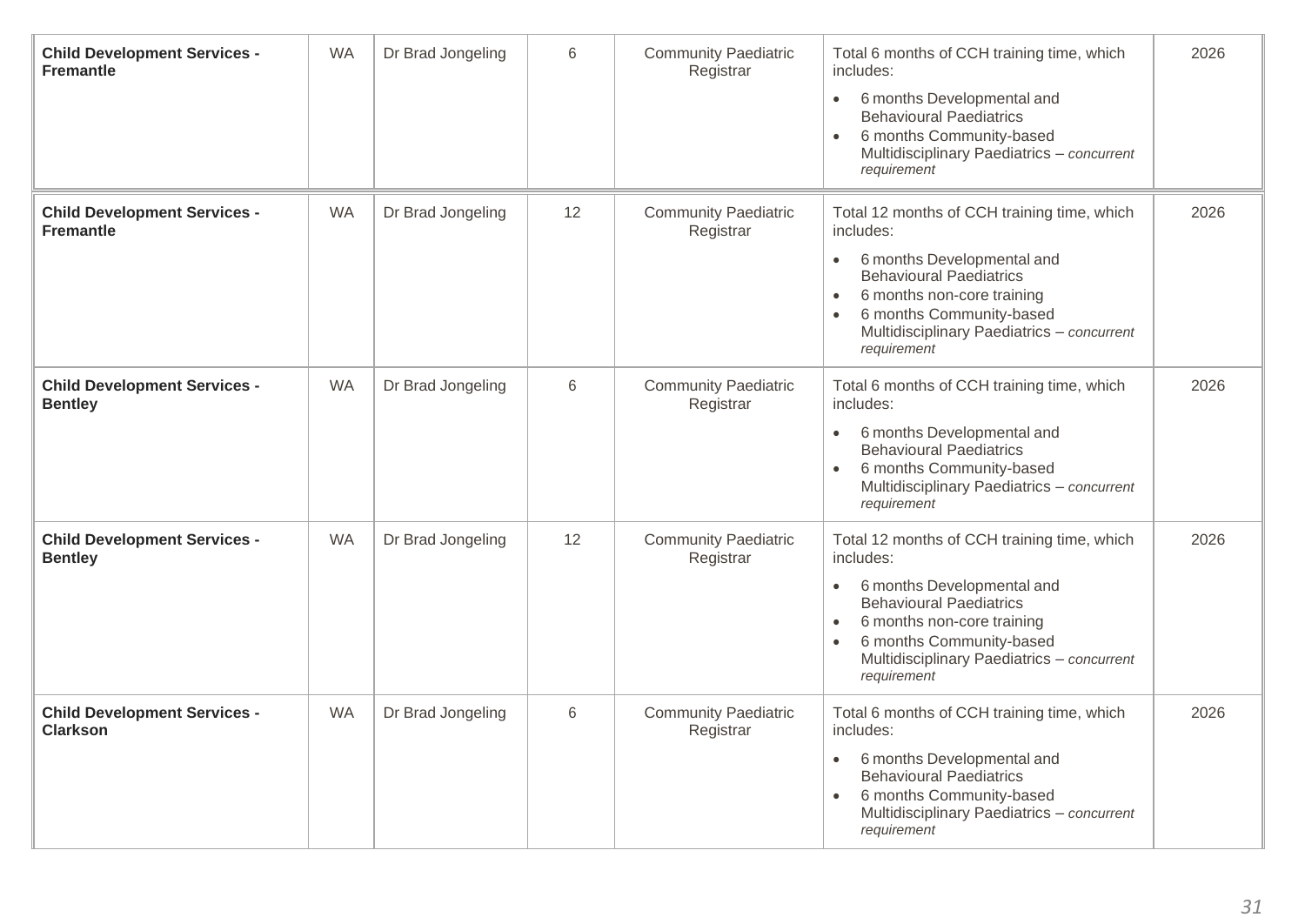| <b>Child Development Services -</b><br><b>Clarkson</b> | <b>WA</b> | Dr Brad Jongeling | 12 | <b>Community Paediatric</b><br>Registrar | Total 12 months of CCH training time, which<br>includes:<br>6 months Developmental and<br>$\bullet$<br><b>Behavioural Paediatrics</b><br>6 months non-core training<br>$\bullet$<br>6 months Community-based<br>$\bullet$<br>Multidisciplinary Paediatrics - concurrent<br>requirement | 2026 |
|--------------------------------------------------------|-----------|-------------------|----|------------------------------------------|----------------------------------------------------------------------------------------------------------------------------------------------------------------------------------------------------------------------------------------------------------------------------------------|------|
| <b>Child Development Services -</b><br>Koondoola       | <b>WA</b> | Dr Brad Jongeling | 6  | <b>Community Paediatric</b><br>Registrar | Total 6 months of CCH training time, which<br>includes:<br>6 months Developmental and<br>$\bullet$<br><b>Behavioural Paediatrics</b><br>6 months Community-based<br>$\bullet$<br>Multidisciplinary Paediatrics - concurrent<br>requirement                                             | 2026 |
| <b>Child Development Services -</b><br>Koondoola       | <b>WA</b> | Dr Brad Jongeling | 12 | <b>Community Paediatric</b><br>Registrar | Total 12 months of CCH training time, which<br>includes:<br>6 months Developmental and<br>$\bullet$<br><b>Behavioural Paediatrics</b><br>6 months non-core training<br>$\bullet$<br>6 months Community-based<br>$\bullet$<br>Multidisciplinary Paediatrics - concurrent<br>requirement | 2026 |
| <b>Child Development Services -</b><br>Lockridge       | <b>WA</b> | Dr Brad Jongeling | 6  | <b>Community Paediatric</b><br>Registrar | Total 6 months of CCH training time, which<br>includes:<br>6 months Developmental and<br>$\bullet$<br><b>Behavioural Paediatrics</b><br>6 months Community-based<br>$\bullet$<br>Multidisciplinary Paediatrics - concurrent<br>requirement                                             | 2026 |
| <b>Child Development Services -</b><br>Lockridge       | <b>WA</b> | Dr Brad Jongeling | 12 | <b>Community Paediatric</b><br>Registrar | Total 12 months of CCH training time, which<br>includes:<br>6 months Developmental and<br>$\bullet$<br><b>Behavioural Paediatrics</b><br>6 months non-core training<br>$\bullet$<br>6 months Community-based<br>$\bullet$<br>Multidisciplinary Paediatrics - concurrent<br>requirement | 2026 |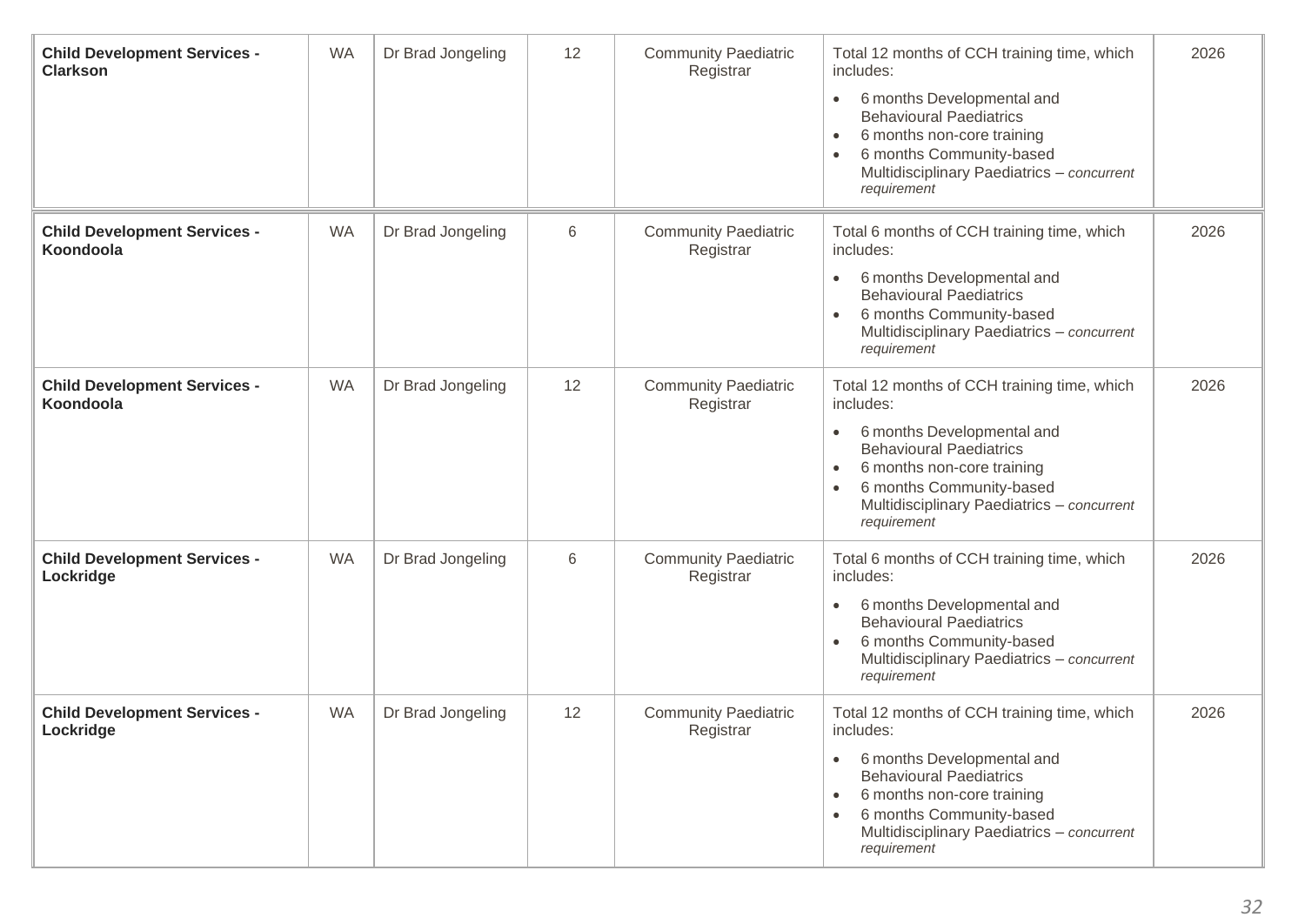| <b>Child Development Services -</b><br><b>Midland</b>                                     | <b>WA</b> | Dr Brad Jongeling                    | 6  | <b>Community Paediatric</b><br>Registrar | Total 6 months of CCH training time, which<br>includes:<br>6 months Developmental and<br>$\bullet$<br><b>Behavioural Paediatrics</b><br>6 months Community-based<br>Multidisciplinary Paediatrics - concurrent<br>requirement                                                          | 2026 |
|-------------------------------------------------------------------------------------------|-----------|--------------------------------------|----|------------------------------------------|----------------------------------------------------------------------------------------------------------------------------------------------------------------------------------------------------------------------------------------------------------------------------------------|------|
| <b>Child Development Services -</b><br><b>Midland</b>                                     | <b>WA</b> | Dr Brad Jongeling                    | 12 | <b>Community Paediatric</b><br>Registrar | Total 12 months of CCH training time, which<br>includes:<br>6 months Developmental and<br>$\bullet$<br><b>Behavioural Paediatrics</b><br>6 months non-core training<br>$\bullet$<br>6 months Community-based<br>$\bullet$<br>Multidisciplinary Paediatrics - concurrent<br>requirement | 2026 |
| <b>Alice Springs Hospital</b>                                                             | <b>NT</b> | Dr James Dowler                      | 6  | 2 x Community Paediatric<br>Registrar    | Total 6 months of CCH training time, which<br>includes:<br>6 months non-core training<br>$\bullet$                                                                                                                                                                                     | 2027 |
| <b>Royal Darwin Hospital</b>                                                              | <b>NT</b> | Dr Fiona Kay                         | 6  | 2 x Community Paediatric<br>Registrar    | Total 6 months of CCH training time, which<br>includes:<br>3 months Developmental and<br>$\bullet$<br><b>Behavioural Paediatrics</b><br>3 months non-core training<br>$\bullet$<br>6 months Community-based<br>$\bullet$<br>Multidisciplinary Paediatrics - concurrent<br>requirement  | 2027 |
| Royal Darwin Hospital (RDH) and<br><b>Sexual Assault Referral Centre</b><br>(SARC) Darwin | <b>NT</b> | Dr Rosie Rock and<br>Dr Kate Freeman | 6  | <b>Child Protection Registrar</b>        | Total 6 months of CCH training time, which<br>includes:<br>3 months Child Protection training<br>3 months non-core training<br>6 months Community-based<br>multidisciplinary Paediatrics-<br>concurrent requirement                                                                    | 2027 |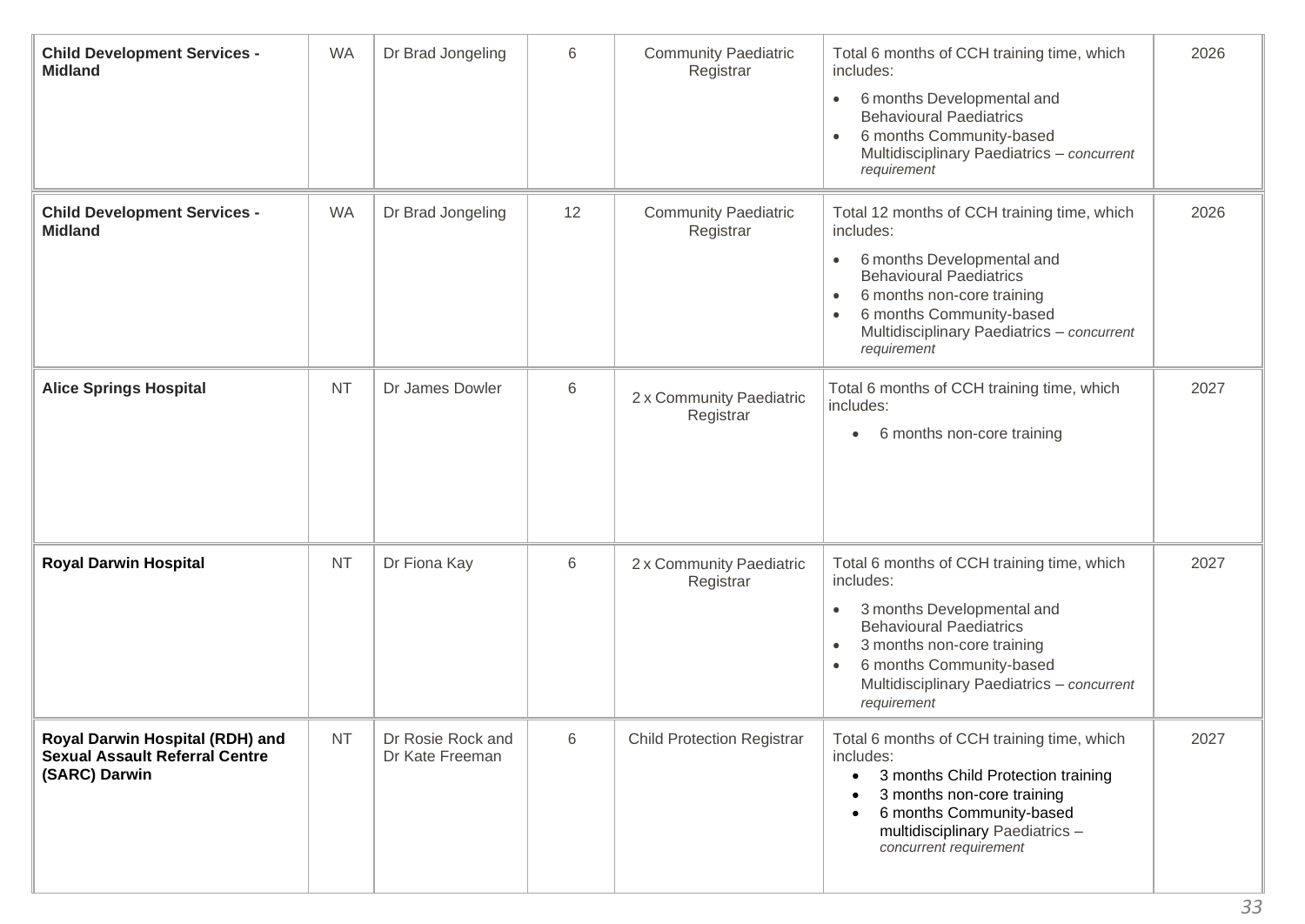| <b>Christchurch Hospital</b>                                  | <b>NZ</b> | Dr Jane Geddes        | 6                 | <b>CCH/ Child Protection</b><br><b>Specialist Registrar</b>    | Total 6 months of CCH training time, which<br>includes:<br>6 months Developmental and<br>$\bullet$<br><b>Behavioural Paediatrics</b><br>6 months Community-based<br>$\bullet$<br>Multidisciplinary Paediatrics - concurrent<br>requirement                                             | 2025 |
|---------------------------------------------------------------|-----------|-----------------------|-------------------|----------------------------------------------------------------|----------------------------------------------------------------------------------------------------------------------------------------------------------------------------------------------------------------------------------------------------------------------------------------|------|
| <b>Christchurch Hospital</b>                                  | <b>NZ</b> | Dr Catherine Swan     | 6                 | <b>CCH Specialist Registrar</b>                                | Total 6 months of CCH training time, which<br>includes:<br>6 months Developmental and<br>$\bullet$<br><b>Behavioural Paediatrics</b><br>6 months Community-based<br>Multidisciplinary Paediatrics - concurrent<br>requirement                                                          | 2025 |
| <b>Hawkes Bay Fallen Soldiers</b><br><b>Memorial Hospital</b> | <b>NZ</b> | Dr Kate<br>Robertshaw | 12                | Developmental and<br><b>Paediatrics Registrar</b>              | Total 12 months of CCH training time, which<br>includes:<br>6 months Developmental and<br>$\bullet$<br><b>Behavioural Paediatrics</b><br>6 months non-core training<br>$\bullet$<br>6 months Community-based<br>$\bullet$<br>Multidisciplinary Paediatrics - concurrent<br>requirement | 2024 |
| <b>Hutt Valley District Health</b>                            | <b>NZ</b> | Dr Jessica Allen      | 12<br>$(0.8$ FTE) | <b>CCH Fellow</b>                                              | Total 10 months of CCH training time, which<br>includes:<br>6 months Developmental and<br>$\bullet$<br><b>Behavioural Paediatrics</b><br>4 months non-core training<br>٠<br>6 months Community-based<br>Multidisciplinary Paediatrics - concurrent<br>requirement                      | 2026 |
| <b>Kidz First Children's Hospital</b>                         | NZ        | Dr Louise Porteous    | 12                | Kids First Fellow in CCH -<br><b>Developmental Paediatrics</b> | Total 12 months of CCH training time, which<br>includes:<br>6 months Developmental and<br>$\bullet$<br><b>Behavioural Paediatrics</b><br>6 months non-core training<br>6 months Community-based<br>Multidisciplinary Paediatrics - concurrent<br>requirement                           | 2023 |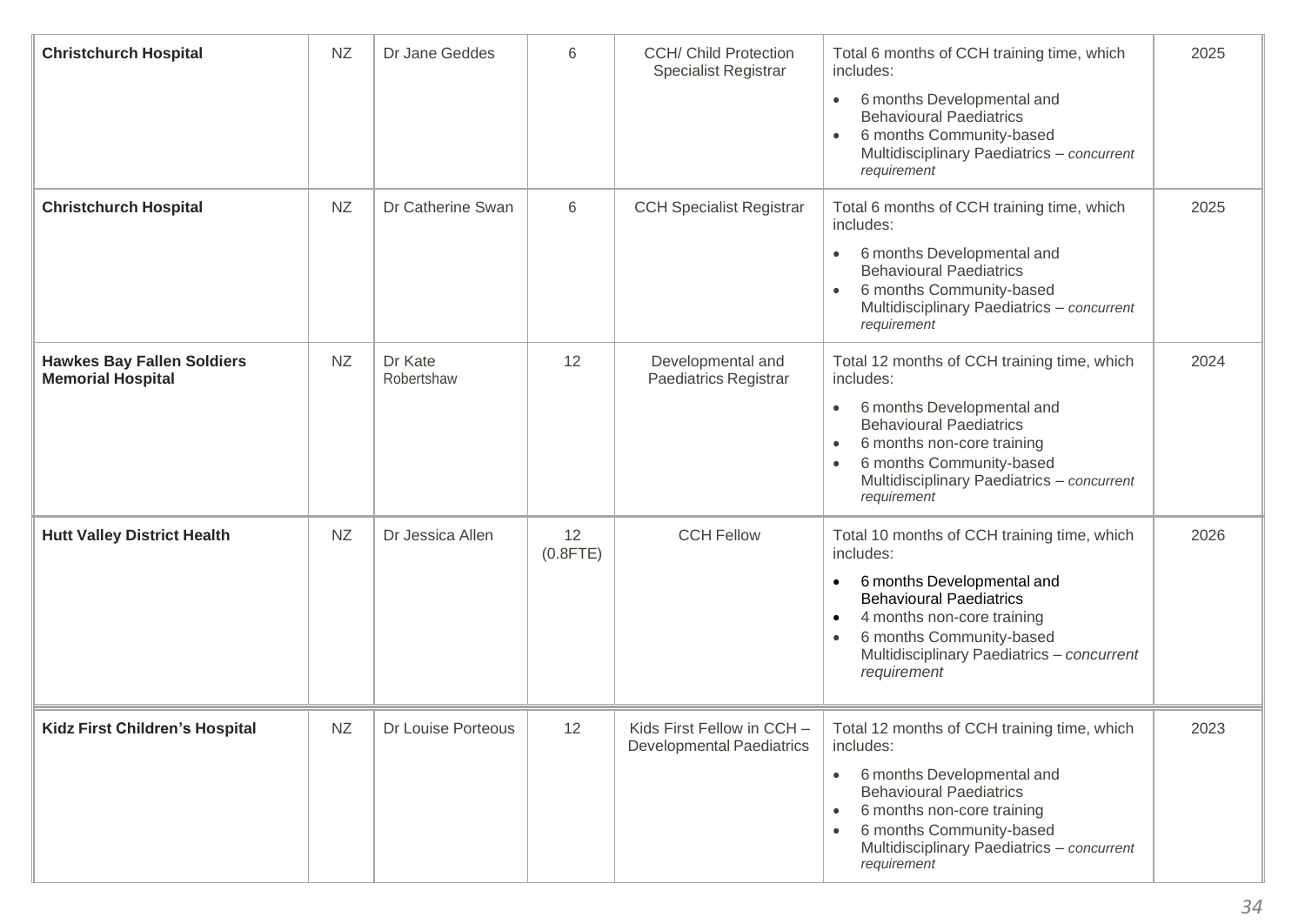| <b>Nelson Marlborough Health</b>                       | <b>NZ</b> | Dr Helke<br>Florkowski | $6\phantom{1}$         | <b>CCH Registrar</b>                    | Total 6 months of CCH training time, which<br>includes:<br>6 months non-core training<br>$\bullet$<br>6 months Community-based<br>$\bullet$<br>Multidisciplinary Paediatrics - concurrent<br>requirement                                                                                  | 2025 |
|--------------------------------------------------------|-----------|------------------------|------------------------|-----------------------------------------|-------------------------------------------------------------------------------------------------------------------------------------------------------------------------------------------------------------------------------------------------------------------------------------------|------|
| <b>Northland District Health Board</b>                 | NZ        | Dr Vicki<br>Cunningham | $12$ (at<br>$0.7$ FTE) | <b>CCH Advanced Trainee</b>             | Total 8.5 months of CCH training time, which<br>includes:<br>3 months Developmental and<br>$\bullet$<br><b>Behavioural Paediatrics</b><br>5.5 months non-core training<br>$\bullet$<br>3 months Community-based<br>$\bullet$<br>Multidisciplinary Paediatrics - concurrent<br>requirement | 2024 |
| <b>Starship Children's Hospital</b><br>(Te Puaruruhau) | <b>NZ</b> | Dr Meera Raithatha     | 12                     | Te Puaruruhau Registrar                 | Total 6 months of CCH training time, which<br>includes:<br>3 months child protection training<br>$\bullet$<br>3 months non-core training<br>$\bullet$<br>6 months Community-based<br>Multidisciplinary Paediatrics - concurrent<br>requirement                                            | 2027 |
| <b>Starship Children's Hospital</b>                    | NZ        | Dr Colette Muir        | 10<br>$(0.4$ FTE $)$   | <b>Developmental Fellow</b>             | Total 4 months of CCH training time, which<br>includes:<br>4 months Developmental and<br>$\bullet$<br><b>Behavioural Paediatrics</b><br>4 months Community-based<br>$\bullet$<br>Multidisciplinary Paediatrics - concurrent<br>requirement                                                | 2024 |
| <b>Starship Children's Hospital</b>                    | <b>NZ</b> | Dr Colette Muir        | 6                      | <b>Starship Outpatient</b><br>Registrar | Total 6 months of CCH training time, which<br>includes:<br>6 months Developmental and<br>$\bullet$<br><b>Behavioural Paediatrics</b><br>6 months Community-based<br>$\bullet$<br>Multidisciplinary Paediatrics - concurrent<br>requirement                                                | 2024 |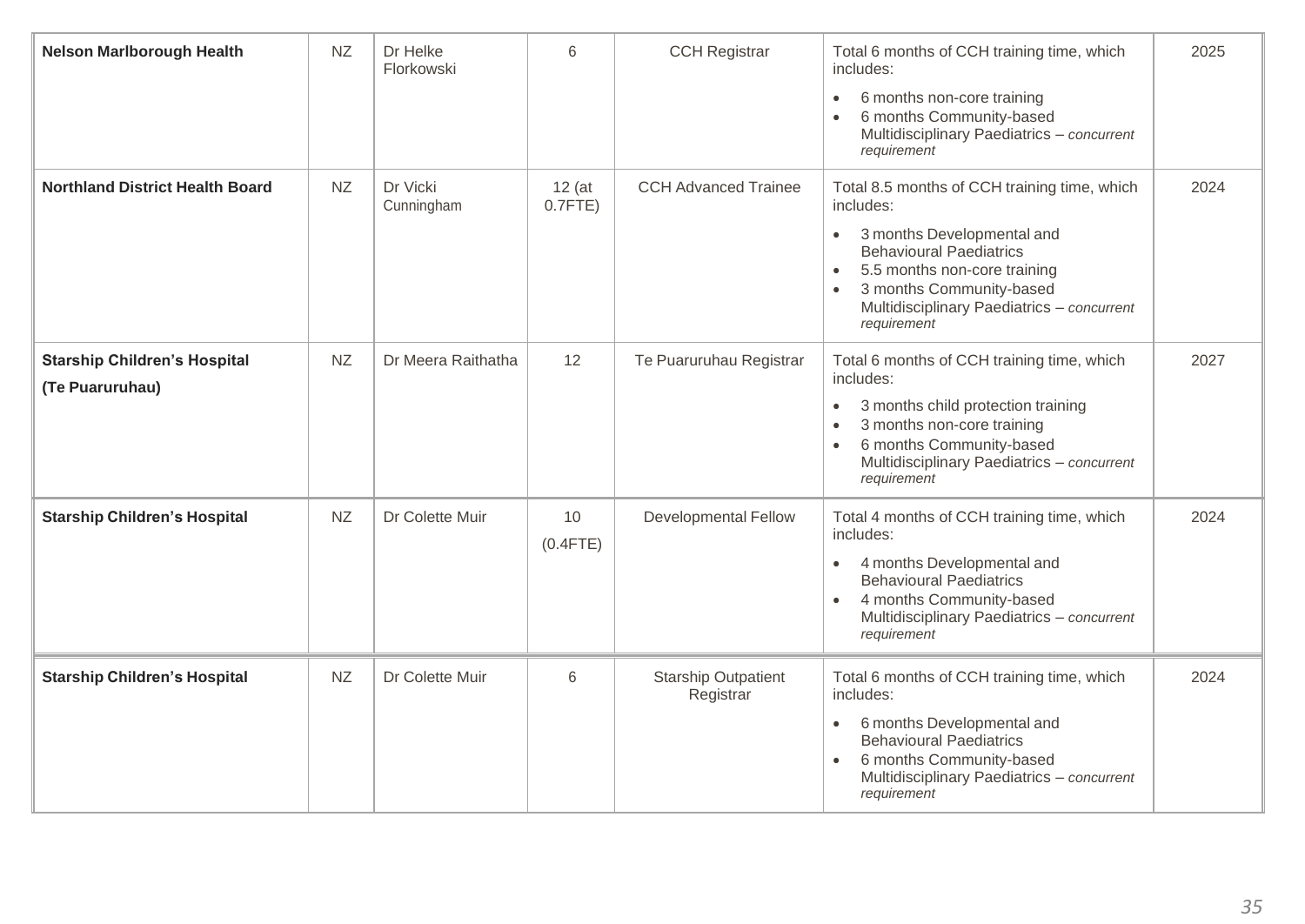| <b>Starship Children's Hospital</b> | <b>NZ</b> | Dr Colette Muir | 12 | <b>Starship Foundation</b><br>Fellowship in<br><b>Developmental Paediatrics</b> | Total 12 months of CCH training time, which<br>includes:<br>6 months Developmental and<br><b>Behavioural Paediatrics</b><br>6 months non-core training<br>6 months Community-based<br>Multidisciplinary Paediatrics - concurrent<br>requirement | 2024 |
|-------------------------------------|-----------|-----------------|----|---------------------------------------------------------------------------------|-------------------------------------------------------------------------------------------------------------------------------------------------------------------------------------------------------------------------------------------------|------|
| <b>Taranaki Base Hospital</b>       | <b>NZ</b> | Dr John Doren   | 12 | <b>Community Paediatric</b><br>Registrar                                        | Total 12 months of CCH training time, which<br>includes:<br>3 months Developmental and<br><b>Behavioural Paediatrics</b><br>9 months non-core training<br>3 months Community-based<br>Multidisciplinary Paediatrics - concurrent<br>requirement | 2022 |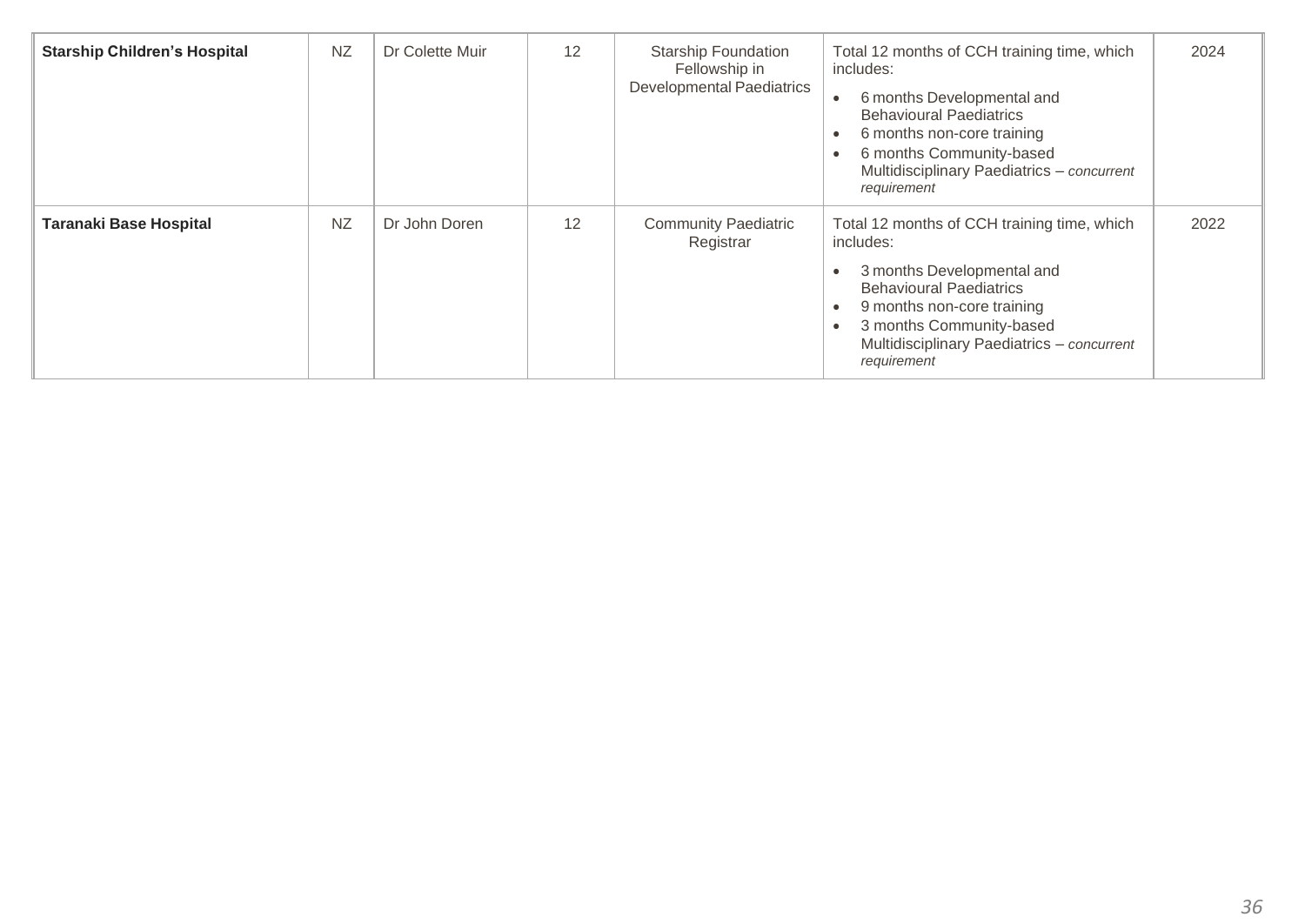| <b>Child Development Centre</b><br>Waikato Hospital | NZ | Dr Sneha Sadani | 12 | <b>CCH Fellow</b> | Total 12 months of CCH training time, which<br>includes:                                                                                                                                                               | 2022 |
|-----------------------------------------------------|----|-----------------|----|-------------------|------------------------------------------------------------------------------------------------------------------------------------------------------------------------------------------------------------------------|------|
|                                                     |    |                 |    |                   | 3.5 months Developmental and<br><b>Behavioural Paediatrics</b><br>3 months child protection training<br>5.5 non-core training<br>6 months Community-based<br>Multidisciplinary Paediatrics - concurrent<br>requirement |      |